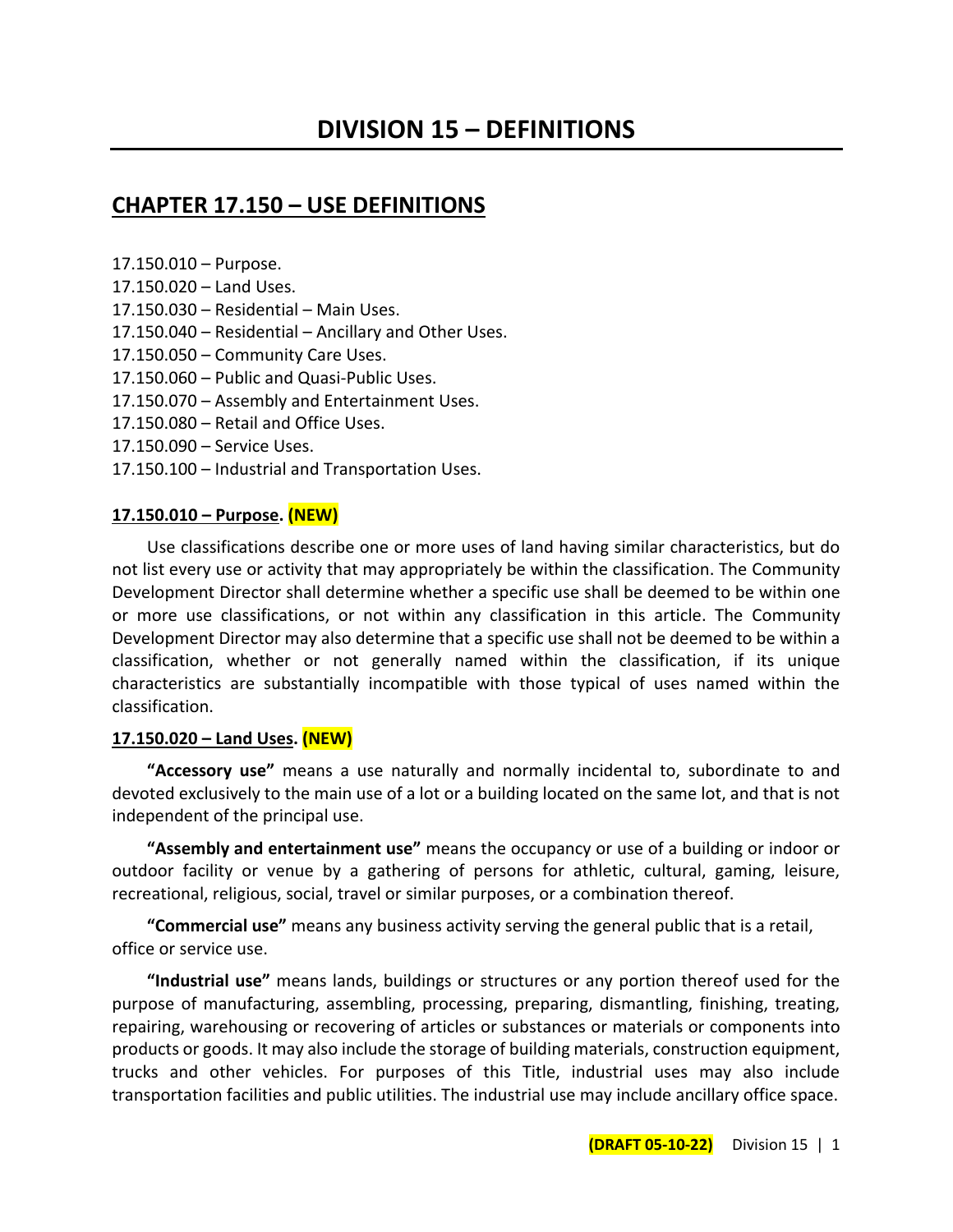**"Mixed-use"** means a complementary mix of residential, commercial and/or office uses in a single district. Mixed-use is primarily categorized as one of the following:

> **"Horizontal"** means the nonresidential and residential portions are in different buildings but on the same property. Typically, the nonresidential is in the portion facing the street where visibility is higher.

> **"Vertical"** means the combination of uses are in the same building. Typically, the nonresidential occupies the bottom portion of the building, with the residential on the upper portions.

**"Nonresidential use"** means any use that is not a residential use. This includes nonresidential uses that are part of a mixed-use project.

**"Office use"** means lands, buildings or structures primarily used for, or designed or intended for, conducting the affairs of businesses, professions, services, industries, governments, or like activities and where the chief product of labor within that use is the processing and/or storage of information and provision of services rather than the production and distribution of goods.

**"Public and quasi-public use"** means lands, buildings or structures primarily used for a variety of public and quasi-public (i.e. a private use that provides a public benefit) purposes, including government related services, recreation facilities, primary and secondary schools, college and university campuses, hospitals, utility companies and other related facilities and services.

**"Community care use"** means a facility, place, or building that is maintained and operated to provide care for a specific sector or group of people. The care may be for children, adults, an seniors and/or other persons receiving care or services from a community care facility as defined by Section 1502(a) of the California Health and Safety Code. The length of assistance may be for less than 24-hour basis or on a 24-hour basis. While most facilities provide nonmedical services, some may provide limited medical care. Examples include adult daycare facilities, emergency shelters, family daycare homes and group homes.

**"Residential use"** means a use in a building or portion of a building which is a person's permanent principal residence. Excludes recreational vehicles, emergency shelters, hotels, motels or assisted living facilities.

**"Retail use"** means lands, buildings or structures used for the sale or rental of goods for consumption or use. Examples include drug and discount stores, food and beverage establishments, furniture stores, pet stores and vehicle sales. The retail use may include ancillary office space.

**"Service uses"** means a use that provides a professional or personal service to clients or customers that does not involve manufacturing goods. Examples include ambulance companies, drive-thru businesses, financial institutions, recycling facilities, vehicle repair and vehicle rental. Service uses may have an office component, but the office component is typically ancillary to the service being provided.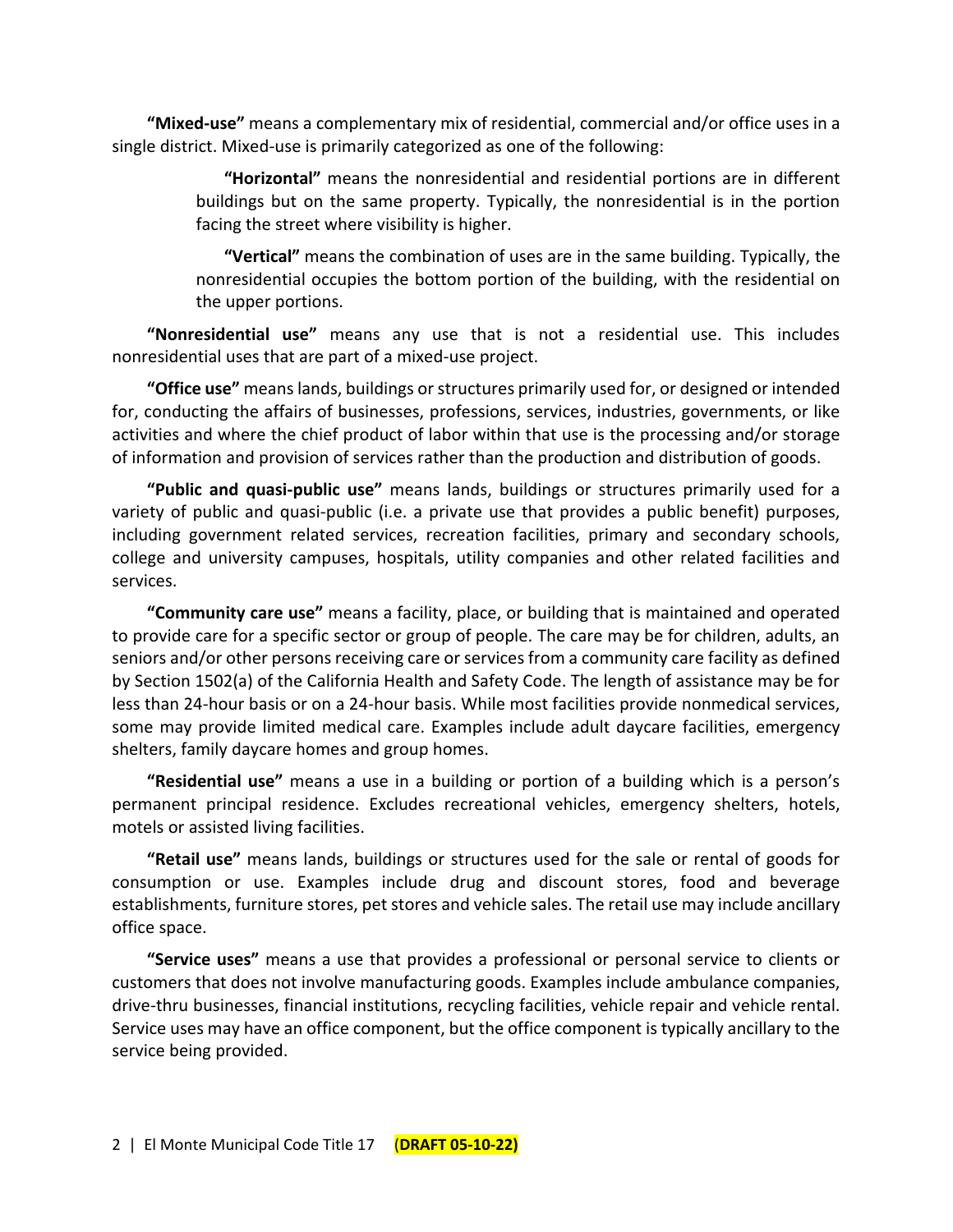#### **17.150.030 – Residential – Main Uses. (FULLY UPDATED)**

**"Factory-built housing"** means housing that falls under four (4) general types: manufactured, modular, panelized and precut. Manufactured housing, as defined by Section 18007 of the California Health and Safety Code, is a type of housing that is completely constructed in a factory and built on a permanent chassis. They are generally constructed after June 15, 1976 and are designed to be used as a single-family dwelling when connected to the required utilities. Construction must comply with building codes set up by the Department of Housing and Urban Development (HUD). Modular housing is a house that is partially constructed in a factory and shipped to a property, where it is pieced together, put on a foundation and then completed. The construction must comply with local building codes. The housing may be for a single-family or multiple-family development. Other categories of factory-built housing include panelized construction, in which factory-built wall panels are shipped to a site for assembly, and precut housing, in which materials are cut to size before being shipped to a site for assembly.

**"Live/work"** or **"work/live"** means a single integrated dwelling unit consisting of both a commercial/office space reserved for and regularly used by one or more occupants of the unit and a residential component that is occupied by a single household. For live/work, the living portion of the space is dominant, with the working portion typically having a maximum size. For work/live, the working portion of the space is dominant, with the living portion typically have a maximum size.

**"Mixed-use with housing"** means the combination of commercial and residential uses on the same property in an integrated development project with functional interrelationships and a coherent physical design. The project design may be horizontal (commercial and residential in separate structures), vertical (commercial and residential in the same structure) or walkable (mixture of horizontal and vertical structures in close proximity of each other).

**"Mobile home"** means a mobile home as defined by Section 18008 of the California Health and Safety Code, generally defined as a structure constructed prior to June 15, 1976, transportable in one or more sections, built on a permanent chassis and designed to be used as a single-family dwelling with or without a foundation system when connected to the required utilities. Mobile home does not include a "recreational vehicle," as defined in Section 799.29 of the Civil Code and Section 18010 of the California Health and Safety Code and does not include a "commercial coach" or "commercial modular" as defined in Section 18001.8 of the California Health and Safety Code.

**"Mobile home park"** or **"trailer park"** means any lot designated, used, or intended to be used for the parking of two (2) or more mobile homes.

**"Planned residential development (PRD)"** means a type of residential project where regulations are intended to facilitate greater flexibility, and, consequently, more creative and imaginative designs than generally is possible under conventional zoning or subdivision regulations. Projects are typically larger and place a greater emphasis on open space, amenities, walkability and access to bicycling and transit and recreation facilities.

**"Primary dwelling"** means the legally established main single-family residential dwelling on a property or a single urban dwelling unit. The property may also be developed with an Accessory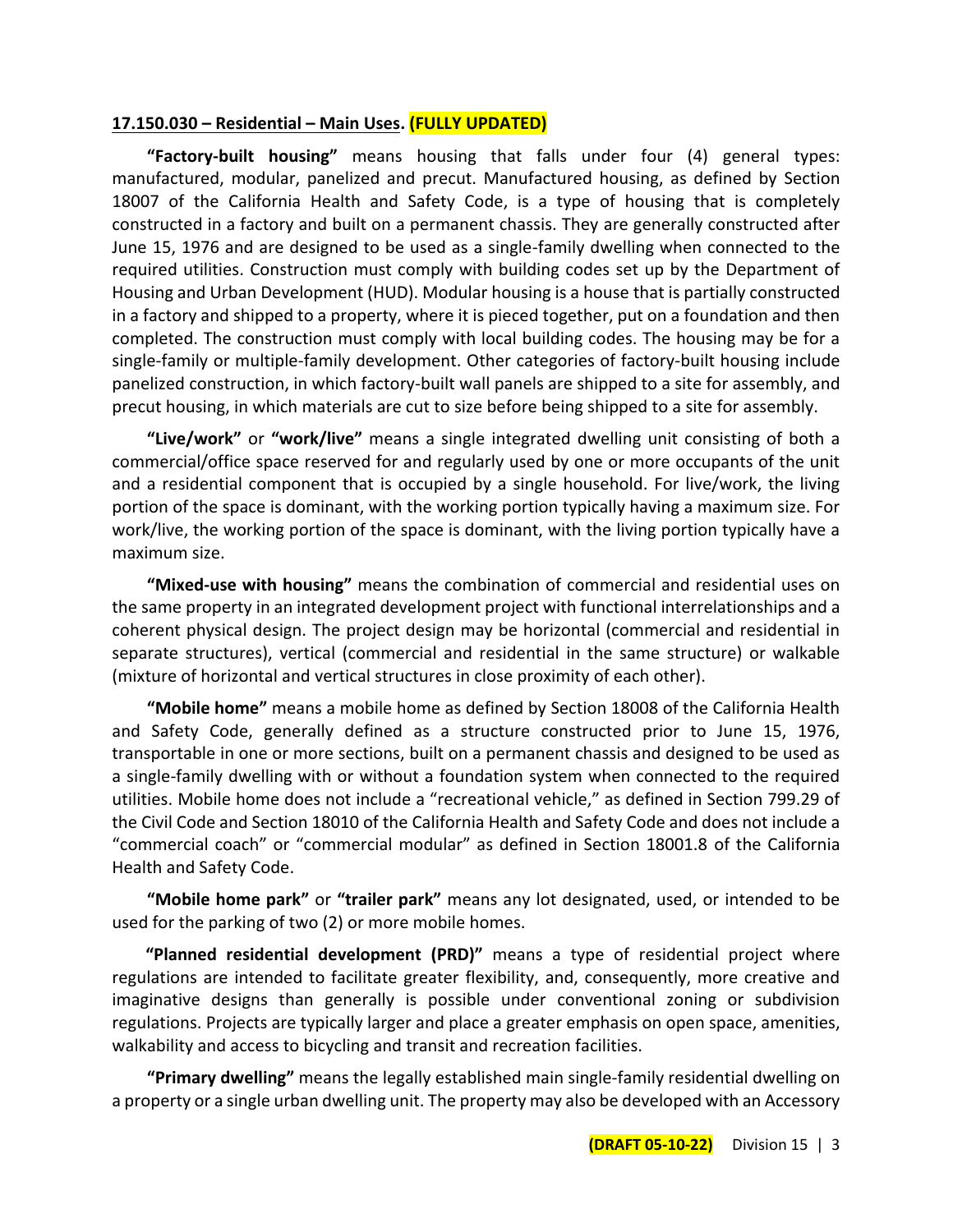Dwelling Unit (ADU) and/or a Junior ADU or the property may be developed with a second urban dwelling unit.

**"Religious institutions housing"** means the construction of affordable and market rate multiple-family housing on a property developed with an existing or proposed religious institutions. They often include development standards that allow for the sharing of parking, open space and other amenities between the housing and religious use.

**"Residential dwellings"** or **"dwelling unit"** means a building or portion thereof designed for residential purposes and approved by the City and improved with full utility services including connection to a public sewer or local septic tank. A dwelling unit means one or more rooms in a building or portion thereof which is designed for and occupied by, or available for occupancy by, a single household, but not including guest rooms in hotels, motels or boarding and lodging houses. A dwelling unit is further defined as having only one kitchen. Main examples include the following:

> **"Family, one-"** or **"single-"** means a building containing one dwelling unit located on a single lot or property. This use includes primary dwellings, factory-built housing, mobile homes and urban dwelling units. More than one or single family dwelling units may be permitted on a single lot or property zoned R-1B, depending on the property's lot width and square footage, under limited conditions.

> **"Family, two-"** means two (2) dwelling units on a lot or property that is not zoned R-1. Units can be attached or detached. Excludes Accessory Dwelling Units (ADUs), Junior ADUs and urban dwelling units.

> **"Family, multi-"** or **"multiple-"** means three (3) or more dwelling units on a lot that is not zoned R-1 or Mixed/Multiuse (M/MU). Units can be attached or detached. However, for Section 17.110.030 (Standards for Specific Residential Uses – Accessory Dwelling Units (ADUs and Junior ADUs) of this Title, multifamily means two (2) or more dwelling units on a lot that is zoned residential or M/MU.

**"Senior housing"** means a congregation of aged-restricted dwelling units with kitchen facilities in each unit and there is at least one occupant who is aged 55 years or older. Typically, such housing developments include facilities for the preparation and serving of food and beverages to its residents and guests, activity areas, fitness and exercise areas and/or other common amenities and services.

**"Single room occupancy (SRO) facility"** or **"efficiency unit"** means housing consisting of single-room dwellings units typically with no more than 400 square feet of habitable space that is the primary residence of its occupant or occupants. The unit must contain either food preparation or sanitary facilities (and may contain both). Excludes accessory structures (e.g. a garage) or an Accessory Dwelling Unit (ADU) or a Junior Accessory Dwelling Unit (ADU)).

**"Urban dwelling unit"** means a single-family dwelling of a qualifying residential development with up to two (2) units located on a property zoned R-1, as outlined per Senate Bill No. 9 (January 1, 2022, Atkins) and Section 65852.21 of the California Government Code. One (1) new urban dwelling may be permitted on a lot or property with an existing or proposed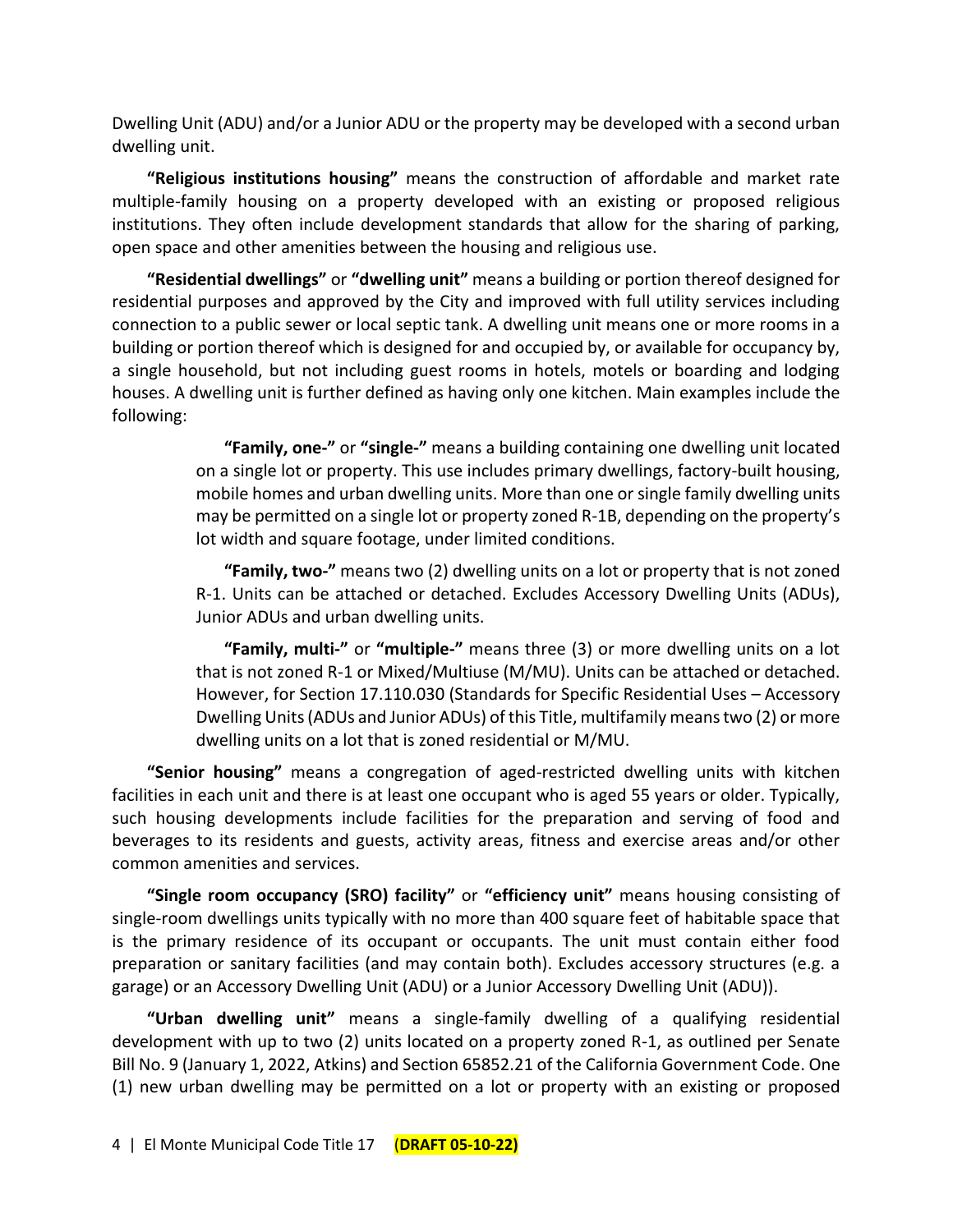primary single-family dwelling. A maximum of two (2) new urban dwellings may be permitted on a lot or property that is vacant or proposed to be vacant. The dwellings may be attached or detached.

**"Urban lot split"** means taking one (1) legally established lot or parcel on land zoned R-1 into two (2) lots or parcels of relatively equal size as outlined per Senate Bill No. 9 (January 1, 2022, Atkins) and Section 66411.7 of the California Government Code. Ministerial approval of a tentative parcel map is required. Dedications or off-site improvements shall not be required.

**"Urban housing"** means a high-density, multi-story, multiple-family project with a minimum density of 35 dwelling units per acre, on a site in a commercial district as part of a transit-oriented development near a major transit intersection or along a major transit corridor. The use shall be classified as mixed-use with housing if it includes a commercial component.

## **17.150.040 – Residential – Ancillary and Other Uses. (FULLY UPDATED)**

**"Accessory building"** means a detached subordinate building or structure, the use of which is customarily incidental to that of the main building or to the main use of the land, and which is located on the same lot with the main building or use. Accessory buildings are not to be used for habitation.

**"Accessory dwelling unit (ADU)"** means an attached or a detached residential dwelling unit which provides complete independent living facilities for one or more persons. It shall include permanent provisions for living, sleeping, eating, cooking, and sanitation on the same parcel as the proposed or existing primary single-family or multifamily dwelling is or will be situated. The definition also includes the following: (i) an efficiency unit, as defined in Section 17958.1 of the California Health and Safety Code; and (ii) a manufactured home, as defined in Section 18007 of the California Health and Safety Code.

**"Accessory dwelling unit (ADU), Junior"** or **"Junior ADU"** means a unit that is no more than 500 square feet in size and contained entirely within a single-family residence. A junior accessory dwelling unit may include separate sanitation facilities, or may share sanitation facilities with the existing structure.

**"Animals, breeding and raising"** means the keeping and raising of small animals such as poultry, fowl, nutria, birds, rabbits, chinchilla, earthworms, fish, frogs and bees for domestic or commercial use.

**"Animals, horses"** means the keeping of horses on a residentially zoned and used property.

**"Animals, husbandry products"** means a branch of agriculture concerned with animals that are raised for meat, fiber, milk, eggs or other products. Any program of animal husbandry shall be formally sponsored, conducted or approved by the Future Farmers of America, Boys Scouts of America, Four-H-Club or any similar non-profit group.

**"Community gardens"** means a single piece of land gardened individually by one person or collectively by a group of people. Community gardens utilize either individual or shared plots on private or public land for the cultivation of fruits, vegetables, herbs, flowers and/or plants grown for their attractive appearance, personal consumption and/or donation.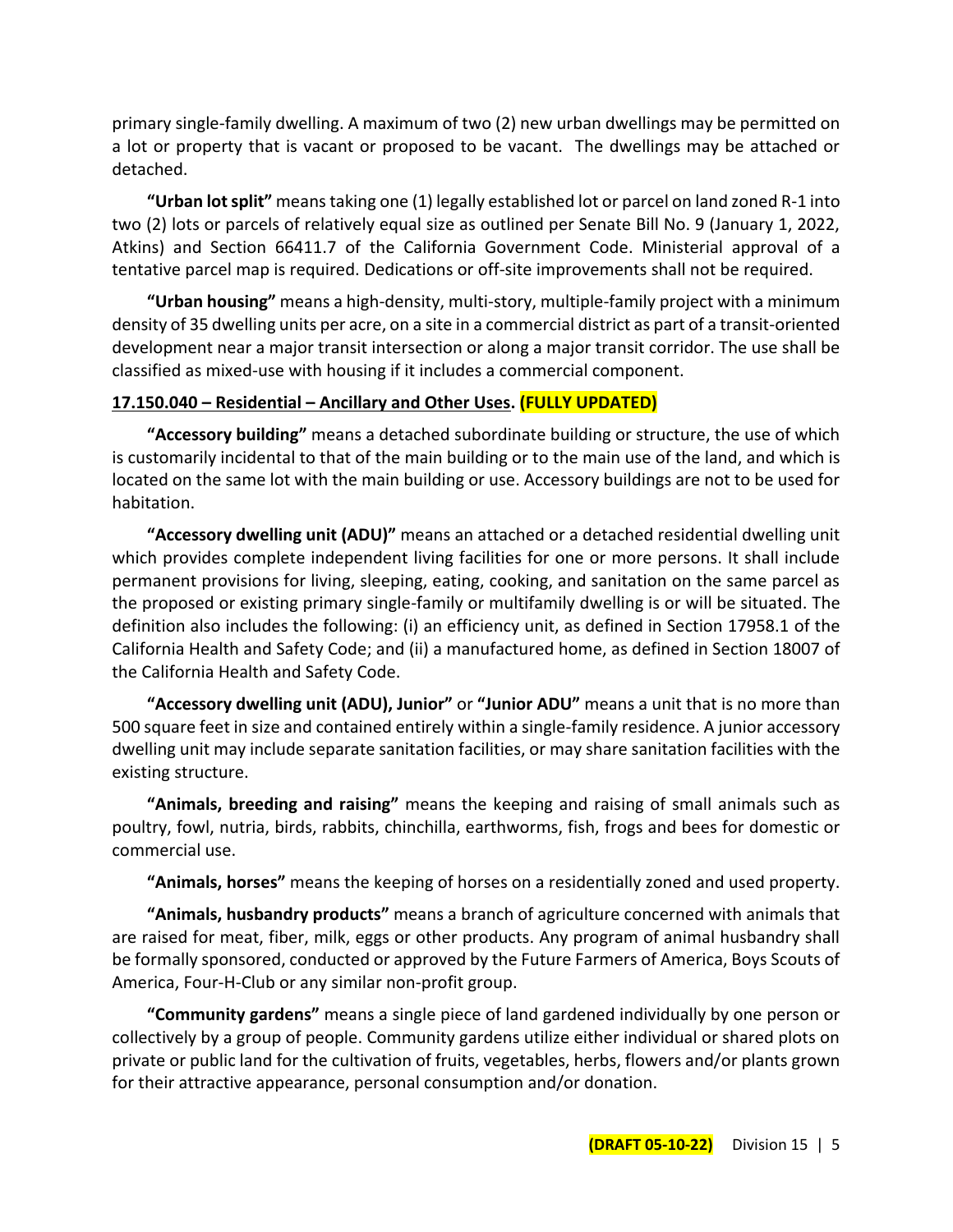**"Garage sales"** means the sale of personal property in, at or upon any residentially zoned property, or upon any commercially zoned property independent of any business licensed under Chapter 5.08 (Business License Tax) of this Title to conduct retail sales upon such property. Garage sales can also be known as yard sales, front yard sales, back yard sales, home sales, patio sales and rummage sales.

**"Greenhouse, private"** or **"conservatory"** means a building or room with a maximum area of 500 square feet with glass roofing and walls to maximize sun exposure for the growing of flowers, plants, vegetables and fruit trees. In most instances, it is a stand-alone structure. If it is attached to the dwelling, it would only be attached on one side.

**"Home occupation business"** means an activity for compensation carried on in a residential use by the occupant of a dwelling as a secondary use in connection with which there is no display, no stock in trade, no commodity sold upon the premises (except through the internet, facsimile, mail and/or delivery), no person employed upon the premises and no mechanical equipment used except such as is necessary or customary for housekeeping purposes. This definition does not include garage sales or people telecommuting as an employee for an offsite business.

**"Outdoor sporting field or court, private"** means an outdoor area on private residentially zoned property and used for playing outdoor sports such as tennis, basketball, volleyball, baseball/softball and soccer. The field shall be to the rear of, and ancillary to, the main dwelling unit. The field shall be for use for those who live on the property and their guests. The field may or may not be illuminated. It may also require over-height fencing. Excludes public or private recreation facilities.

**"Trailer, temporary"** means one (1) trailer that may be used as a temporary residence during the construction of a permanent residence for a maximum of 90 days. The trailer must be located on the same site where the permanent residence will be located and must be occupied by the same people that will ultimately live in the permanent residence.

**"Transitional parking"** means a parking lot on a residentially zoned property that abuts a property that is zoned Commercial (C-1, C-2, C-3) or M/MU and developed with a permitted use.

**"Transitional use"** means a legal nonconforming use that is less legal nonconforming than the most previous use. This typically applies to properties that had commercial or manufacturing uses on properties that are now zoned for residential uses.

## **17.150.050 – Community Care Uses. (FULLY UPDATED)**

**"Adult daycare home"** or **"adult daycare facility"** means a community-based facility or program that provides nonmedical care to persons 18 years of age or older in need of personal services, supervision or assistance essential for sustaining the activities of daily living for the protection of these individuals on a less than 24-hour basis, as defined by Section 1502(a)(2) of the California Health and Safety Code. The use is further defined as one of the following:

> **"Adult daycare home, small"** means a residential use for less than seven (7) adults, in a residential zone;

> **"Adult daycare home, large"** means a residential use for seven (7) to 12 adults, in a residential zone; and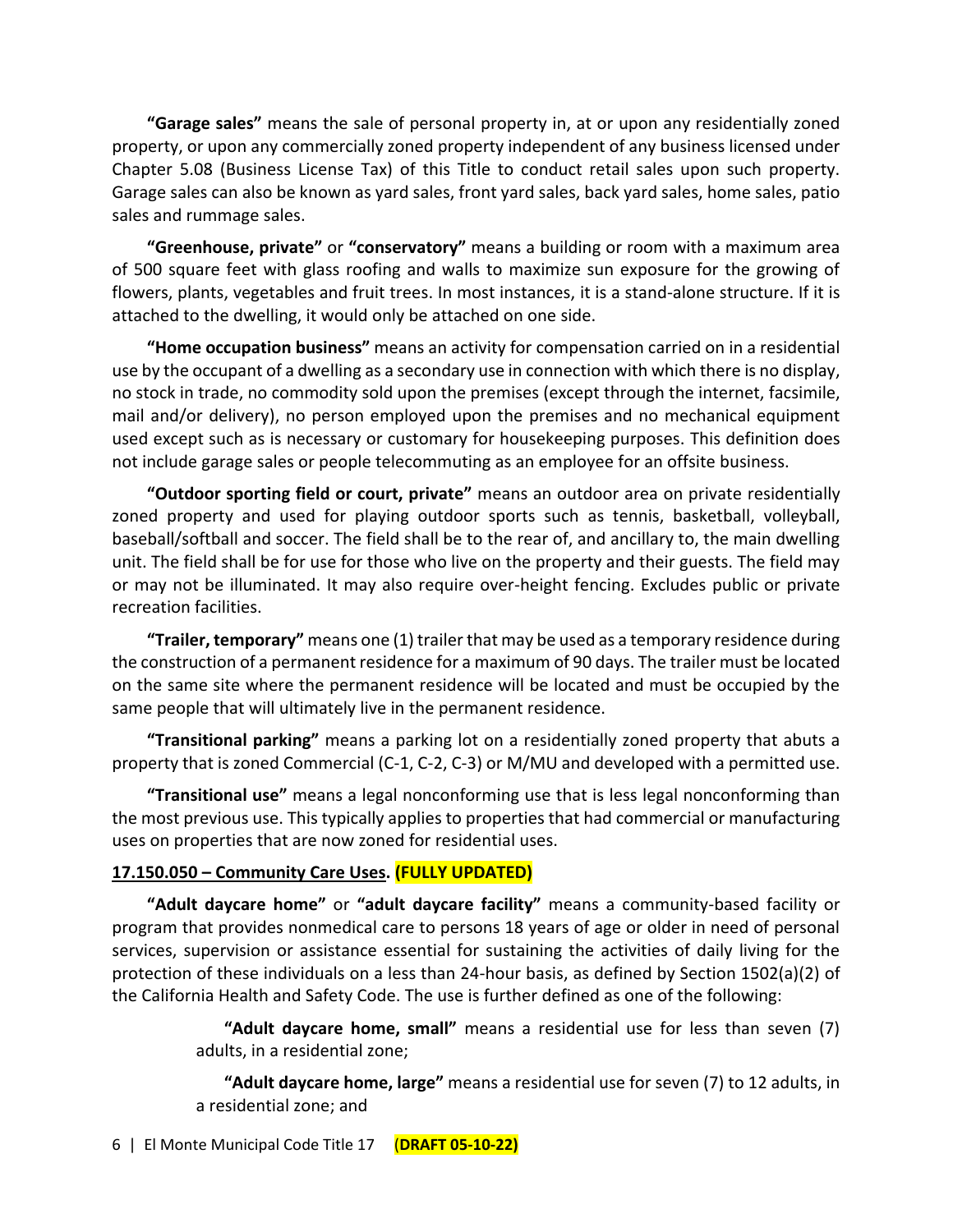**"Adult daycare facility, general"** means a facility for adults, typically greater than 12 adults, in a nonresidential zone.

**"Alcoholism abuse treatment facility"** or **"Drug abuse treatment facility"** means a premise, place or building approved and licensed by the State Department of Drug and Alcohol Programs that provides 24-hour residential nonmedical services to adults who are recovering from problems related to alcohol, drug or alcohol and drug misuse or abuse. The use provides alcohol, drug or alcohol and drug recovery treatment or detoxification services, as defined by Section 11834.02 of the California Health and Safety Code.

**"Child daycare center"** means a child daycare facility other than a family daycare that provides nonmedical care on a less than 24-hour basis. This classification also includes infant centers and may be combined with preschools or nursery schools. A day-care center is considered a commercial business and not a residential use.

**"Community care facility"** as defined in Section 1250(a) of the California Health and Safety Code means any facility, place, or building that is maintained and operated to provide nonmedical residential care, day treatment, adult daycare, or foster family agency services for children, adults, or children and adults, including, but not limited to, the physically handicapped, mentally impaired, incompetent persons, and abused or neglected children.

**"Elder care facility"** or **"assisted living facility"** means a living arrangement licensed by the California Department of Social Services chosen voluntarily by persons 60 years of age or over, or their authorized representative, where varying levels and intensities of care and supervision, protective supervision, personal care or health-related services are provided, based upon residents' varying needs as defined in Section 1569 et seq. of the California Health and Safety Code. An elder care facility may house residents less than 60 years of age with compatible needs pursuant to Section 1569.316 of the California Health and Safety Code and provide levels of care pursuant to Section 1569.70 of the California Health and Safety Code. Excludes adult daycare and residential care facilities.

**"Emergency shelter"** means housing with minimal supportive services in a facility that is the first step in a homeless continuum of care program and is designed to allow homeless people on a temporary basis, with a six (6) month limit of stay. Shelters may offer different levels of supplemental services including food, counseling and access to other social programs. No individual or household may be denied emergency shelter because of an inability to pay. Refer to Section 50800 et seq. of the California Health and Safety Code for additional information.

> **"Emergency shelter, small"** means providing overnight shelter for less than 25 occupants at one time; and

> **"Emergency shelter, large"** means providing overnight shelter for 25 or more occupants at one time.

**"Family daycare home"** means a facility that regularly provides care, protection, and supervision for children in the provider's own home, whether rented, leased or owned, on a less than 24-hour basis, as licensed by the California Department of Social Services. The use is further defined as either of the following: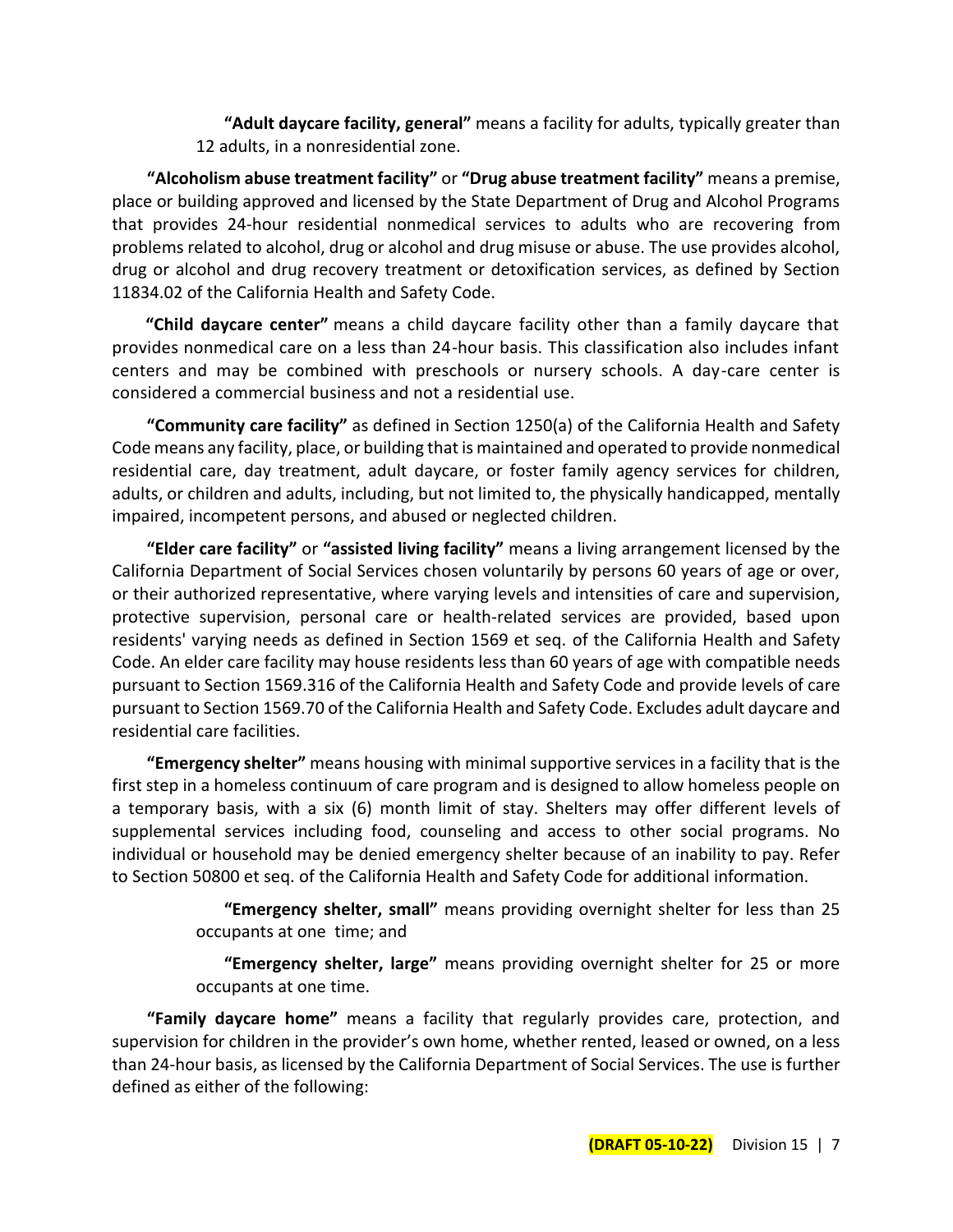**"Family daycare home, small"** means a residential use for less nine (9) children, inclusive, including children under ten (10) years of age who reside at the home, as set forth in Section 1597.44 of the California Health and Safety Code and as defined in regulations; and

**"Family daycare home, large"** means a residential use for nine (9) to 14 children, inclusive, including children under ten (10) years of age who reside at the home, as set forth in Section 1597.465 of the California Health and Safety Code and as defined in regulations.

**"Group home"** means a residential use with shared living quarters without separate kitchen or bathroom facilities for each room or unit. It is typically offered for rent for permanent or semitransient residents on a weekly or longer basis. This classification includes boarding houses (in accordance with California Attorney General Opinion No. 01-402), clean and sober facilities, other types of organizational housing, private residential clubs, housing for disabled individuals and farmworker housing. Excludes alcoholism or drug abuse treatment facilities, hotels and motels, short-term rentals and residential care facilities. The use is further defined as the following:

**"Group home, small"** means providing housing for less than seven (7) adults; and

**"Group home, large"** means providing housing for seven (7) or more adults.

**"Low barrier navigation center"** as defined by Section 65660 of the California Government Code means a housing first, low-barrier, service-enriched shelter that provides temporary living facilities while case managers connect individuals experiencing homelessness or at risk of homelessness to income, public benefits, health services, shelter and permanent housing. The term low barrier means best practices to reduce barriers to entry. This may include, but is not limited to, the presence of partners (unless it is a population specific site, e.g. for survivors of domestic violence or sexual assault), pets, storage of possessions and some level of privacy (e.g. partitions around beds in a dormitory setting).

> **"Low barrier navigation center, small"** means providing shelter for less than 25 occupants; and

> **"Low barrier navigation center, large"** means providing shelter for 25 or more occupants.

**"Residential care home"** or **"residential care facility"** means a State licensed facility that is maintained and operated to provide 24-hour nonmedical residential care for children and/or adults in need of personal services, supervision and/or assistance essential for sustaining the activities of daily living or the protection of the individual. The use includes the administration of limited medical assistance and is further defined as one of the following:

> **"Residential care home, small"** means a residential use providing housing for less than seven (7) children and/or adults. The use is required by State law to be treated as a single housekeeping unit for zoning purposes;

> **"Residential care home, large"** means a residential use providing housing for seven (7) or more children and/or adults in a residential zone; and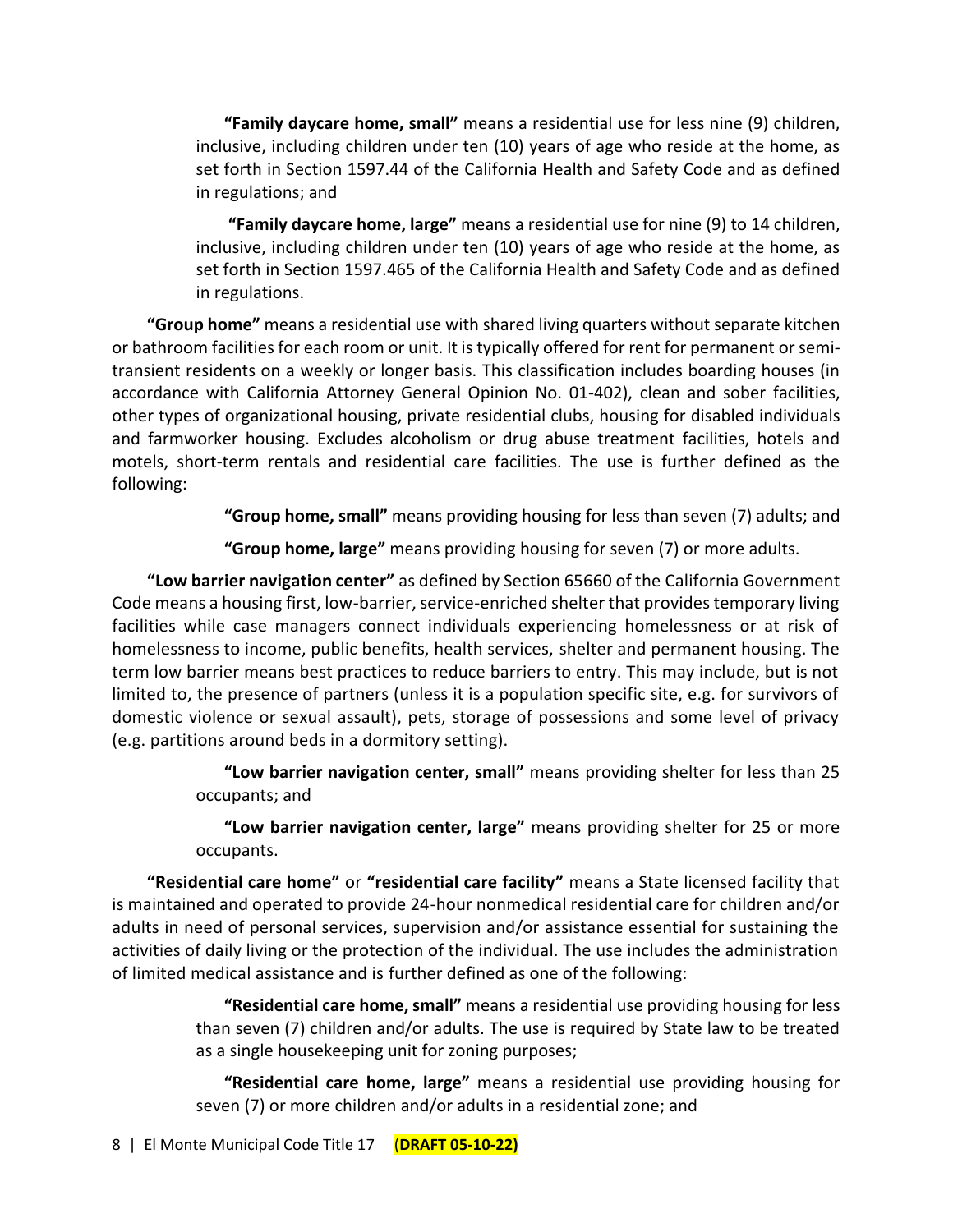**"Residential care facility, general"** means providing housing for adults, usually greater than seven (7), in a nonresidential zone.

**"Social rehabilitation facility"** means a facility for individuals with social rehabilitation services with an 18-month limit of stay. The facility provides a group setting for adults recovering from mental illness who temporarily need assistance, guidance or counseling. Program components shall be subject to program standards pursuant to Article 1 (commencing with Section 5670) of Chapter 2.5 of Part 2 of Division 5 of the Welfare and Institutions Code. Excludes other types of community care facilities.

**"Supportive housing"** means a residential use with no limit on length of stay, that is occupied by a targeted population and that is linked to on-site or off-site services that assist the supportive housing resident. Such supportive services may include retaining the housing, improving health status, maximizing the resident's ability to live, and when possible, find employment in the community.

**"Transitional housing"** means a residential use with supportive services with a 24-month limit of stay, that is exclusively designated and targeted for recently homeless persons. Transitional housing includes self-sufficiency development services, with the ultimate goal of moving recently homeless persons to permanent housing as quickly as possible. It typically limits rents and service fees to an ability-to-pay formula reasonably consistent with the United States Department of Housing and Urban Development's requirements for subsidized housing for lowincome persons. Rents and service fees paid for transitional housing may be reserved, in whole or in part, to assist residents in moving to permanent housing. Refer to Section 50800 et seq. of the California Health and Safety Code for additional information.

## **17.150.060 – Public and Quasi-Public Uses. (FULLY UPDATED)**

**"Electrical distribution substation"** means a part of an electrical generation, transmission and distribution system. A substation transforms voltage from high to low, or the reverse, or performs any of several other important functions. Substations may be owned and operated by an electrical utility or may be owned by a large industrial or commercial customer. Generally, they are unattended and rely on remote supervision and control.

**"Government"** or **"Government related facility"** means a publicly-accessible facility, building, and/or structure and/or piece of land owned, operated or occupied by a government or related agency to provide a governmental service to the public. The use shall be classified as a government office if it is not publicly-accessible. Includes post offices, civic centers and libraries. Excludes public recreation facilities and cultural institutions.

**"Hospital"** means an institution staffed and equipped to provide the various types of intensified hospital care, including, but not limited to: (i) in-patient care, short-term care in acute medical, surgical, obstetrical services; and (ii) the treatment of drug addiction, alcoholism and other psychiatric and psychological care.

**"Recreation facility"** means one of the following:

**"Recreation facility, private"** means a privately owned recreational facility which generally require some form of membership or residence. This may include tennis,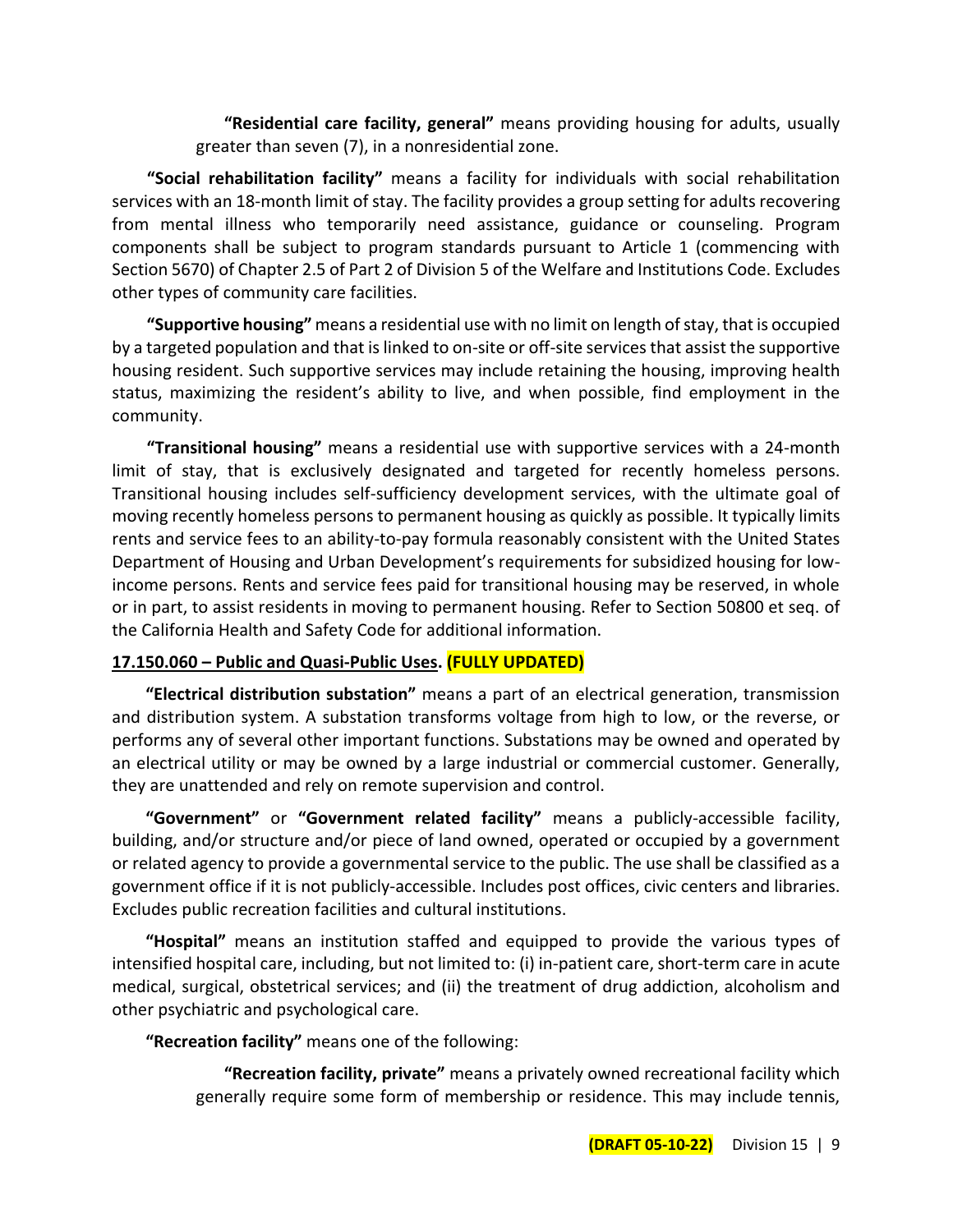basketball or swimming clubs. Excludes membership health clubs. In addition, it does not include recreation amenities on private property for the exclusive use of the residents of that property.

**"Recreation facility, public"** means public parks, play lots, picnic areas, playgrounds, sports courts, equestrian establishments and athletic fields for noncommercial neighborhood or community use. This may include indoor public facilities such as aquatic centers. The definition does not include the same facilities that are privately owned or commercial facilities.

**"Schools and educational institutions"** means a building or group of buildings, primarily intended for educational purposes, including establishments furnishing onsite and/or online courses or offerings, and customary ancillary uses such as a cafeteria or kitchen facilities, playground, offices and gathering spaces. Schools and educational facilities include the following:

> **"College or university – public or private"** means an institution of higher education providing curricula and instruction, in many areas of advanced learning. The university or college may be public or private and for-profit or non-profit. Degrees or certificates are granted at the associate's, bachelor's and/or master's level. Excludes specialized educational and training facilities.

> **"K-12 – public or private"** means public or private elementary, middle, junior high and high schools serving kindergarten through  $12<sup>th</sup>$  grade students, including denominational and sectarian, boarding schools and military academies. May also include after-school programs. Excludes preschools or family daycare homes.

> **"Preschool – public or private"** means an early childhood setting where two (2) to five (5) year old children receive education and care. Children can experience preschool in a variety of settings, including child daycare centers, government funded prekindergarten programs such as Transitional kindergarten (TK) and Head Start, and private preschool programs.

> **"Specialized education and training"** means a wide range of business, secretarial and vocational schools offering specialized trade and commercial courses. This includes specialized non-degree-granting schools offering subjects such as airplane flying, art, computers, cooking, dance, drama, driver education, language, music and religion. Also includes seminaries and other facilities exclusively engaged in training for religious ministries. Facilities, institutions, and conference centers are included that offer specialized programs in personal growth and development (e.g., arts, communications, environmental awareness, and management).

> **"Tutoring and educational center"** means a business where supplemental educational instruction in specific subjects and skills is provided to school-age children.

**"Utility facility"** means a lot, building or structure used in conjunction with the supply of a public utility including a municipal water supply well, a water or sewage pumping station, a water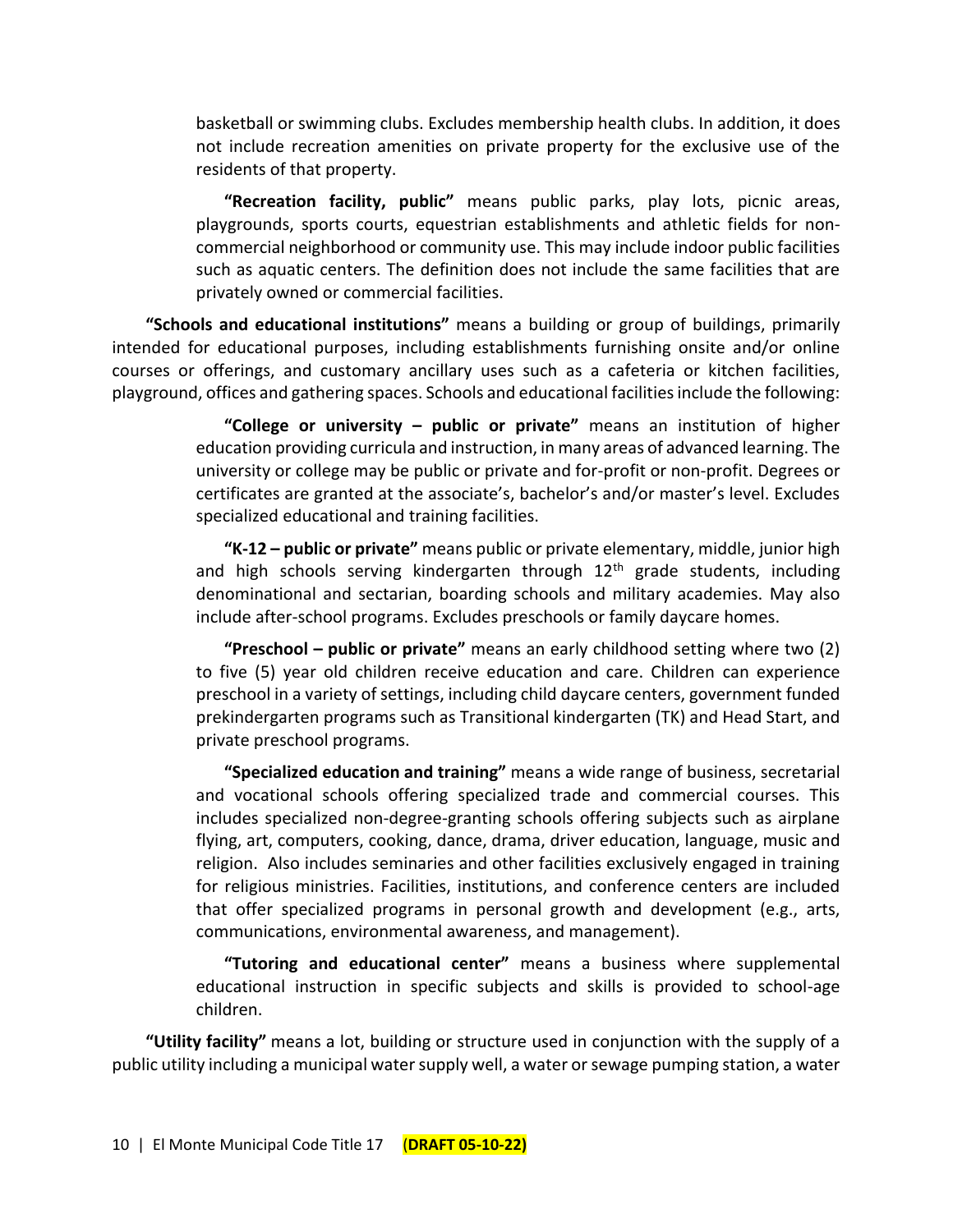treatment facility, a water storage reservoir, a gas regulator building, a hydro substation, a telephone building for exchange, long distance or repeater uses.

**"Wireless facility"** or **"wireless communications facility"** means any device or system for transmitting and/or receiving electromagnetic signals, including, but not limited to, radio waves and microwaves for cellular technology, personal communication services, mobile services, paging systems and related technologies. Facilities include towers, freestanding facilities, ground-mounted facilities, rooftop facilities, utility poles, transmitters, microwave dishes, antennas and parabolic antennas, small cells, macro- and microcells, DAS, DCU, all other types of equipment used in transmitting or receiving signals, antenna structures, associated buildings, base stations, emergency power systems or cabinets which house support equipment, and other accessory development.

#### **17.150.070 – Assembly and Entertainment Uses. (FULLY UPDATED)**

**"Adult entertainment establishment"** means a business which is conducted exclusively for the patronage of adults and as to which minors are specifically excluded from patronage, either by law and/or operators of such business, and which is characterized by an emphasis on "specified sexual activities" and/or "specified anatomical areas." Such an area may include (i) less than completely and opaquely covering human genitals or pubic region, buttocks and/or female breast below a point immediately above the top of the areola; (ii) human male genitals in a discernibly turgid state, even if completely and opaquely covered; or (iii) any device, costume or covering that simulates and of the body parts identified in (i) or (ii) above. An adult business can mean any of the business types listed below, as well as any other business that, on a regular and substantial basis, offers its patrons entertainment or services which involve, depict, describe or relate to "specified sexual activities" and/or "specified anatomical areas." Refer to Section 17.152.030 (Use Definitions – Assembly and Entertainment Uses) of this Title for general definitions related to adult entertainment establishments.

> **"Adult bookstore," "adult video store"** or **"adult novelty store"** means any establishment where more than ten (10) percent or 200 square feet of the gross floor area (GFA) (whichever is greater) sells or rents, or offers for sale or rental, any one (1) or more of the following: (i) books, magazines, periodicals or other printed matter, or photographs, films, sculptures, motion pictures, video cassettes, slides or other visual representations which are characterized by an emphasis on material depicting, describing or relating to "specified sexual activities" and/or "specified anatomical areas;" and (ii) instruments, devices or paraphernalia which are designed for use in connection with "specified sexual activities," including goods which are replicas of, or which simulate "specified anatomical areas" or "specified sexual activities," and goods which are designed to be placed on or in "specified anatomical areas."

> **"Adult cabaret"** means a nightclub, bar, restaurant or similar commercial establishment, whether or not alcoholic beverages are served, which, on a regular and substantial basis, features: (i) persons or entertainers who appear on stage; (ii) live performances which are characterized by the exposure of "specified sexual activities" or "specified anatomical areas;" or (iii) films, motion pictures, video cassettes, slides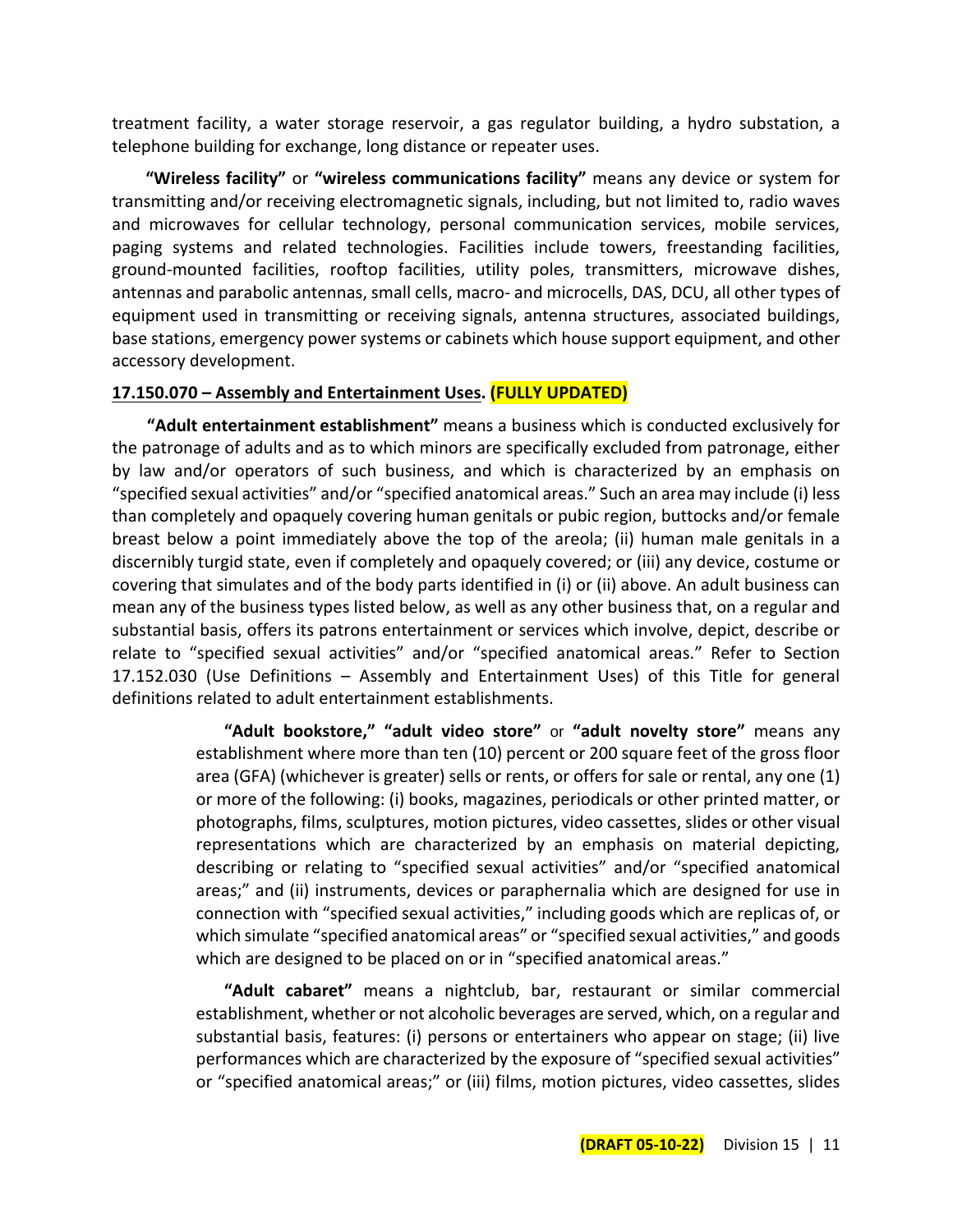or other photographic reproductions which are characterized by the depiction or description of "specified sexual activities" or "specified anatomical areas."

**"Adult dance studio"** means any business or commercial establishment which provides for members of the public a partner for dance where the partner, or the dance, is distinguished or characterized by an emphasis on matter involving, depicting, describing or relating to "specified sexual activities" and/or "specified anatomical areas."

**"Adult motel or hotel"** means a motel, hotel or similar commercial establishment offering public accommodations for any form of consideration which, on a regular and substantial basis": (i) provides patrons with closed-circuit television transmissions, films, motion pictures, video cassettes, slides or other photographic reproductions characterized by an emphasis on material depicting, describing or relating to "specified sexual activities;" and/or (ii) offers, rents, leases, or lets any room for less than a ten (10) hour period; or (iii) offers or allows a tenant or occupant to rent or sub rent a sleeping room for a period of less than ten (10) hours.

**"Adult motion picture theatre"** means any establishment where, for any form of consideration, one or more motion picture projectors, video cassette players, slide projectors or similar machines, for viewing by five or fewer persons each, are used on a regular and substantial basis to show films, motion pictures, video cassettes, slides or other photographic reproductions characterized by an emphasis on material depicting, describing or relating to "specified sexual activities" and/or "specified anatomical areas."

**"Adult tanning salon"** means a business establishment where patrons receive tanning services in groups of two (2) or more and where patrons or employees of the establishment expose specified anatomical areas. "Adult tanning salon" shall also include a business establishment where the employees thereof are nude or expose "specified anatomical areas" for any form of consideration.

**"Adult theatre"** means a theatre, concert hall, auditorium or similar establishment which, for any form of consideration, and on a regular and substantial basis, features live performances which are characterized by an emphasis on "specified anatomical areas" and/or "specified sexual activities."

**"Sex supermarket"** or **"sex mini-mall"** means the establishment or operation of more than one-type of sexually-oriented business or use as defined in this Title within the same building.

**"Sexual encounter establishment"** means a business or commercial enterprise that, as one of its primary business purposes, offers for any form of consideration, a place where two (2) or more persons may congregate, associate or consort in connection with "specified sexual activities" and/or the exposure of "specified anatomical areas." Excludes an establishment where a medical practitioner, psychologist, psychiatrist or similar professional person licensed by the state engages in sexual therapy.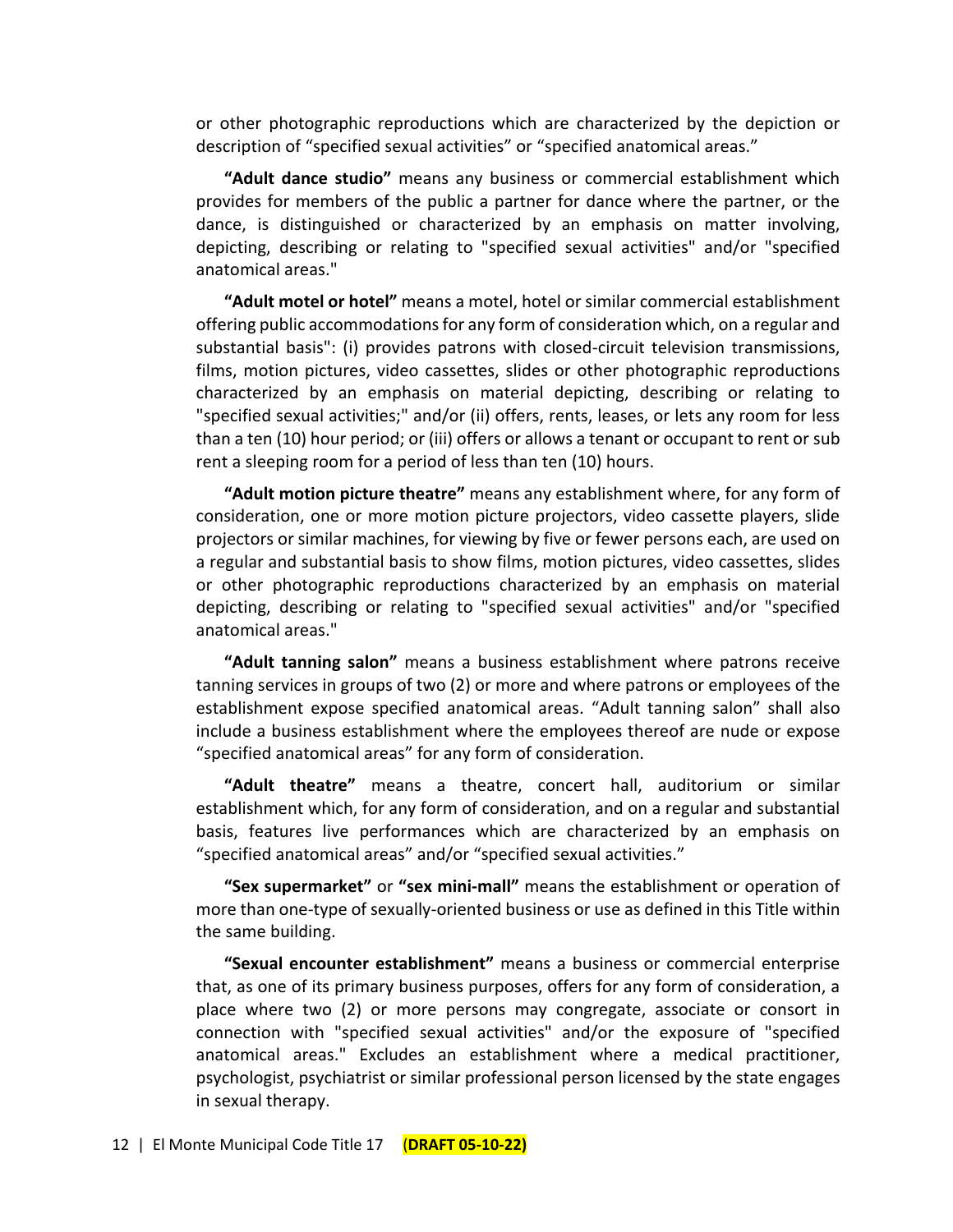**"Assembly or meeting facility"** means a facility for private assembly and meetings. Examples include banquet rooms, conference facilities and meeting halls for clubs, including civic, social and fraternal organizations, and other membership organizations. Excludes religious institutions, community centers or uses listed under commercial entertainment.

**"Commercial entertainment"** means a spectator entertainment establishment within buildings specifically intended for live theatre, comedy or music venues, karaoke and movie theatres.

**"Commercial recreation facility"** means one of the following:

**"Commercial recreation facility, indoors"** means a building or place that provides participant or spectator recreation that is open to the public for a fee. This definition includes uses such as billiards parlors, bowling alleys, health clubs, ice- or rollerskating rinks, laser tag, table tennis and indoor swimming pools. Health clubs less than 3,500 square feet in GFA may be classified as a general personal care facility.

**"Commercial recreation facility, outdoors"** means a primarily outdoor use that provides participant or spectator recreation that is operated as a business and open to the public for a fee. This definition includes uses such as amusement parks, golf courses, miniature golf course, equestrian establishments, tennis courts and outdoor swimming pools.

**"Community center"** means a public hall or public multi-purpose meeting facility where members of the public may gather for group activities, social support, public information and other purposes. It may operate for the entire community, for a specific segment of the community (e.g. senior centers) or may be reserved for private functions. Excludes religious institutions, assembly or meeting facilities or uses listed under commercial entertainment.

**"Cultural institution"** means a facility such as a museum, art gallery and garden that displays or preserves objects of community or cultural interest relating to one or more of the arts or sciences. Excludes philanthropic or charitable institutions.

**"Family entertainment center"** means a facility that is marketed toward families with children from toddlers to teenagers, with activities usually occurring indoors. It typically attracts customers from the local or sub-regional market. Activities can include arcade games (often redemption based), ball pits, batting cages, bumper cars, kiddie rides, laser tag, miniature golf, playgrounds and climbing structures. Supportive uses include restaurants and snack bars as well as specialty shops selling toys, gifts and novelties.

**"Gaming center"** or **"arcade"** means an establishment that provides five (5) or more amusement devices, whether or not the devices constitute the primary use or an accessory or incidental use of the premises. Amusement devices may include electronic or mechanical equipment, games, or machines that are played or used for amusement. Such activities often require different levels of skill. This use may also include internet/cyber cafes, where people access the internet to play video games or other use software programs.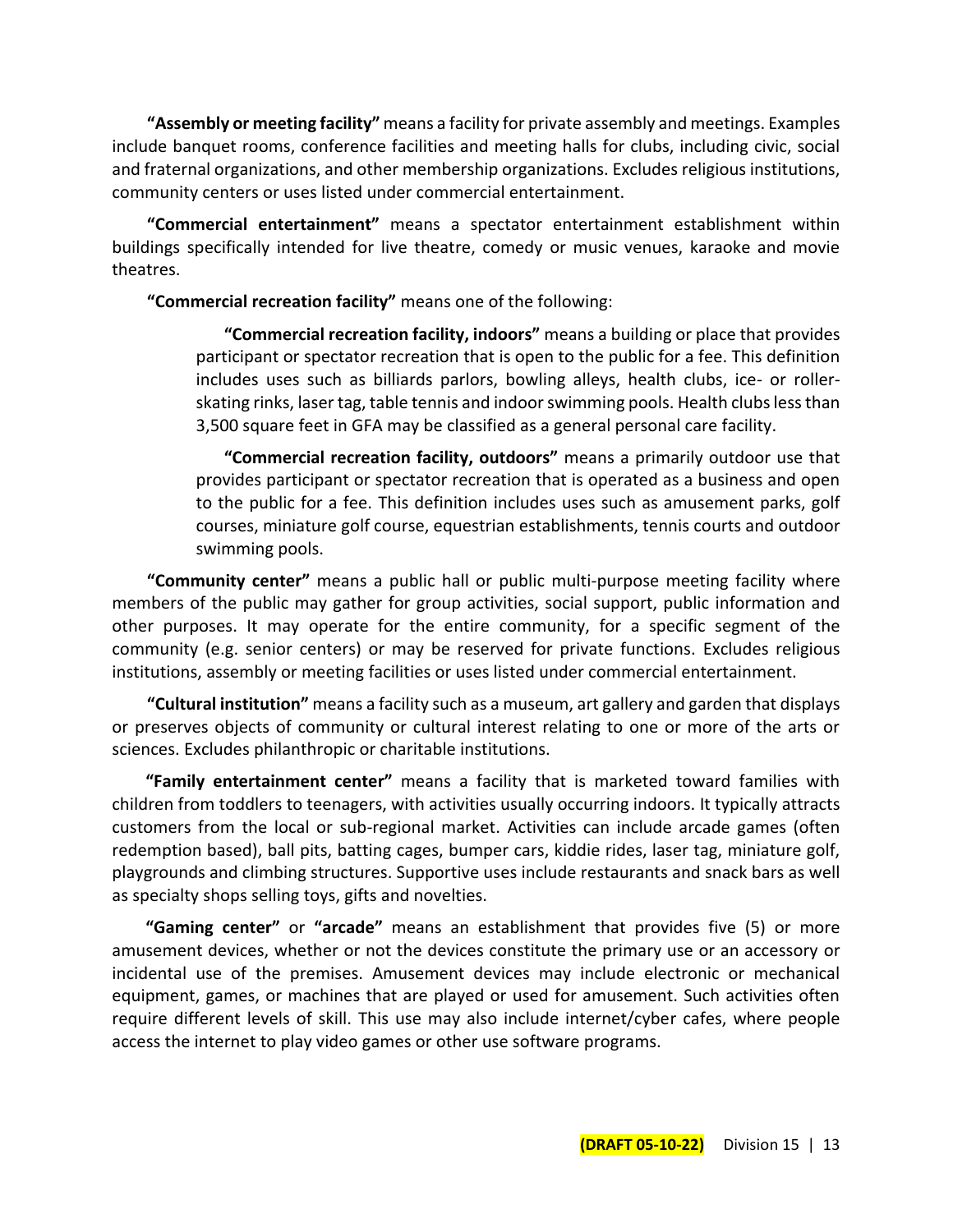**"Karaoke"** means a commercial entertainment establishment where patrons sing along to musical and/or video tracks. The patrons may be in an open main room such as a bar or lobby or within smaller private rooms. Karaoke includes, but is not limited to, karaoke and K-TV.

**"Nightclub"** means a bar, tavern or similar establishment that provides live entertainment that may serve alcoholic beverage for sale, where the performance area exceeds 75 square feet and/or customer dancing is permitted. Typically operates late at night.

**"Pool hall"** or **"billiard parlor"** means a type of indoor commercial recreation facility where a building, or portion thereof, is designed, intended and equipped with five (5) or more pool tables, billiard tables, snooker tables or combination thereof.

**"Religious institutions"** means a building or structure and/or group of buildings or structures, which by design and construction are primarily intended for religious assembly, or the conducting of organized religious service, ceremonies or worship and accessory uses associated therewithin. Religious institutions shall include, but are not limited to chapels, churches, mosques, synagogues, shrines, and temples. They may also include ancillary uses such as kitchens, offices, meeting rooms and gathering halls and ancillary buildings such as rectories, monasteries and convents.

#### **17.150.080 – Retail and Office Uses. (FULLY UPDATED)**

**"Alcohol sales establishment"** means one of the following, subject to obtaining an alcohol license from the California Department of Alcoholic Beverage Control (ABC):

> **"Bar or tavern, on-site"** means an establishment that serves beer, wine and/or distilled spirits (per ABC License Types 40, 48 and/or 61) for on-site consumption for a business that does not meet the definition of a bona fide restaurant. The consumption of alcohol is typically the primary use; however, the business may serve meals or other food items. Ancillary entertainment may occur, provided the performance area does not exceed 75 square feet and customer dancing or karaoke is not permitted (the use shall be classified as commercial entertainment or nightclub if either dancing or karaoke is permitted). This definition also includes cocktail lounges, pubs and saloons.

> **"Brew pub, on-site and off-site"** means a bona fide restaurant which sells beer that is brewed on-site (Type 75 ABC license) for on-site consumption or sold for offsite consumption, only if the beer produced by the brew pub is also sold to California licensed wholesalers.

> **"Liquor store, off-site"** means a retail establishment where 30 percent or more of the sales area is devoted to the selling of beer, wine and/or other alcoholic beverages for consumption off the premises.

> **"Restaurant, on-site"** means an establishment that is a bona fide restaurant and serves beer, wine and/or distilled spirits (per ABC License Types 41 or 47) for on-site consumption as an ancillary use.

> **"Restaurant, on-site, limited hours"** means an establishment that is a bona fide restaurant and serves beer, wine and/or distilled spirits (per ABC License Types 41 or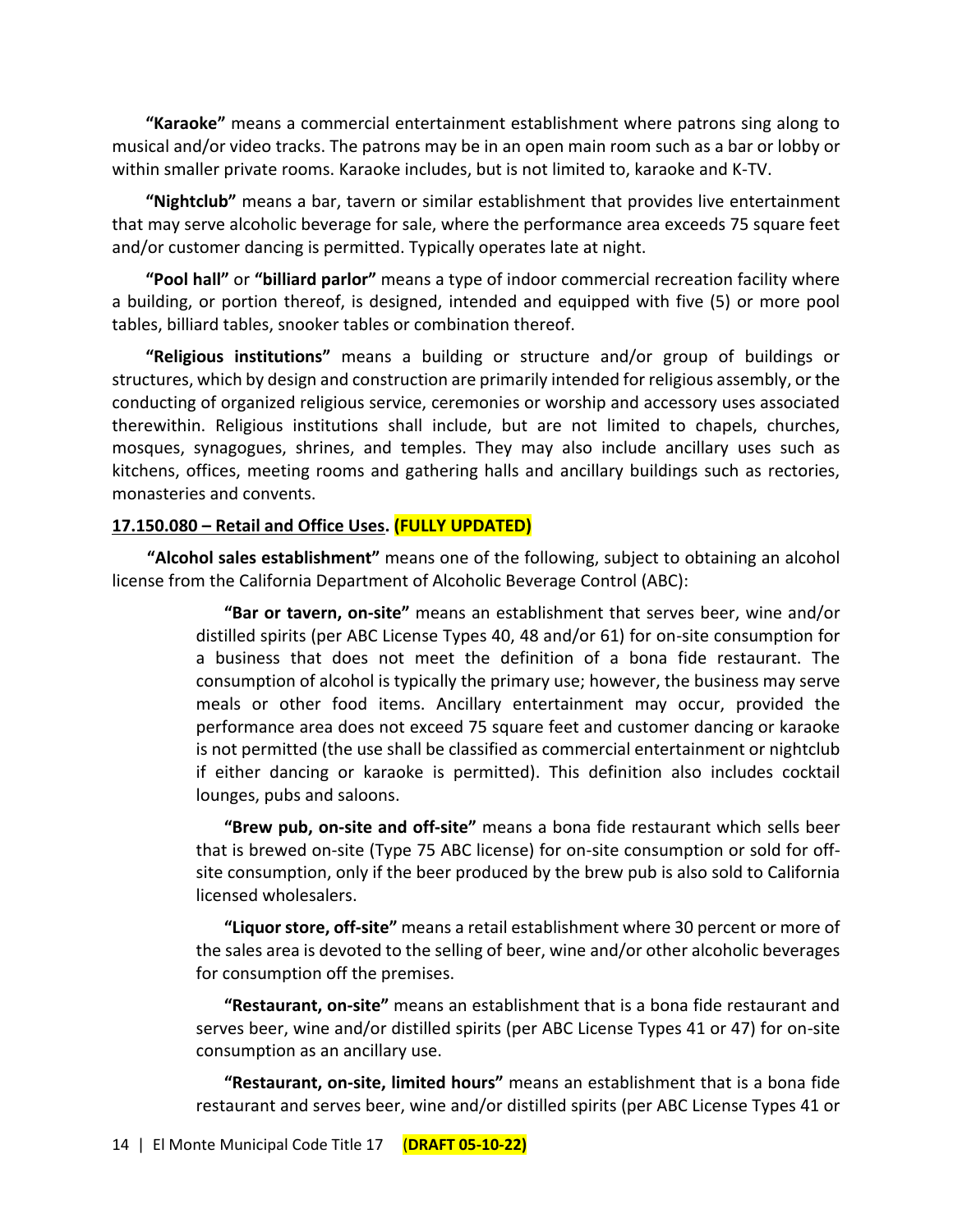47) for on-site consumption as an ancillary use, with no meal or alcohol service between the hours of 10:00 p.m. and 6:00 a.m.

**"Retail store, off-site"** means a retail establishment where less than 30 percent of the sales area is devoted to the selling of beer, wine and/or other alcoholic beverages for consumption off the premises.

**"Other uses, on-site"** means an establishment, other than a restaurant, bar, tavern or brew pub, that serves beer, wine and/or distilled spirits for on-site consumption. Examples include, but are not limited to, government facilities, recreation facilities, assembly and entertainment uses. The serving of alcohol may be a primary or incidental use. The establishment may or may not serve meals.

**"Ancillary entertainment"** means an establishment that provides entertainment where the combined activity area does not exceed 75 square feet and does not permit dancing or karaoke. Examples of ancillary entertainment include live music performances, poetry reading, four (4) or less pool tables and/or four (4) or less amusement devices such as electronic or mechanical equipment, games or machines. If the activity area exceeds 75 square feet and/or customer dancing occurs, the use shall be defined as a nightclub. If karaoke occurs, the use shall be defined as commercial entertainment. If there are more than four (4) pool tables, the use shall be defined as a pool hall or billiard parlor. If there are more than four (4) amusement devices, the use shall be defined as a gaming center or family entertainment center.

**"Cannabis activity, commercial"** means the term as defined under the Medicinal and Adult Use Cannabis Regulation and Safety Act (MAUCRSA) and includes the cultivation, possession, manufacture, distribution, processing, storing, laboratory testing, packaging, labeling, transportation, delivery or sale of cannabis and cannabis products as regulated under Chapter 5.18 (Commercial Cannabis Activities) of the EMMC. The following is the City's retail example:

> **"Dispensary"** or **"retailer"** means a facility where cannabis, cannabis products, or devices for the use of cannabis or cannabis products are offered, either individually or in any combination, for retail sale, including an establishment that delivers cannabis and cannabis products.

**"Convenience store"** or **"minimart"** means a neighborhood serving retail store of 3,500 square feet or less in GFA, which carries a range of merchandise for daily convenience shopping needs. A convenience store may be part of a service station or may be an independent land use. This use shall be classified as a grocery store if it is more than 3,500 square feet in GFA.

**"Department store"** means a type of retail use with a minimum 25,000 square feet operated by a single tenant. Excludes warehouse retailor or retail warehouse.

**"Destination retail"** or **"entertainment development"** means a development project in the Gateway Specific Plan, greater than 20,000 square feet, that provides products and services that are unique and marketed to a consumer base that extends beyond the El Monte area. Destination retail may include "big box" and warehouse-type retail, such as electronics, furniture, appliances, movie theatres, and other similar retail and entertainment uses.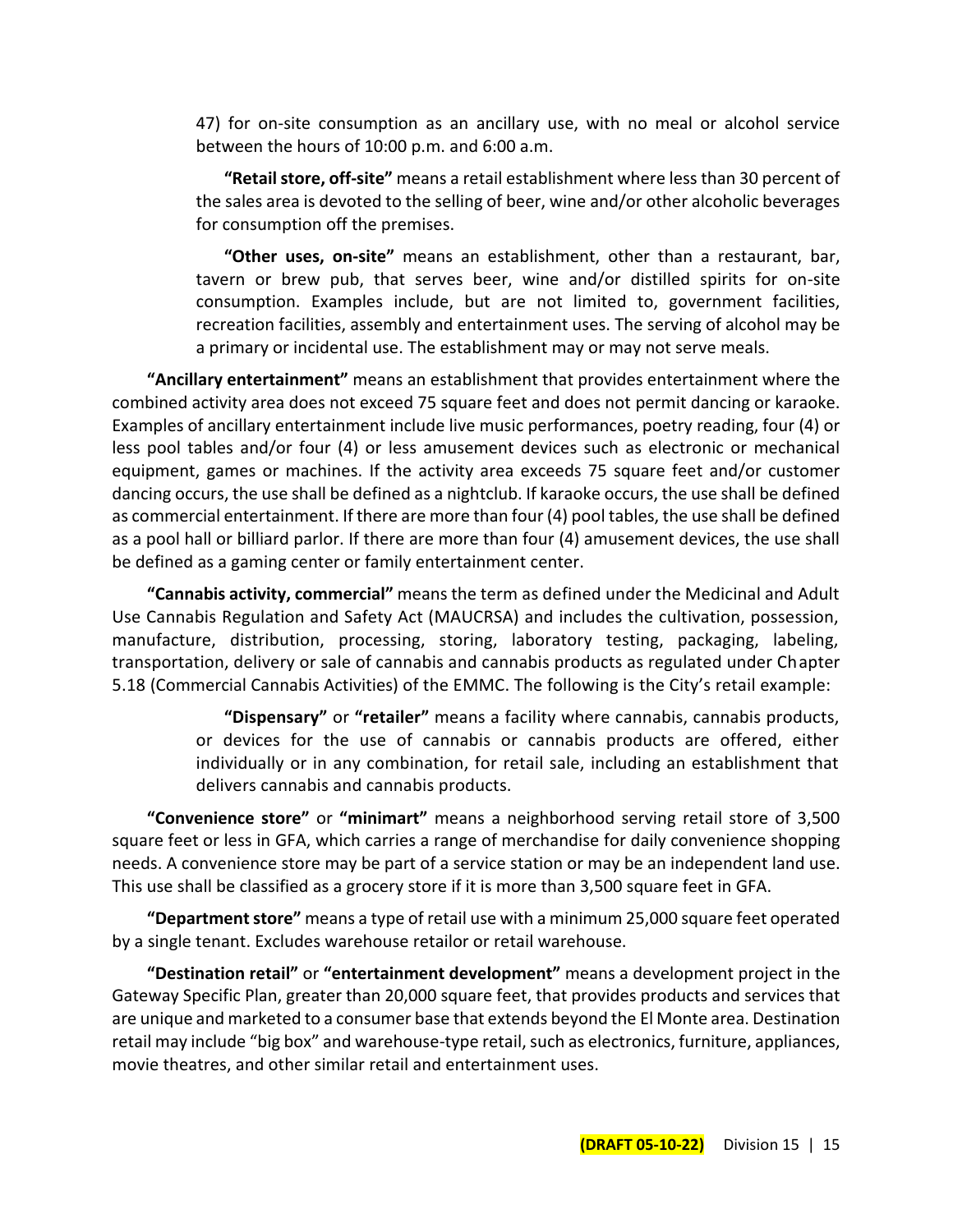**"Food or beverage establishment"** means one of the following:

**"Bakery"** or **"[pâtisserie,](https://en.wikipedia.org/wiki/P%C3%A2tisserie) retail"** means an establishment open to the public that produces and sells flour-based food baked in an oven such as bread, cookies, cakes and pies for on-site sales. Confectionery items may also be made in bakery shops. Some retail bakeries may also be categorized as cafés, serving beverages to customers who wish to consume the baked goods on the premises.

**"Bakery, commercial"** means a bakery employing more than ten (10) people that produce breads, pastries and other baked products using high-volume mixing machines, ovens and other equipment. In some cases, the machines are automated to mass-produce standardized baked goods. While customers can consume the baked goods on the premises, products are primarily distributed to off-site retailers for sales.

**"Coffeehouse"** or **"ice cream parlor"** means an establishment that sells specialty coffee, espresso drinks, teas, boba, assorted pastries, ice cream, gelato, frozen yogurt, frozen custard and/or other food items. A maximum 30 percent of the GFA may be devoted to incidental uses including ancillary entertainment as defined in this Chapter, restrooms and offices. Excludes the sale of alcohol for on-site consumption.

**"Outdoor seating/dining"** means an area adjacent to a restaurant or other food or beverage establishment, where customers can consume products purchased at the associated business. The dining area may include a solid covering (e.g. patio), partial covering (e.g. trellis), umbrellas or open to the sky. The dining area may also be on private property or may encroach into the public right-of-way, subject to receiving an encroachment permit.

**"Restaurant"** means an establishment engaged in the sale of food and beverages for consumption on or off the premises. All of the following must be met for the use to be considered a bona fide restaurant:

- i. A minimum 20 percent of the GFA shall be designed, equipped and used exclusively for the storage and preparation of food and beverages;
- ii. A minimum 50 percent of the GFA of the building is designed, equipped and used exclusively for seating of patrons for the purpose of serving meals;
- iii. A maximum of 30 percent of the GFA may be devoted to incidental uses including the sale of alcoholic beverages for on-site consumption, ancillary entertainment as defined in this Chapter, restrooms and offices;
- iv. Meals shall be served at all times the restaurant is open; and
- v. If alcoholic beverages are sold, they shall be incidental to that of food.
- vi. For restaurants limited to take-out only, a minimum 70 percent of the GFA shall be designed, equipped and used exclusively to (i) above and a maximum 30 percent of the GFA may be devoted to (iii) above.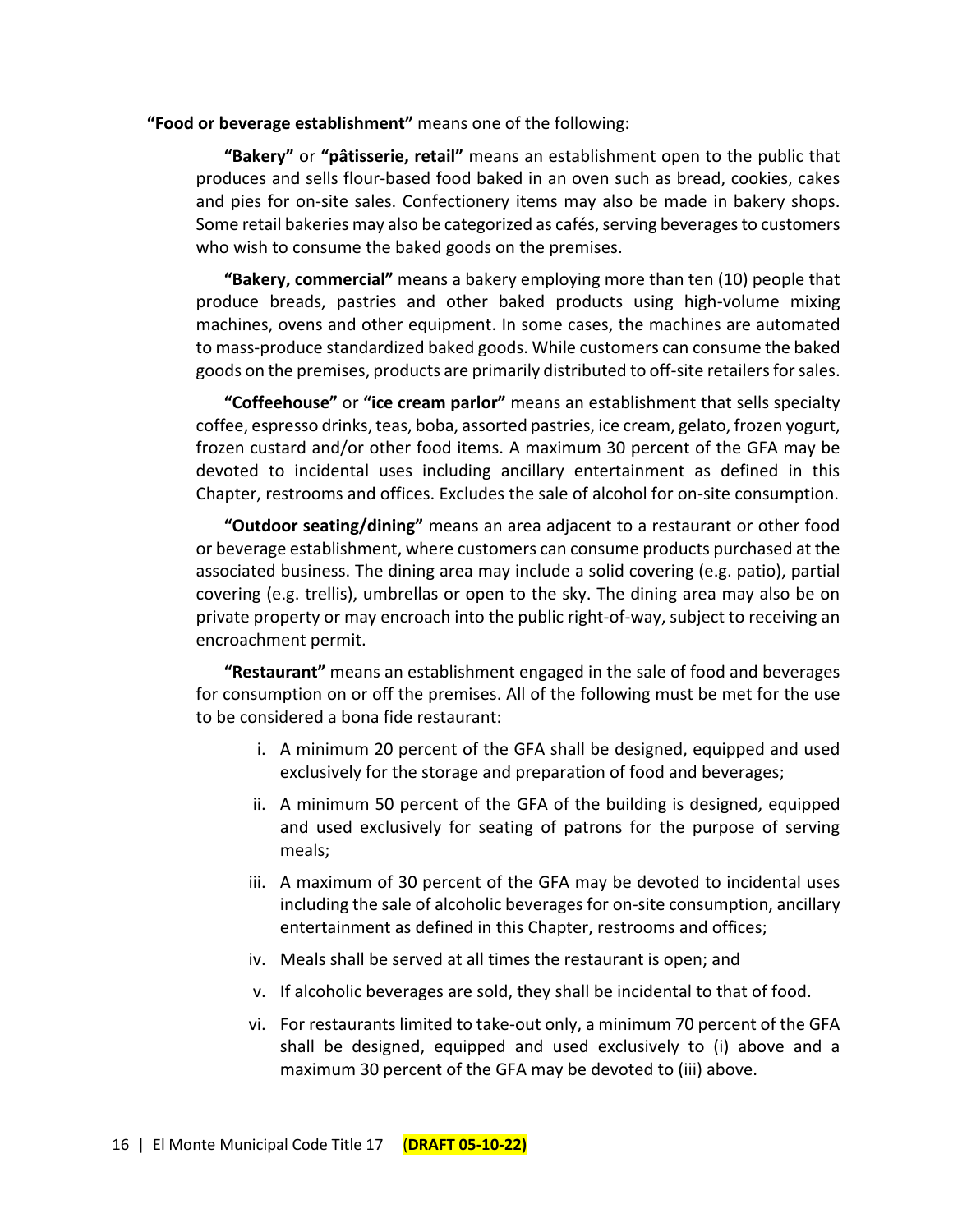**"Grocery store"** means retail sale of food and beverages for off-site preparation or consumption. This use may also include bakeries and the provision of other services (e.g., banks, dry cleaners, food take-outs, pharmacies, etc.) under one roof. This use shall be classified as a minimart if it is 3,500 square feet or less.

**"Multiple-tenant commercial development"** means any nonresidential development which is improved with three (3) or more retail sales, retail services, restaurants or a combination thereof. Excludes commercial projects which are designed and devoted to office uses and/or industrial uses exclusively.

**"Office"** means a room, set of rooms or building used as a place for commercial, professional or bureaucratic work. Main examples include the following:

> **"Ancillary"** means an office facility that is incidental and accessory to another business or sales, service or manufacturing activity that is the primary use of the structure or property.

> **"Administrative business professional"** means an establishment providing direct services to consumers in office-type facilities occupied by businesses providing professional services and/or engaged in the production of intellectual property, excluding financial institutions, which are defined separately. Examples include:

- Accounting, auditing and bookkeeping
- 
- Architectural, engineering, planning and surveying services
- Attorneys, legal services transaction processing
- Commercial art and design services
- 
- Court reporting services
- Data processing services
- Detective agencies and similar services
- Educational, scientific and research organizations
- Elective official satellite offices
- 
- Employment, stenographic and word processing services
- Advertising agencies Insurance claim processing
	- Literary and talent agencies
	- Mail order and e-commerce
	- Management and public relations services
- Counseling services Media postproduction services
	- Photography and commercial art studios
	- Psychologist
	- Real estate brokerage or sales
	- Telecommunications facility design management
	- Telemarketing
- Employment centers Writers and artists office

**"Government"** means an administrative, clerical or office of a government agency. The use may include the incidental storage and maintenance of vehicles. The use shall be classified as a government or government related facility if it is publiclyaccessible and provides a public service.

**"Medical or dental"** means an office or outpatient health facility providing direct health services to patients including, without limitation, preventative and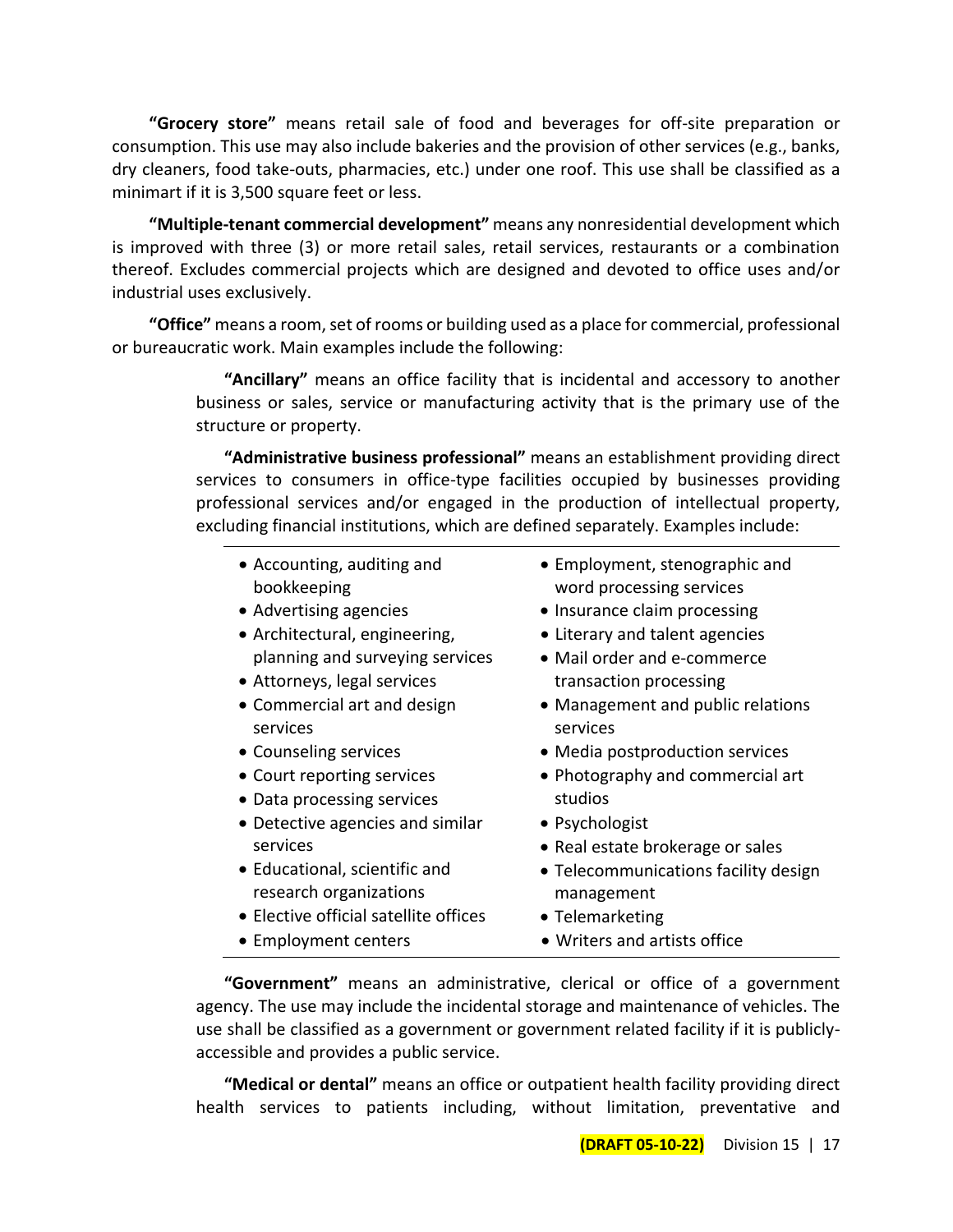rehabilitation treatment, diagnostic services, testing and analysis. This use includes offices providing medical, dental, surgical, rehabilitation, podiatric, optometric, chiropractic and psychiatric services. Medical or dental laboratories may be ancillary to a medical use or may function as its own use. Excludes inpatient services and overnight accommodations.

**"Office supply store"** means an establishment which primarily tailors to the needs of an office environment. The items sold typically include paper products, ink cartridges, computers, communications equipment, printers, scanners, copiers, data storage, and other such devices. May include office concierge services as an ancillary use.

**"Pet store"** means a retail establishment that sells animal-related products (e.g. food and toys) and/or services (e.g. grooming) for animals on a commercial basis and/or where household animals are offered for adoption and/or sale. A pet store is not used for the breeding or commercial boarding of animals. This definition may include veterinary services as an ancillary use for pet stores greater than 5,000 square feet in GFA.

**"Pawnbroker"** or **"pawnshop"** means an individual or business that offers secured loans to persons, with items of personal property used as collateral. While many items can be pawned, pawnshops typically accept jewelry, musical instruments, home electronics, computers, coins, gold, silver or other relatively valuable items as collateral. If the loan is not paid within a specified time period, the pawned item will be offered for sale to other customers by the pawnbrokers.

**"Pharmacy"** means a retail store where prescription medicinal drugs and/or other medical supplies are dispensed and sold. Pharmacies may have ancillary sales of other household items. Pharmacies greater than 3,500 square feet in GFA shall be classified as a retail use.

**"Retail sales"** means the sale of retail merchandise in stores, showrooms and shops not specifically listed under another defined use (e.g. office supply stores, adult bookstores and convenience stores). Main examples include the following:

- 
- 
- Artists' supply stores Hardware stores
- Antique stores Hobby stores
- 
- 
- Camera and photographic supply stores Mattress sales
- Clothing and apparel shops Meat markets
- Collectibles stores (e.g. cards, coins, comics, stamps)
- Confectionery stores Paint supply stores
- Consumer electronics stores Pet stores
- 
- Discount stores Shoe stores
- 
- Appliance stores Garden center or nursery
- Art galleries Gift and souvenir stores
	-
	-
- Bicycle stores Jewelry stores
- Bookstores Luggage and leather goods stores
	-
	-
	- Musical instruments stores
	- Orthopedic supply stores
	-
	-
- Department store *Religious goods stores* 
	-
- Drug stores Small ware stores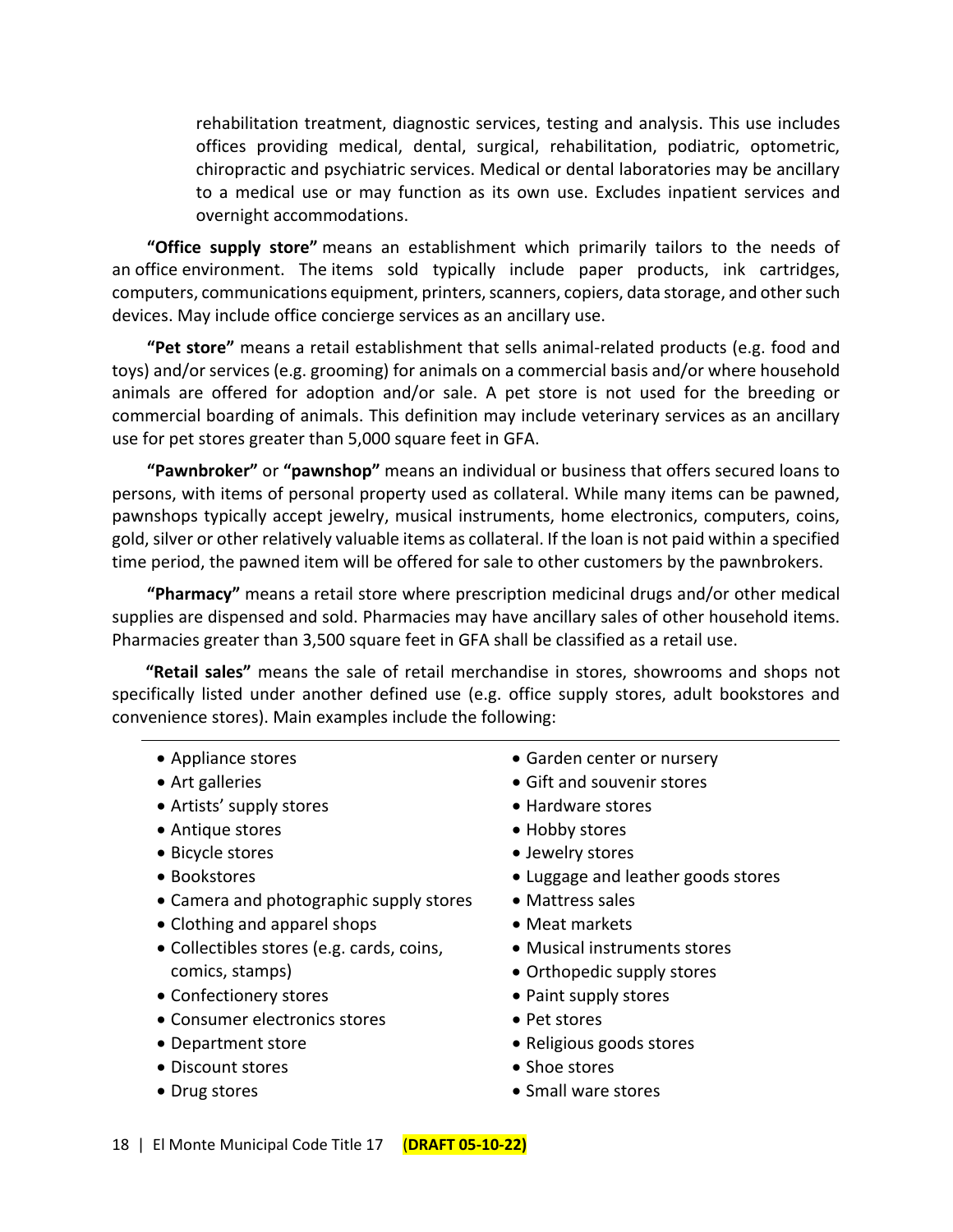| $\bullet$ Dry goods                     | • Specialty shops                     |
|-----------------------------------------|---------------------------------------|
| • Eyewear stores                        | • Sporting goods and equipment stores |
| • Fabric and sewing supplies            | • Stationery stores                   |
| • Florists and houseplant stores        | • Toy and game stores                 |
| • Flooring and tile                     | • Upholstery stores                   |
| • Fruit and vegetable stores (less than | • Variety stores                      |
| 5,000 square feet in area)              | • Vitamin and nutrition stores        |
| • Furniture store                       | • Window stores                       |

**"Secondhand store"** means an establishment in the retail sale of used goods and merchandise such as a thrift store, whereby the sale of such used goods and merchandise comprises 25 percent or more of the total monthly sales volume. This definition does not apply to pawnshops.

**"Showroom sales"** means an establishment that displays merchandise, but has minimal or no onsite customer retail sales. The items on display can include preowned items (e.g. an Auction House) or items devoted to a particular subject or industry (e.g. bathroom fixtures).

**"Significant tobacco retailer"** means any establishment, where 25 percent or more of the net floor area (NFA) is devoted to the sale of tobacco products, substances intended for smoking, or smoking accessories, including but not limited to pipes, vaporizing devices, or other smoking paraphernalia. Public or private smokers' lounges shall not be permitted as an ancillary use. Does not include commercial cannabis activity uses.

**"Temporary use"** means a use that is designed, operated, and occupies a site for a limited period of time, typically less than 12 months. Examples include Christmas tree lots, parking lot sales and special events.

**"Vehicle retail use"** means one of the following:

**"Vehicle parts and accessory store"** means a retail place of business selling or furnishing automobile supplies and parts. This use shall be defined as a vehicle service use if any installation or repair work is included.

**"Vehicle sale and lease, limited"** means the sales and leasing of automobiles, motorcycles or trucks within an enclosed structure without any incidental maintenance or repair work permitted. Vehicles shall not be displayed or stored outdoors. Accessory part installation as part of the vehicle sale is permitted.

"**Vehicle sale and lease, general"** means the sale, or leasing of automobiles, motorcycles or trucks. Merchandise may be new, a combination of new and used, or exclusively used. Indoor and/or outdoor is permissible. Ancillary uses such as maintenance or repair work and vehicle washing may be permitted.

"**Vehicle sale and lease, major"** means the sale, or leasing of trailers, campers, travel trailers, utility trailers, tractors, construction equipment, mobile homes and similar equipment. Ancillary uses such as maintenance or repair work and vehicle washing shall be permitted.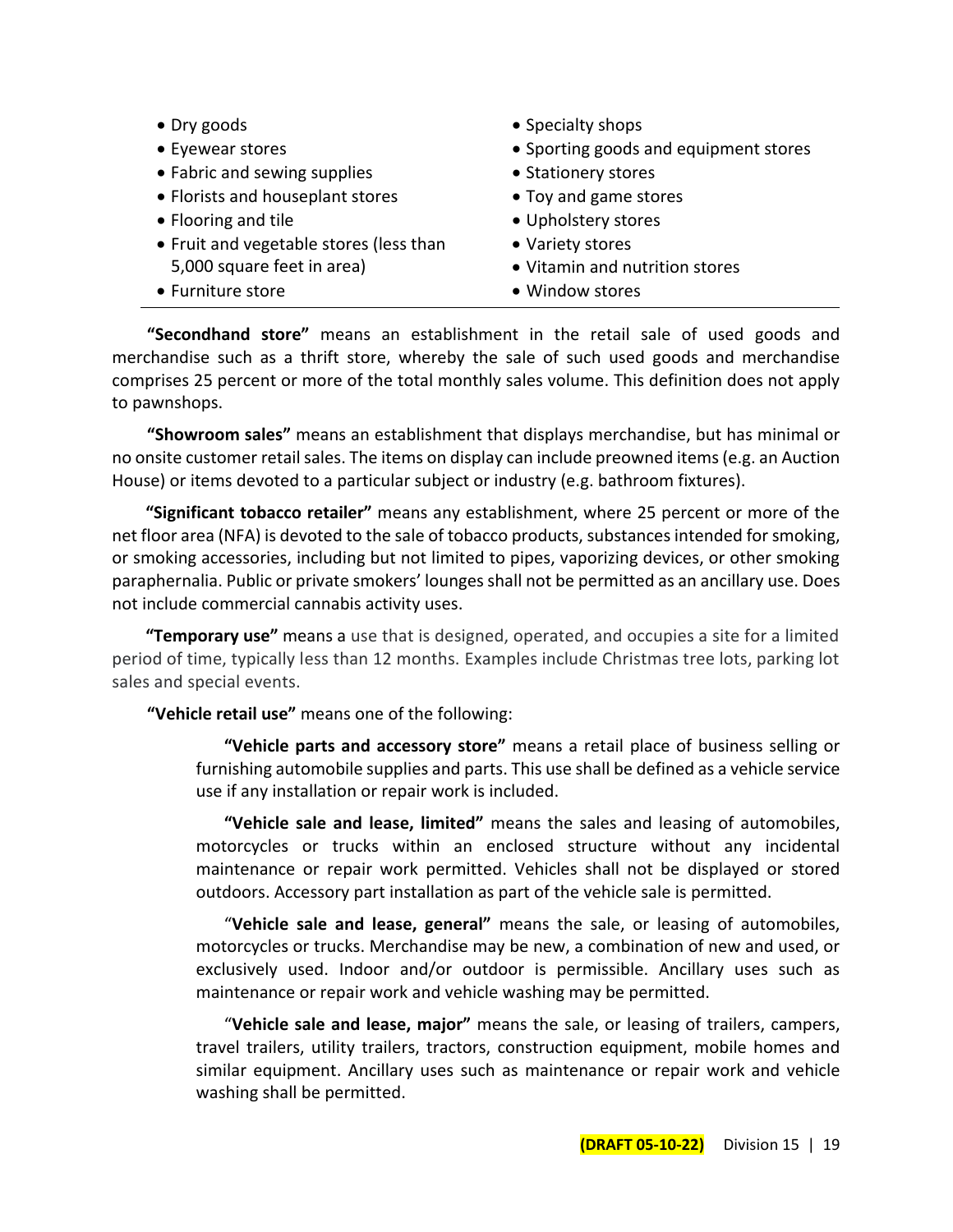**"Warehouse retailor"** or **"retail warehouse"** means a retail establishment that provides goods and services related to construction, home repair, building materials supplies and other similar items. Showrooms are also permitted.

**"Wholesaler"** means a business that buys products or goods in bulk from one (1) or more manufacturers and sells them to other businesses or to the public at prices that are typically lower than those available in retail stores. The use may include ancillary distribution of goods, provided the merchandise being distributed is limited to products that can be sold in the zoning district the business is located within.

## **17.150.090 – Service Uses. (FULLY UPDATED)**

**"Alternative financial establishment"** means an establishment that offers financial services outside traditional federally insured financial institutions, including, but not limited to check cashing outlets, payday lenders and vehicle title lenders.

**"Ambulance service"** or **"emergency medical service"** means a service that provides urgent pre-hospital treatment and stabilization for serious illness and injuries and transport to definitive care. Ambulance service can be summoned by members of the public via an emergency telephone number (911). As a first resort, the service provides treatment on the scene. If deemed necessary, the transports the patient to the next point of care.

**"Animal service"** means one of the following:

**"Animal boarding/kennel"** means the commercial provision of shelter and care for dogs, cats, other household animals, including activities associated with such shelter and care (e.g., feeding, exercising, grooming, and incidental medical care).

**"Animal grooming"** means a general personal service use providing for the bathing and trimming services for dogs, cats, and other household animals. Overnight boarding is not permitted.

**"Veterinary service"** or **"animal hospital/clinic"** means an establishment where household animals receive medical and surgical treatment and may be temporarily boarded (more than one-night stay) in association with such medical or surgical treatment. Short-term animal boarding may be provided as an accessory use.

**"Appliance or electronics repair"** means an establishment that provides repair services for a wide variety or specific type of appliance or electronics equipment. Such items include computers, laptops, televisions, kitchen appliances and video recording systems.

**"Automated Teller Machine (ATM)"** means an electronic banking self-service machine that allows customers to complete basic financial transactions without the aid of a financial institution representative or personnel. The machine may be located at or within banks or credit unions, or in other locations, including independent machines in grocery or convenience stores. The use shall be classified as a drive-thru business – service or retail if it is a drive-up or drive-thru service.

**"Bail bond"** means a business regulated by the California Department of Insurance (CDI) operated by and through a person holding a bail license that provides, as a service, an agreement for a method of release of a criminal defendant whereby the appearance in court and obedience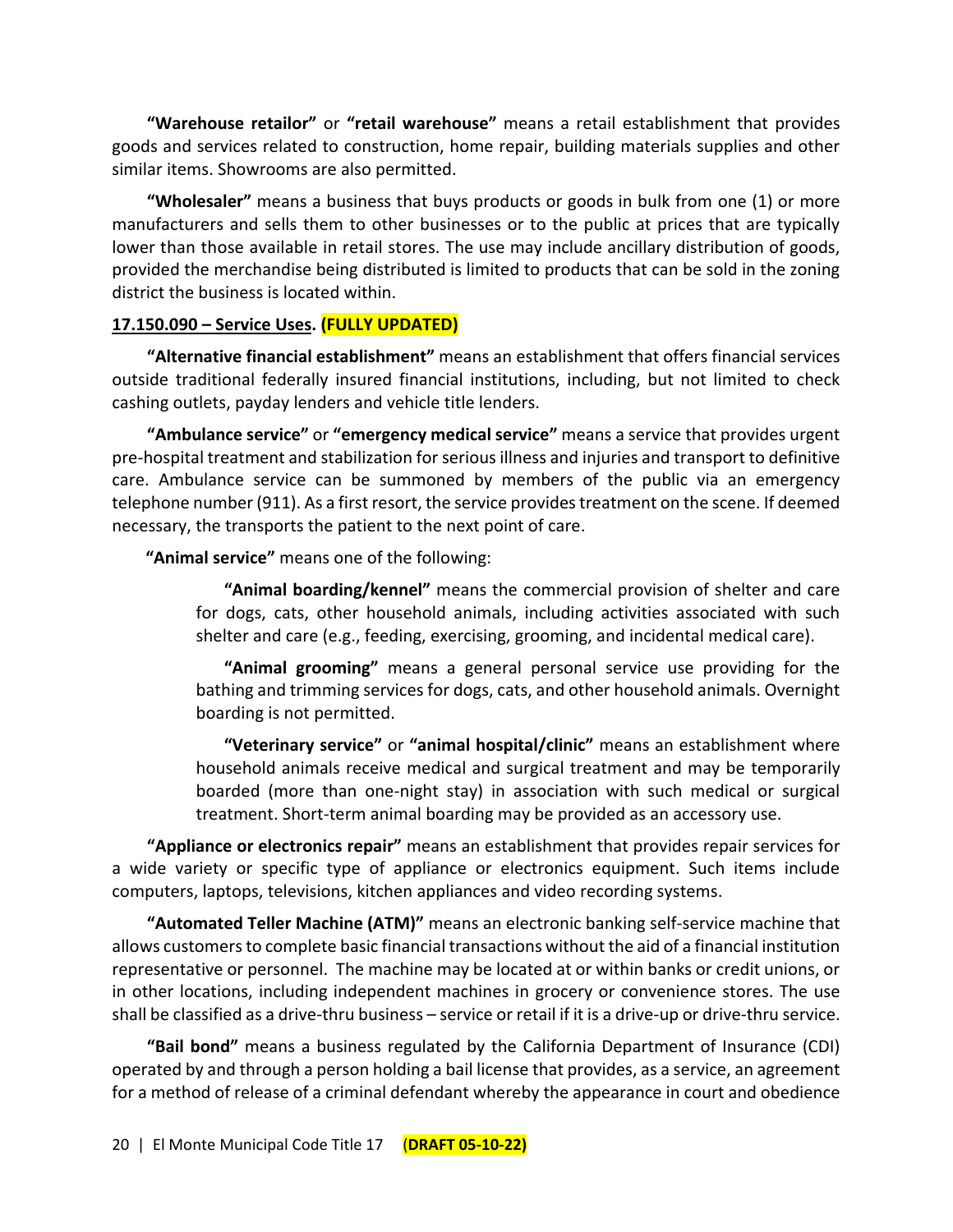to orders of a court or payment of a sum of money set by the court is guaranteed. The bail bond is cosigned by a bail bondsman, who charges the defendant a fee in return for guaranteeing the payment. A bail bond is a type of surety bond.

**"Collection containers"** means one of the following:

**"Collection containers, small"** means an unattended center, bin, receptacle or other container used for the acceptance by donation from the public of salvageable personal property, including, but not limited to, clothing, shoes, books and household items, for periodic off-site processing or redistribution. Excludes recyclable materials not intended for re-use including newspapers, plastic, glass, aluminum, electronics, toxic or hazardous materials and solid waste. The use shall not exceed an area of 400 square feet, shall not occupy more than two (2) parking spaces and shall be located on the same site as the host use.

**"Collection containers, large"** means an unattended center, bin, receptacle or other container used for the acceptance by donation from the public of salvageable personal property, including but not limited to, clothing, shoes, books and household items, for periodic off-site processing or redistribution. Excludes recyclable materials not intended for re-use including newspapers, plastic, glass, aluminum, electronics, toxic or hazardous materials and solid waste. The use may occupy an area of 400 square feet or more and may occupy more than two (2) parking spaces.

**"Correctional facility"** means a facility, whether owned and/or operated by an individual, a for-profit or not-for-profit entity used for the housing or provision of services for persons who either: (i) are serving a sentence from a federal, state or county court and are under restraint, supervision or security; or (ii) have served a sentence or have been released from a federal, state or county prison or jail but are living under government supervision by a government funded program.

**"Drive-thru business"** means an establishment that sells products or provides services to occupants in vehicles, including drive-in or drive-up windows and drive-thru services. Main examples include the following:

> **"Drive-thru business – car washing"** means a business that cleans the exterior and, in some cases, the interior of vehicles. Car washes can be self-service (e.g. coin operated), full-service (e.g. attendants wash the vehicle) or fully automated (e.g. at a service station). This definition may include ancillary uses such as gift shops or shoe shining.

> **"Drive-thru business – food or beverage establishment"** means a business that operates a drive-up or a drive-thru service to serve food and/or beverages in conjunction with a restaurant, fast food restaurant, coffeehouse or other similar business.

> **"Drive-thru business – service or retail"** means a business that operates a driveup or a drive-thru service such as a bank, pharmacy, dry cleaners or other use that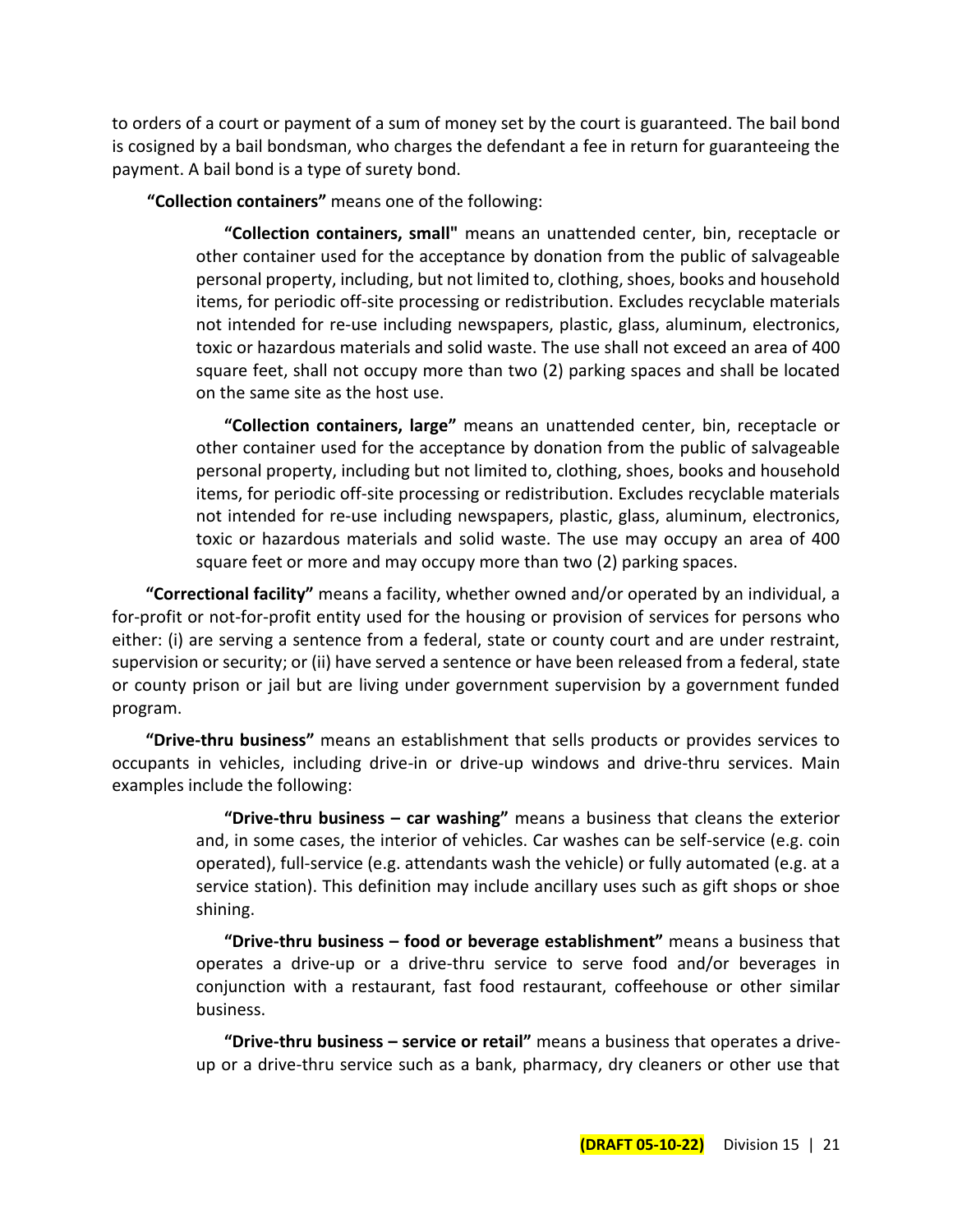generates minimal traffic. Excludes car washing facilities or business that serve food or beverages.

**"Financial institution"** means a bank, credit union, savings and loan, investment company or other federal or state regulated financial institution which offers predominantly banking type or investment services to its customers. Excludes alternative financial establishment uses, such as check cashing outlets and payday lenders.

**"Funeral home"** or "**mortuary"** means an establishment engaged in the provision of service involving the care and preparation of the deceased for burial or cremation and/or where funeral services are conducted. It may or may not include crematories and/or mortuaries. No internment shall be provided on site. The use may include areas for assembly services, chapels and similar rooms for viewing, religious services, wakes and similar activities, together with accessory office facilities and living quarters for the funeral home/mortuary director.

**"Hotels"** or **"motels"** means a building with access provided through a common entrance, lobby or hallway to one or more guest rooms or suites, with or without kitchen facilities, designated to be rented out for transient lodging for a period of between one (1) and 30 days, and which may include other ancillary uses and/or guest facilities such as restaurants, banquet facilities, meeting rooms, business centers, swimming pools and fitness centers. Includes bed and breakfast establishments and inns.

**"Metaphysical store"** means a type of general personal service use selling an array of crystals and minerals from around the world, fine jewelry, unique gifts, incense, apothecary, clothing, and books. Charactered by a focus on personal service to help people find minerals that will assist them in bettering their lives.

**"Office concierge service"** means a business that provides any combination of printing, packaging, designing, binding, scanning and computer access for businesses and the general public. May also provide shipping services. Businesses that include the on-site storage of delivery vehicles shall be classified as a courier or messenger service business.

**"Personal service use"** means any business that provides non-medical individual care to persons involving their personal health, fitness, grooming or appearance. Main examples include the following:

> **"Personal service, general"** means an establishment that provides recurrently services of a personal nature. Examples include: barber shops, hair salons, beauty services such as facials and non-surgical facial enhancements, clothing rental shops, cryotherapy, dry cleaning services with limited on-site cleaning equipment, locksmiths, modeling agencies, metaphysical stores, nail salons, personal fitness and training facilities. Excludes fitness and training facilities greater than 3,500 square feet in GFA, which shall be classified as an indoor commercial recreational facility.

> **"Personal service, restricted"** means an establishment that provides needed services of a personal nature which has the potential to adversely impact surrounding areas and which may need to be disbursed to minimize impacts. Examples include: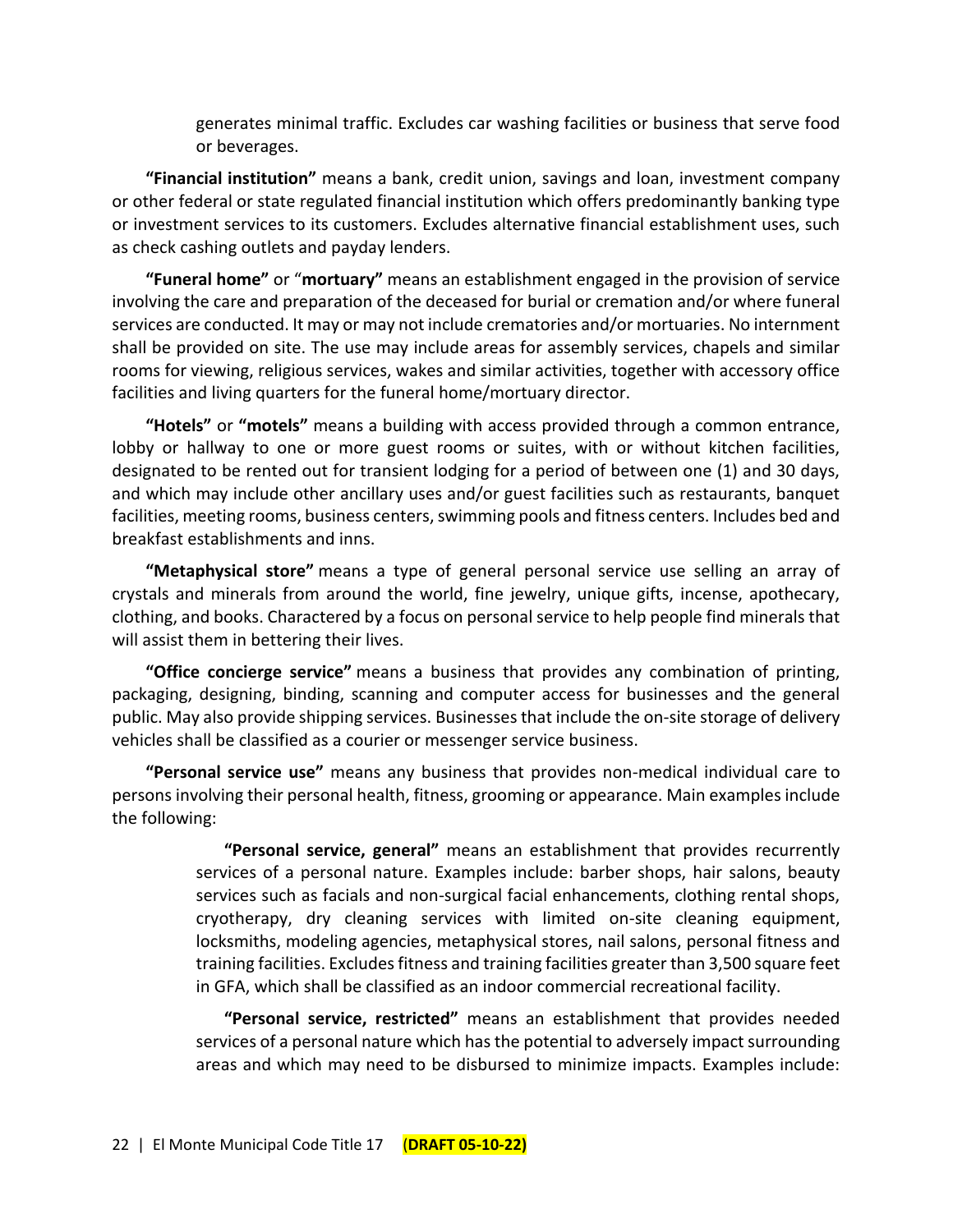fortune-telling and psychic services, laundromats, palm and card reading, tanning salons and tattoo and body piercing services.

**"Personal service, massage"** means an establishment having a fixed place of business where any person engages in, conducts, carries on, or permits to be engaged in, conducted, or carried on, any of the activities set forth in the definition of "massage" in Chapter 5.56 (Massage Establishments and Massage Practitioners/ Therapists) of the EMMC.

**"Philanthropic"** or **"charitable institution"** means any nonprofit nongovernmental entity that utilizes donated assets and income to provide social useful services. Community foundations, endowments and charitable trusts are types of philanthropic organizations.

**"Recycling facility"** means a center for the collection and/or processing of reusable and/or recyclable materials. Reusable material includes, but is not limited to, metals, glass, plastic and paper which are intended for reuse, remanufacture or reconstitution for the purpose of using the altered form. Recyclable materials may include electronic waste and universal waste, provided that it is collected, handled, transported and recycled in accordance with the California Universal Waste Regulations. The use shall be classified as a collection container if it includes clothing, small goods and household items. A certified recycling facility or certified processor means a recycling facility certified by California's Department of Resources Recycling and Recovery (CalRecycle). Main examples include the following:

> **"Recycling facility, self-service"** or **"reverse vending machine"** means an unattended recycling facility that accepts reusable materials (aluminum cans, glass bottles and plastic containers) through an automated device. May be redeemed for monetary value. The machines shall not occupy any required parking spaces. In addition, they shall not exceed a combined area of 100 square feet. Self-service recycling facilities must be ancillary to a primary use, which is typically a grocery store.

> **"Recycling facility, small"** means a recycling facility or center that is overseen by at least one (1) attendant where the public may donate, redeem or sell reusable and/or recyclable materials. It may also include reverse vending machines. The total area of the facility shall not exceed 500 square feet. Small recycling facilities must be ancillary to a primary use, which is typically a grocery store.

> **"Recycling facility, large"** means a recycling facility or center that is overseen by at least one (1) attendant where the public may donate, redeem or sell reusable and/or recyclable materials. A large recycling facility may occupy an area of 500 square feet or more and may include permanent structures. Most often, it is the primary or only use on the site.

> **"Recycling facility, mobile"** means an automobile, truck trailer or van licensed by the Department of Motor Vehicles which is used for the collection of reusable materials. A mobile recycling facility also means the bins, boxes or containers, transported by trucks, vans or trailers, and used for the collection of recyclable materials.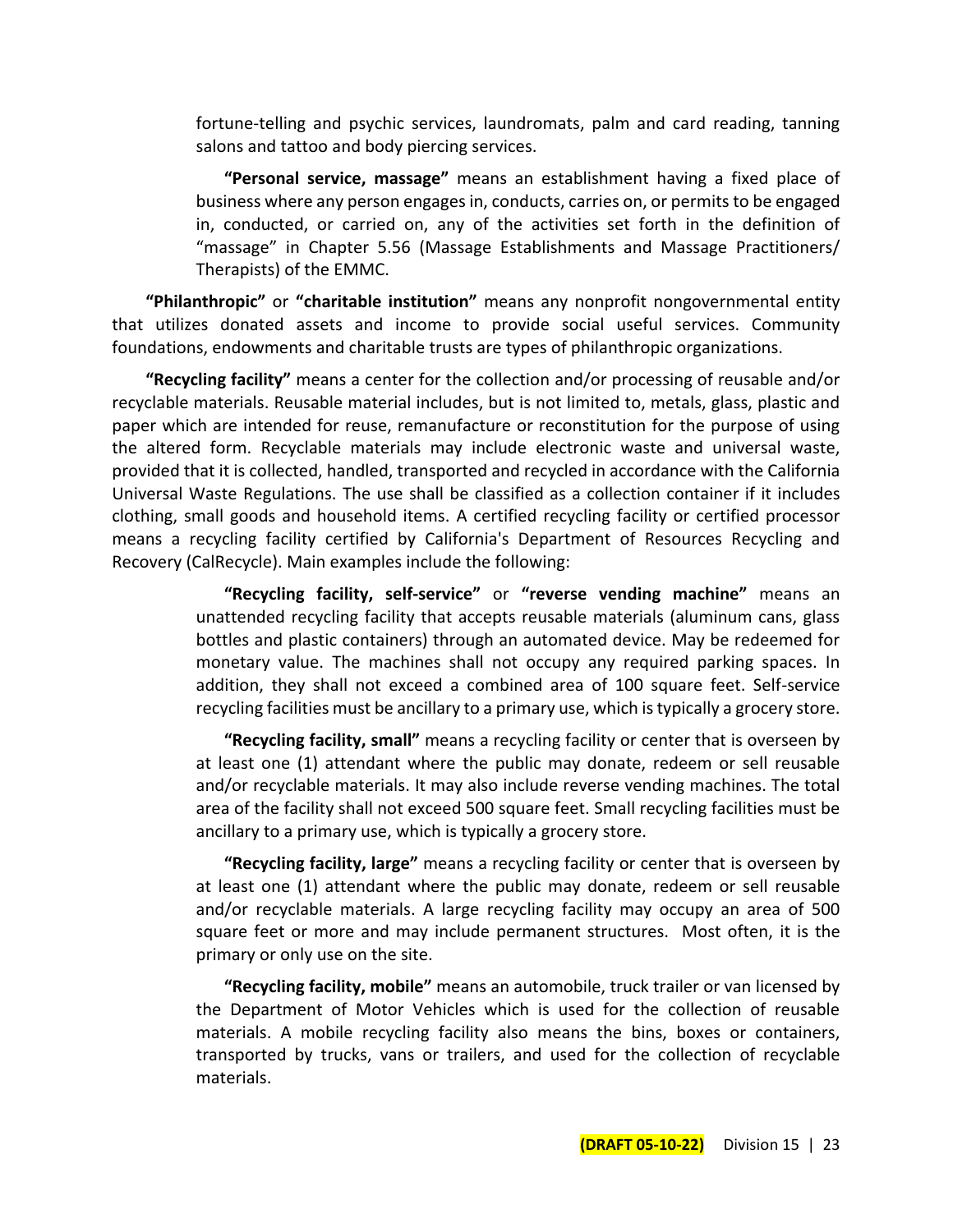**"Self-storage"** means an establishment that rents secured, compartmentalized storage space such as rooms, lockers and containers to tenants, usually on a short-term basis (often month-to-month). Self-storage tenants include businesses and individuals. Facilities may offer ancillary uses for sale such as boxes, locks and packing supplies to assist tenants in packing and safekeeping their goods. Characterized by low parking demand.

**"Short-term rental"** means the use of a dwelling unit, or portion thereof, that is offered or provided to a guest for lodging purposes by a short-term rental owner or operator for a fee for 30 or fewer consecutive nights. It is commonly referred to as a vacation rental. Excludes community care uses, hotels and motels.

**"Urgent care medical center"** means a category of walk-in clinic that is focused on the delivery of ambulatory care in a medical facility outside of a traditional Hospital Emergency Room (ER). Urgent care medical centers primarily treat injuries or illnesses requiring immediate care but are not serious enough to require a visit to the ER (e.g. a broken foot or the seasonal flu).

**"Vehicle service use"** means one of the following:

**"Vehicle service stations"** means an establishment primarily engaged in the retail sale of vehicle fuel and/or minimum Level 3 electric vehicle (EV) charging. Ancillary uses may include convenience stores, self-service auto washes and facilities and service bays for vehicle service and repair. The service and repair may include incidental maintenance and repair of automobiles and light. Excludes the maintenance and repair of large trucks, or body and fender work or automobile painting on any vehicles.

> **"Full service station"** means a service station that has one or more service bays for vehicle service and repair.

> **"Minimum service station"** means a service station that has no service bays.

**"Vehicle repair, limited"** means the service of automobiles, light-duty trucks and motorcycles. Services include auto glass, tinted windows, stereo systems, alarm systems and upholstery. All work shall be conducted within a fully enclosed building.

**"Vehicle repair, minor"** means the service of automobiles, light-duty trucks, motorcycles and recreational vehicles. Services include all items listed under limited vehicle repair, as well as mechanical repair, brakes and tires. All work shall be conducted within a fully enclosed building.

**"Vehicle repair, major"** means the repair of automobiles, light and heavy-duty trucks, motorcycles, recreational vehicles, boats and other large vehicles. Services include all items listed under limited and minor vehicle repair, as well as body and fender repair, spray booths, tire retreading and tire recapping. Excludes vehicle dismantling or salvage. All work shall be conducted within a fully enclosed building.

**"Vehicle rental, automobile"** means a place of business used for the storage and display of complete and operative automobiles and vans for the purpose of renting or leasing said vehicles on a short- or long-term basis.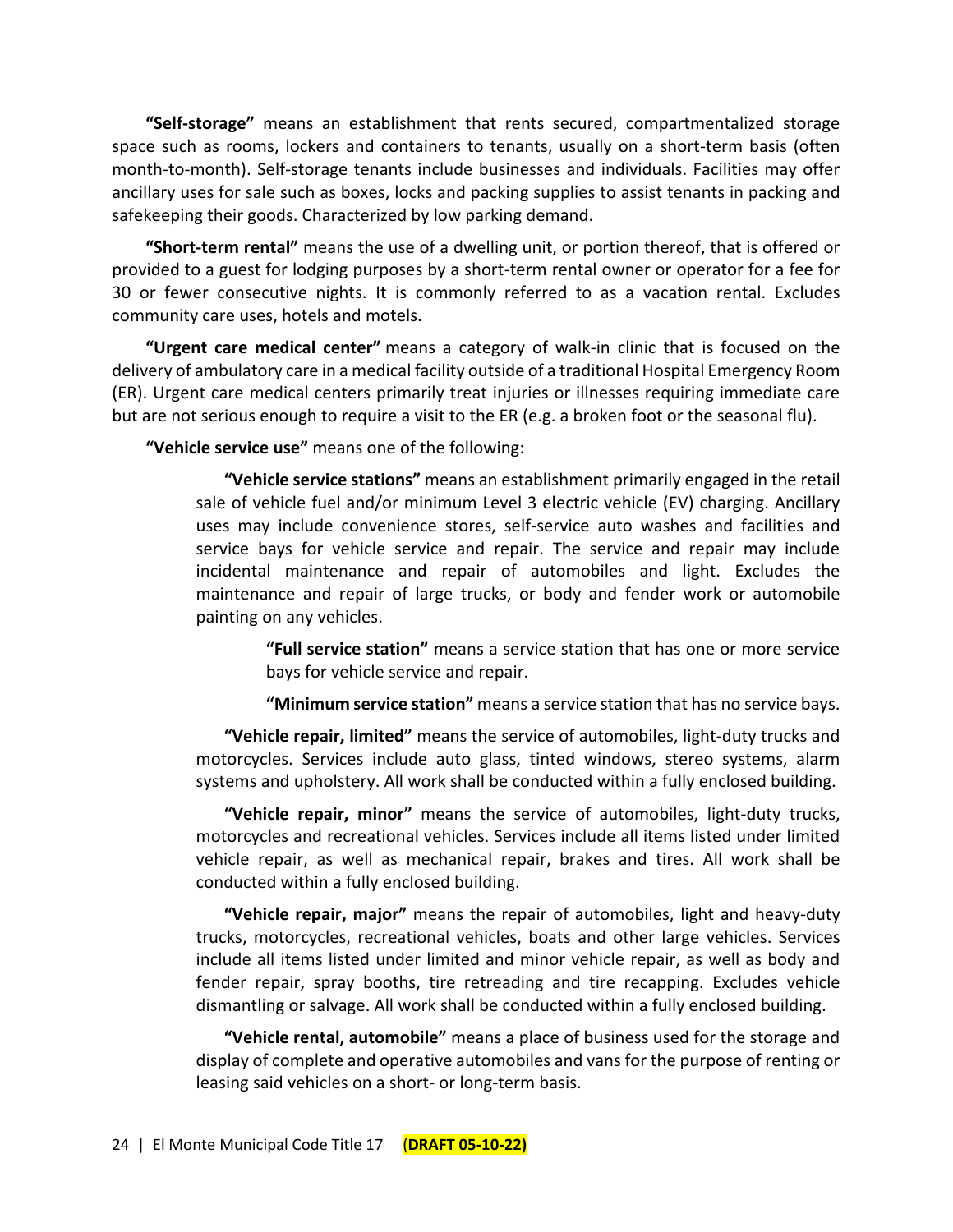**"Vehicle rental, truck and other large vehicle"** means a place of business used for the storage and display of complete and operative cargo vans, cargo trailers, utility trailers and trucks (with cargo space up to 26 feet long) typically used for moving purposes. In addition, this definition may include buses and recreation vehicles (RV) used for touring and leisure. Excludes semi-trailers or semi-trucks.

**"Wedding chapel"** means a business with a building or room, other than a legal court or religious institution, where marriages are regularly performed and that is licensed for that purpose by the State.

#### **17.150.100 – Industrial and Transportation. (FULLY UPDATED)**

**"Aircraft servicing facilities"** means a use that provides supporting services for an airplane at an airport such as aircraft washing racks, aircraft repairing stations and fuel storage and dispensing facilities.

**"Airport"** means an area of land used or intended for landing or takeoff of aircraft including appurtenant areas used or intended for taxiways, aircraft storage, hangars, other airport buildings and facilities, as well as rights of way, and including supportive buildings such as passenger terminals with waiting areas, restrooms, eateries and offices.

**"Cannabidiol (CBD) products manufacturer"** means a business that manufactures different items which are infused with finished and tested CBD (isolate and/or distillate). Examples of items include, but are not limited to, oils and tinctures, edibles, vaporizers, creams and lotions. There shall be no extracting of "Industrial hemp" as defined by Section 11018.5 of the of the California Health and Safety Code. In addition, the finished and tested CBD (isolate and/or distillate) shall not exceed a maximum of 0.3 percent tetrahydrocannabinol (THC).

**"Cannabis activity, commercial"** means the term as defined under the Medicinal and Adult Use Cannabis Regulation and Safety Act (MAUCRSA) and includes the cultivation, possession, manufacture, distribution, processing, storing, laboratory testing, packaging, labeling, transportation, delivery or sale of cannabis and cannabis products as regulated under Chapter 5.18 (Commercial Cannabis Activities) of the EMMC. The following are the City's industrial example:

> **"Cultivation"** means a location where cannabis is planted, grown, harvested, dried, cured, graded, or trimmed, or a location where any combination of those activities may occur.

> **"Distributor"** means a person engaged in the distribution of cannabis and cannabis products. Distribution means the procurement, sale, and transport of cannabis and cannabis products between persons lawfully conducting commercial cannabis activity.

> **"Manufacturing"** means a location that produces, prepares, propagates, or compounds cannabis or cannabis products, directly or indirectly, by extraction methods, independently by means of chemical synthesis, or by a combination of extraction and chemical synthesis.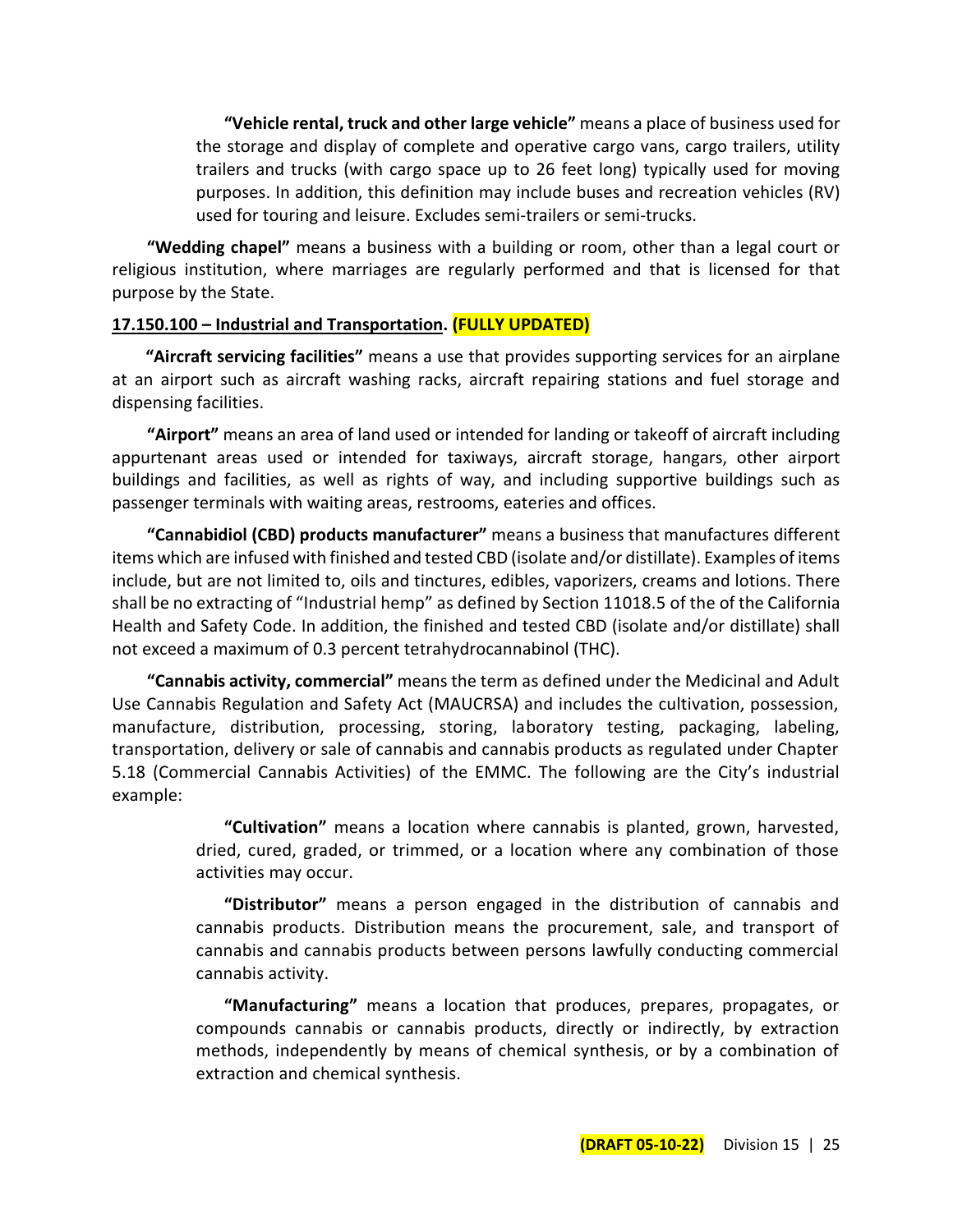**"Microbusiness"** means a cannabis business engaged in at least three (3) of the following commercial cannabis activities: cultivation (on areas less than ten thousand (10,000) square feet), manufacturing (without the use of volatile solvents), distribution, or retail sale.

**"Testing laboratory"** means a laboratory, facility, or entity that offers or performs tests of cannabis or cannabis products and that is both of the following:

- i. Accredited by an accrediting body that is independent from all other persons involved in the cannabis industry in the state; and
- ii. Licensed by the Bureau of Cannabis Control and is owned and operated by a person issued a valid commercial cannabis business license for laboratory testing from the City.

**"Courier service"** or **"messengers"** means a business that focuses on express and door-todoor delivery of parcels and documents without operating under a universal service obligation. Deliveries may be intercity, local, national and/or international. Sorting and transportation activities, where necessary, are generally mechanized. Businesses may include the on-site storage of delivery vehicles.

**"Distribution, fulfillment or warehouse centers"** means a business involved in the movement of goods from a place of origin to an end receiver. The vehicles or trucks used to transport the products and goods may be stored on-site. While the names terms are often used interchangeably, they have specific differences, as noted below:

> **"Distribution center"** means a center that provides temporary short-term storage and distribution of goods according to orders as they are received. The flow of goods is typically business to business (B2B) or business to retailer (B2R). Value added services such as product mixing and packaging may be provided.

> **"Fulfillment center"** or **"logistics center"** means a third-party center that receives, processes and delivers customer orders in a very short period of time (i.e. it fulfills orders). The flow of goods is mostly business to consumer (B2C), with orders received through e-commerce. Centers closely manage the flow or merchandise between the point of origin and the point of consumption to meet the requirements of customers. Value added services such as product mixing and packaging are often provided.

> **"Warehouse center"** means a center that provides for the long-term storage of commercial goods of any natures. Traditionally, the flow of goods is business to business (B2B). However, with the rise of e-commerce, facilities may also transport goods directly to consumers (B2C). Excludes self-storage.

**"Impound yard,"** or **"tow yard"** means a lot used for the temporary storage of vehicles which have been towed by a towing company or for impounded vehicles. Vehicles shall be limited to those removed from public rights-of-way by public agencies, insurance companies, financial institutions, or other persons who may claim a property or security interest in the vehicle. No vehicle shall stay at the yard longer than 90 days. The vehicles may or may not be operable.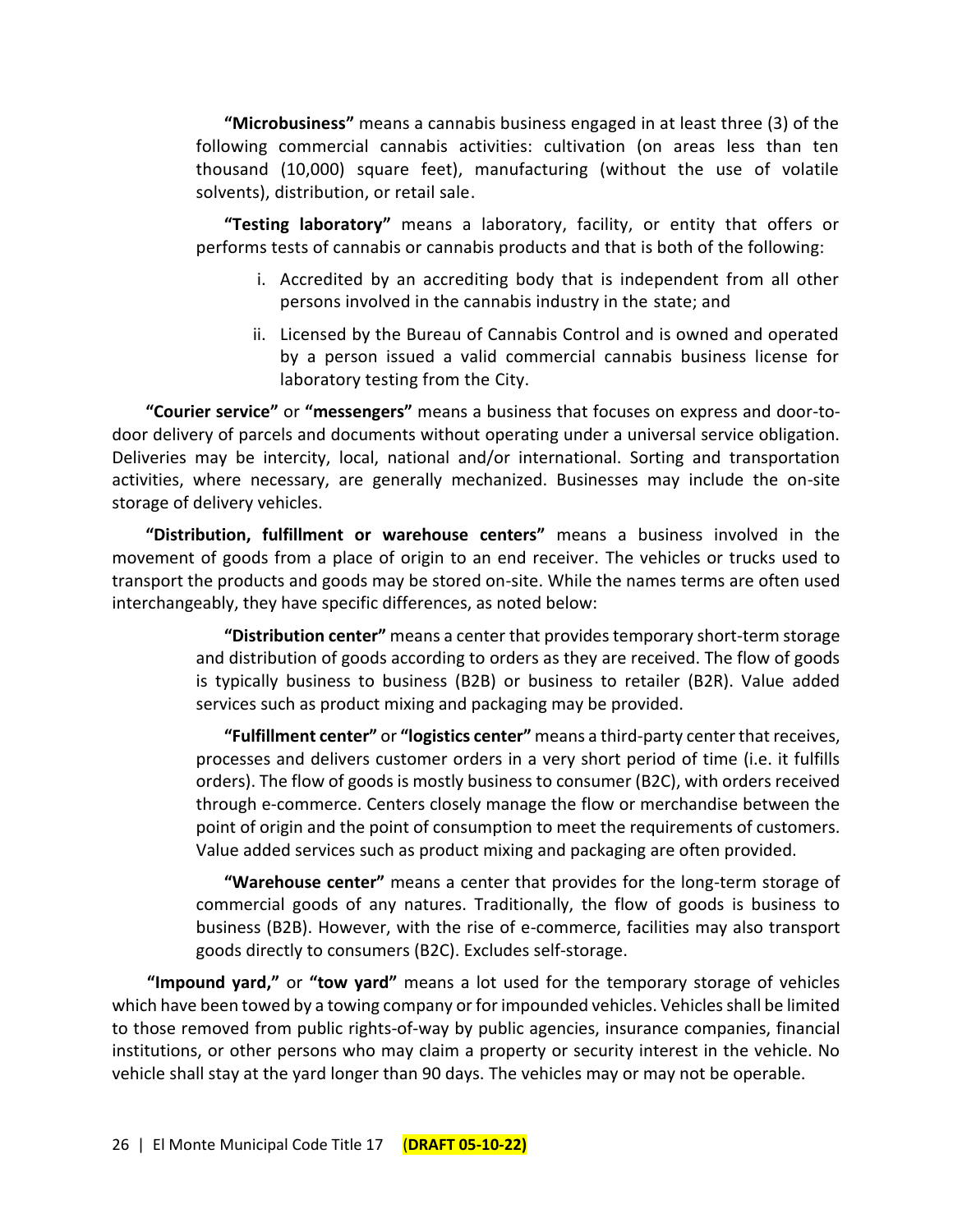**"Industrial hemp processor"** means a business that refines, treats, or converts "Industrial hemp" as defined by Section 11018.5 of the California Health and Safety Code, where a physical, chemical or similar change of industrial hemp occurs. Examples of hemp processing include the freezing, dehydrating, extracting oil, and the sorting, cleaning, packing, and storing of products preparatory to sale or shipment.

**"Laboratory, testing"** means a wide range of testing facilities that may or may not have associated risks. They include, but are not limited to, analytical and quality (for quality control), biosafety (for containing potentially harmful biological agents), incubator (for microbiological and cell or tissue culture work) and research and development (for a spectrum of laboratories with various risk qualifications). Excludes medical clinics and laboratories (which are classified under medical office) and cannabis testing laboratories.

**"Laundry plant"** or **"dry cleaning plant"** means a building in which the business of laundering, dry cleaning, dry dyeing, stain removal or pressing of articles or goods of fabric is carried on in which non-combustible and non-flammable solvents are, or can be, used when in compliance with the Environmental Protection Act (EPA).

**"Machine shop"** means a workshop where power-driven tools are used for making, finishing or repairing machines or machine parts made of metal or other relatively hard materials.

**"Manufacturing"** means one of the following, unless specifically listed under another use:

**"Ancillary manufacturing"** means manufacturing that is clearly incidental to the retail or wholesale store or business conducted on the premises. In addition, the ancillary manufacturing shall not employ more than five (5) persons at any time and the area it occupies shall not exceed 30 percent of the GFA of the business. Such operation or production shall not generate objectionable noise, odor, dust, smoke, vibration or similar negative impact.

**"Light manufacturing"** means a use involving the basic processing and manufacturing of materials or products into finished goods predominantly from previously prepared materials. It includes the fabrication, assembly, treatment, packaging, incidental storage, sales and distribution of products or parts, but excludes the processing of raw materials, except for food products. It may include ancillary uses such as offices, retail and showroom space. Examples include the following:

| Hard goods (durable goods    | Fast consumer moving goods        |
|------------------------------|-----------------------------------|
| with long lifespans):        | (with extremely short lifespans): |
| • Appliances and small parts | • Baked goods                     |
| • Consumer electronics       | • Batteries                       |
| • Doors, windows and awnings | • Beverages including brewery     |
| • Flooring                   | $\bullet$ Candy                   |
| • Furniture and cabinets     | • Cleaning products               |
| • Housewares                 | • Cosmetics                       |
| • Jewelry                    | $\bullet$ Dry goods               |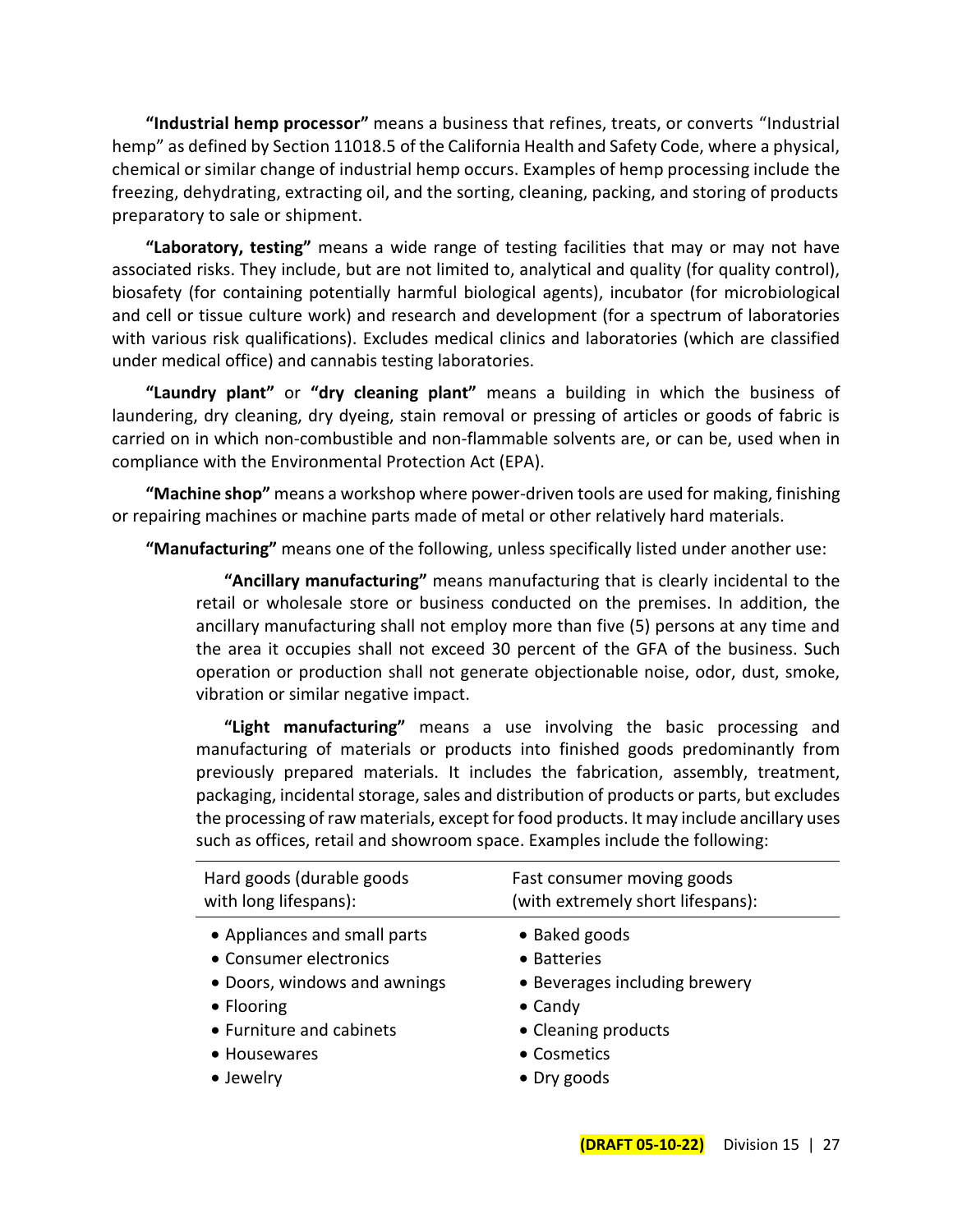- Musical instruments
- Printing and publishing
- Signs and billboards Fresh foods
- Small machinery  **Frozen foods**
- Sporting goods **•** Office supplies
- 
- Food processing (except for sauerkraut, fish, pickles and hot sauce)
- 
- 
- 
- Tools Prepared meals

Soft goods (usually textile-based goods with shorter lifespans):

| • Bags and backpacks   | $\bullet$ Footwear |
|------------------------|--------------------|
| • Bedding              | • Optical goods    |
| • Carpets              | • Pillows          |
| • Ceramics             | • Textiles         |
| • Clothing and apparel | • Towels           |

**"General manufacturing"** means the manufacture and/or processing of materials and goods utilizing large quantities of raw materials and requiring significant health, safety, and environmental precautions. Generally includes the sale of output to other business users (B2B) rather than consumers. Characteristics include, but are not limited to, heavy trucking activity, noise, emissions requiring federal or state environmental permits, use of hazardous materials as defined the U.S. Environmental Protection Agency and requirement for specialized permits from the Federal or State government. May include ancillary offices, but typically do not have clients visiting the facility. Examples include:

| • Boats, pools and spas and related<br>products<br>• Building materials<br>• Concrete, tile and brick<br>• Die casting (electrically operated | • Large machinery<br>• Metal processing and refining<br>• Motor vehicles and related products<br>(including truck, automobiles, small<br>trucks or vans, motorcycles and |
|-----------------------------------------------------------------------------------------------------------------------------------------------|--------------------------------------------------------------------------------------------------------------------------------------------------------------------------|
| only)                                                                                                                                         | scooters)                                                                                                                                                                |
| • Dye-stuffs                                                                                                                                  | • Paint (by blending ingredients)                                                                                                                                        |
| $\bullet$ Flour mill                                                                                                                          | • Paper, wood or lumber processing                                                                                                                                       |
| • Food processing (including                                                                                                                  | • Pharmaceutical products and                                                                                                                                            |
| sauerkraut, fish and pickles)                                                                                                                 | chemicals                                                                                                                                                                |
| $\bullet$ Foundry                                                                                                                             | • Plastics                                                                                                                                                               |
| $\bullet$ Glass                                                                                                                               | • Shoe polish                                                                                                                                                            |
| • Grain milling or processing                                                                                                                 | $\bullet$ Starch                                                                                                                                                         |

**"Passenger transport service"** or **"taxi service"** means a place of business that has vehicles which provide private transportation to customers for compensation. Types of vehicles include taxis, shuttle vans, busses and limousines. Passenger transport services may have vehicle storage for operable vehicles when not in use and may have associated minor vehicle repair (conducted within a fully enclosed building) and washing of vehicles.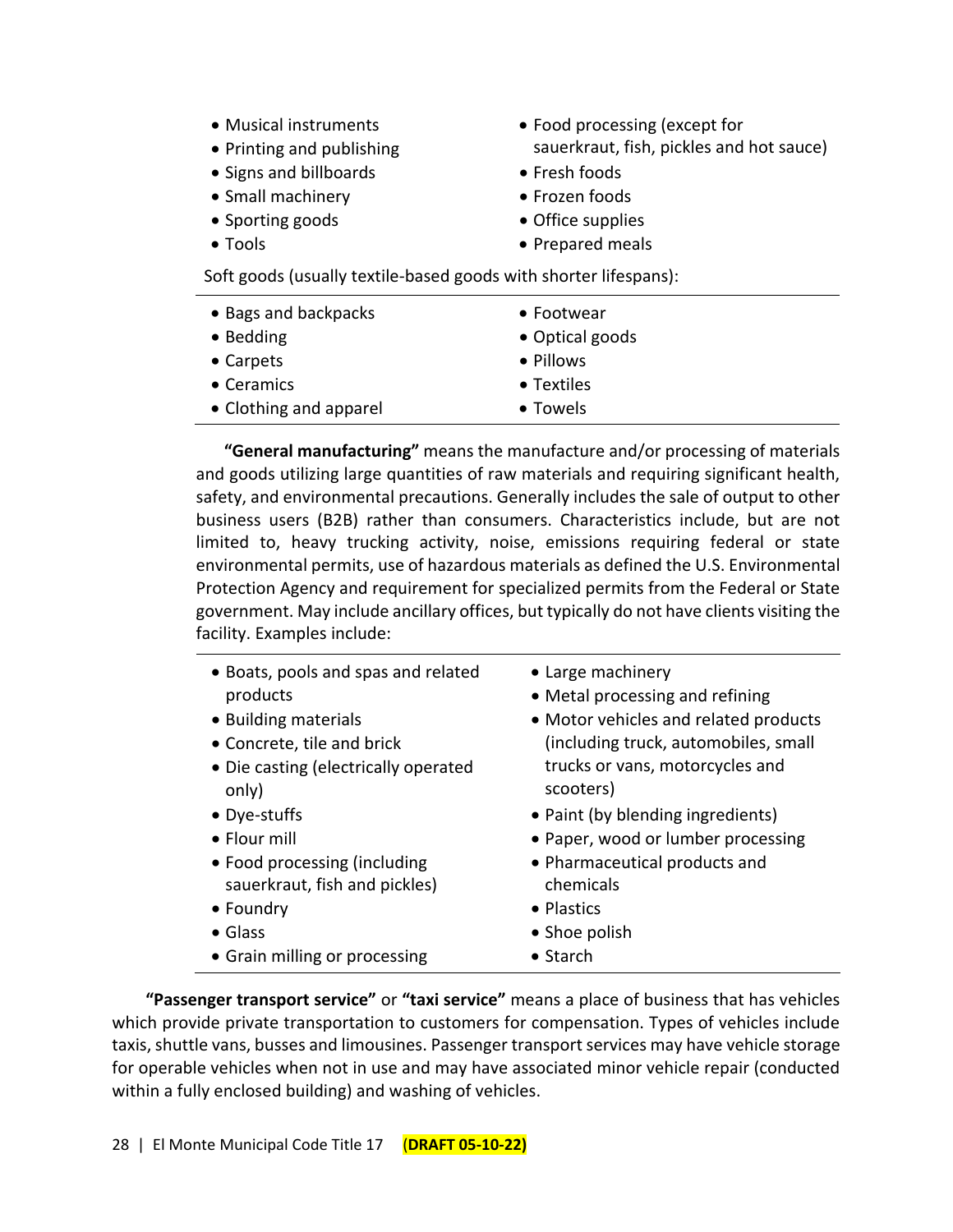**"Recycling processing facility"** or **"Materials Recovery Facility (MRF)"** means a specialized center or facility that receives, sorts and processes reusable and/or recyclable materials on-site for market to end-user manufacturers. MRFs may be a separate, stand-alone facility, or incorporated into a new or existing transfer station. There are two (2) main categories of MRFs. The first is a clean MRF, which accepts recyclable materials that have already been separated at the source from waste generated by either residential or commercial sources. The second is a mixed-waste MRF, which accepts a mixed solid waste stream and then proceeds to separate out designated recyclable materials. The sorted recyclable materials undergo processing required to meet technical specifications before going to end-markets. The balance of the mixed waste stream not otherwise prepared for end-markets is sent to a disposal facility, such as a landfill. For the purpose of this definition, processing shall mean the process of changing the physical characteristics of a recyclable material, including the shredding, smelting, grinding and crushing of cans, bottles, and other materials, for other than temporary storage purposes. Includes scrap metal processing and transfer station.

**"Research and development"** means an establishment engaged in industrial or scientific research, including product design, development and testing. This includes electronic research firms and pharmaceutical, chemical and biotechnology research laboratories. Excludes manufacturing, except of prototypes, or medical testing and analysis.

**"Rock, sand and gravel storage and distribution"** means an establishment that stores and distributes rock, sand, gravel and other similar earth products. The materials are typically sent directly to construction sites or to other businesses that will sell it to end users.

**"Towing facility"** means an automotive service use in which three (3) or more tow trucks are employed in the hauling of motorized vehicles. The vehicles are typically delivered to vehicle repair businesses, service stations or impound yards. If vehicles are proposed to be stored onsite, the business shall be classified as an impound yard.

**"Transit station"** means a public facility that is primarily used, as part of the transit system, for the purpose of loading, unloading or transferring passengers or accommodating the movement from one mode of transportation to another.

**"Truck terminal"** means land and buildings used as a relay station for the transfer of products from a cargo truck to another usually smaller vehicle such as an ice cream truck. The terminal cannot be used for permanent or long-term storage. Truck terminals may have associated minor vehicle repair (conducted within a fully enclosed building) and washing of vehicles. Excludes distribution and fulfillment centers.

**"Vehicle parking"** means one of the following:

**"Attendant parking"** or **"valet parking"** means a parking facility where a lot attendant parks vehicles for drivers for a specific use or event, usually charging a fee.

**"Car sharing"** or **"vehicle sharing"** means a membership-based service provided by a business or entity with a distributed fleet of car sharing vehicles within a defined geographic area that charges guests a use-based fee related to a specific vehicle.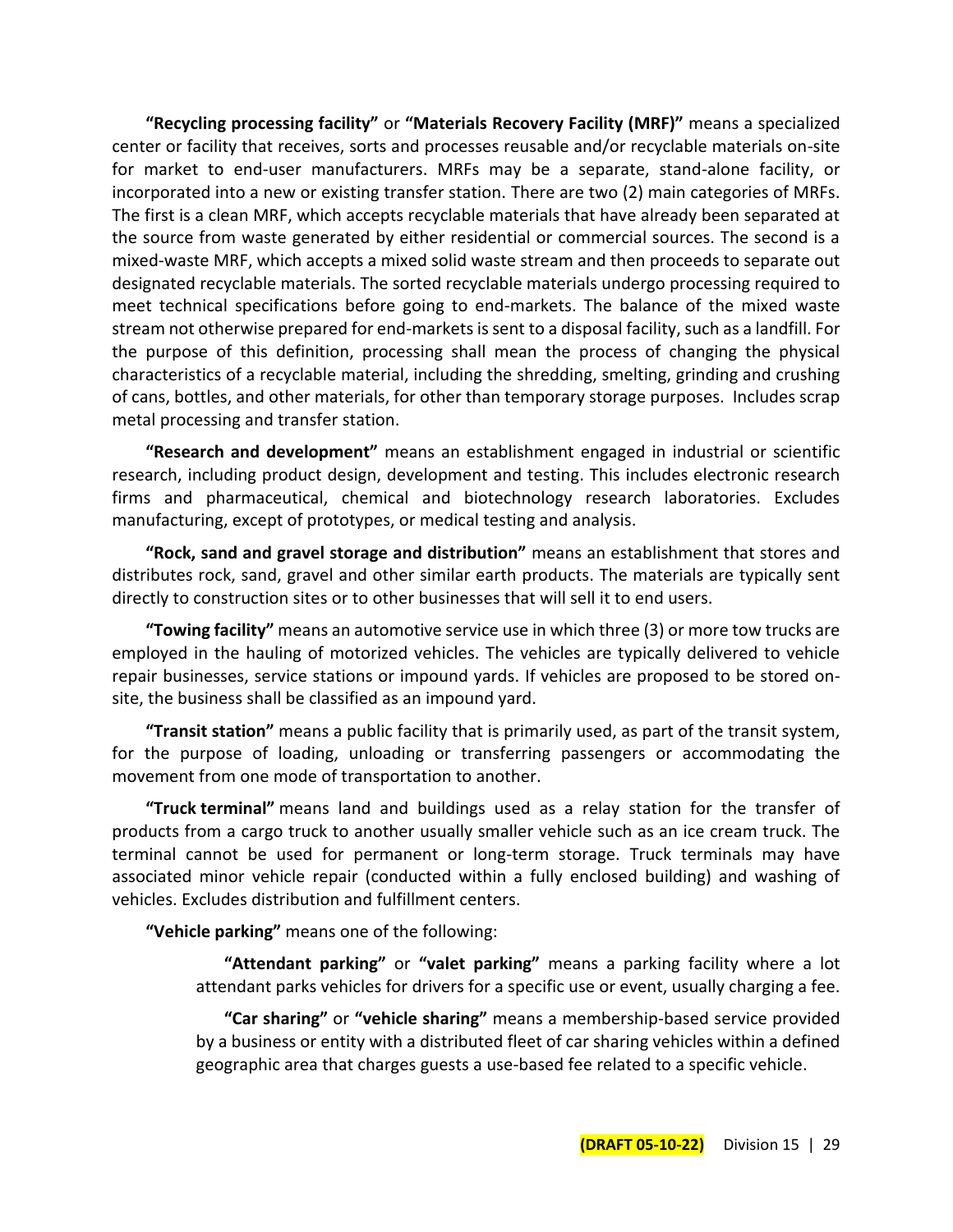**"Car sharing, residential"** means a residential use that is in a contract with a car sharing facility, which provides vehicles for the residents to use. The use may be involuntary (where car sharing is required as a condition of approval) or voluntary (where the property owner or management company provides it as a residential amenity).

**"Car sharing, nonresidential"** means the facility that provides the vehicles for car sharing use. The nonresidential use may have vehicles that are offsite (the vehicles are placed at a specific residential use) and/or on-site (the vehicles can be used by nearby residents or businesses). If the car sharing organization has no on-site storage of vehicles, it shall be an office use.

**"Parking lot"** means the exclusive or primary use of a lot for off-street parking spaces in an open paved area.

**"Parking structure"** means a structure or portion thereof composed of one or more levels or floors used exclusively for the parking of motor vehicles. A parking structure may be totally below grade (as an underground parking garage) or either partially or totally above grade with those levels being either open or enclosed.

**"Shared parking"** means a type of parking management, where parking spaces are shared by more than one user, which allows parking facilities to be used more efficiently. Shared parking takes advantage of the fact that most parking spaces are only used part time by a particular motorist or group and many parking facilities have a significant portion of unused spaces, with utilization patterns that follow predictable daily, weekly and annual cycles. Shared parking can occur between uses on the same site or between uses on adjacent or nearby sites, provided the nearby site is a maximum 300 feet away.

**"Vehicle parking, limited"** means the storage of operative vehicles including, but not limited to, passenger cars, minivans, cargo vans, full-size pickups, heavy-duty pickups and box trucks up to 16,000 pounds (up to Class 4). Short term facilities shall be limited to less than one (1) year. Long term facilities may operate for a period longer than one (1) year. Vehicles may park overnight.

**"Vehicle parking, general"** means the storage of operative vehicles including, but not limited to, buses, recreational vehicles and trucks over 16,000 pounds (Class 5 and above). Vehicles may park overnight.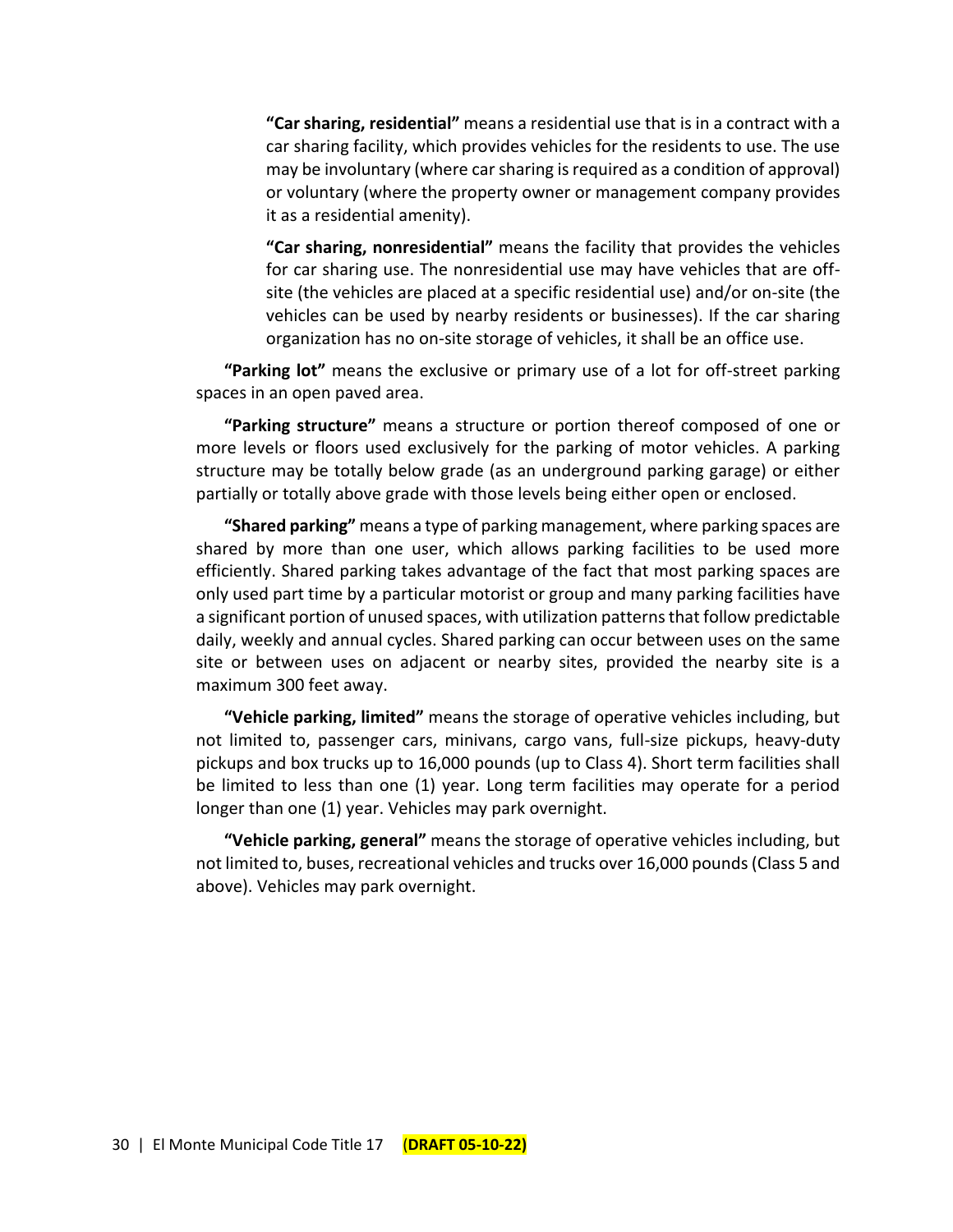# **CHAPTER 17.152 – GENERAL DEFINITIONS**

#### **Sections.**

- 17.152.010 Purpose.
- 17.152.020 General Definitions.
- 17.152.030 Adult Entertainment Establishment Definitions.
- 17.152.040 Landscaping and Water Efficiency Definitions.
- 17.152.050 Public Utilities Definitions.
- 17.152.060 Signage Definitions.
- 17.152.070 Wireless Definitions.

## **17.152.010 – Purpose.**

For the purpose of carrying out the intent of this Title, certain terms and words are herein defined and they shall have the meaning ascribed to them as follows. Headings contained in this chapter shall not be construed to govern, modify, limit or in any manner affect the scope, meaning and/or intent of any definition thereof. Definitions can be classified into three (3) main categories: intensional (which try to give the sense of a term); extensional (which try to list the objects that a term describes); and ostensive (which convey the meaning of a term by pointing out examples). In the event that any definition, term or word in this Chapter conflicts with any federal or state-mandated definition, the federal or state-mandated definition shall control.

## **17.152.020 – General Definitions.**

**"Abandoned"** or **"abandonment"** means a use is either vacated, the business license lapses, the lease is terminated and/or the utilities are terminated for a period greater than one (1) year.

**"Abatement"** means the process by which the City requires removal of signs that do not conform to the provisions of this Chapter and/or the process by which the City requires conformance to the provisions of this Chapter.

**"Abutting," "adjoining"** or **"adjacent"** means having a common property or district line, or separated only by an alley, path, shared driveway, private street or easement.

**"Access easements"** means a real estate ownership right (an "encumbrance on the title") granted to an individual or entity to make a limited, but typically indefinite, use of the land of another. It is not a right of occupancy as such or a right to profit from the land. An easement that benefits adjoining property, such as a driveway, is termed an "appurtenant easement." An easement that does not benefit a particular tract of land, such as a utility easement, is termed an "easement in gross." Access easements are recorded in a County Clerk's office and run with the land.

**"Act of nature"** means an occurrence such as an earthquake, fire, flood, tidal wave, hurricane or tornado, which can cause substantial damage to buildings or property.

**"Advertise"** means public notice or announcement of items or services through the use of newspaper, handbills, radio, television, or other means of public communication.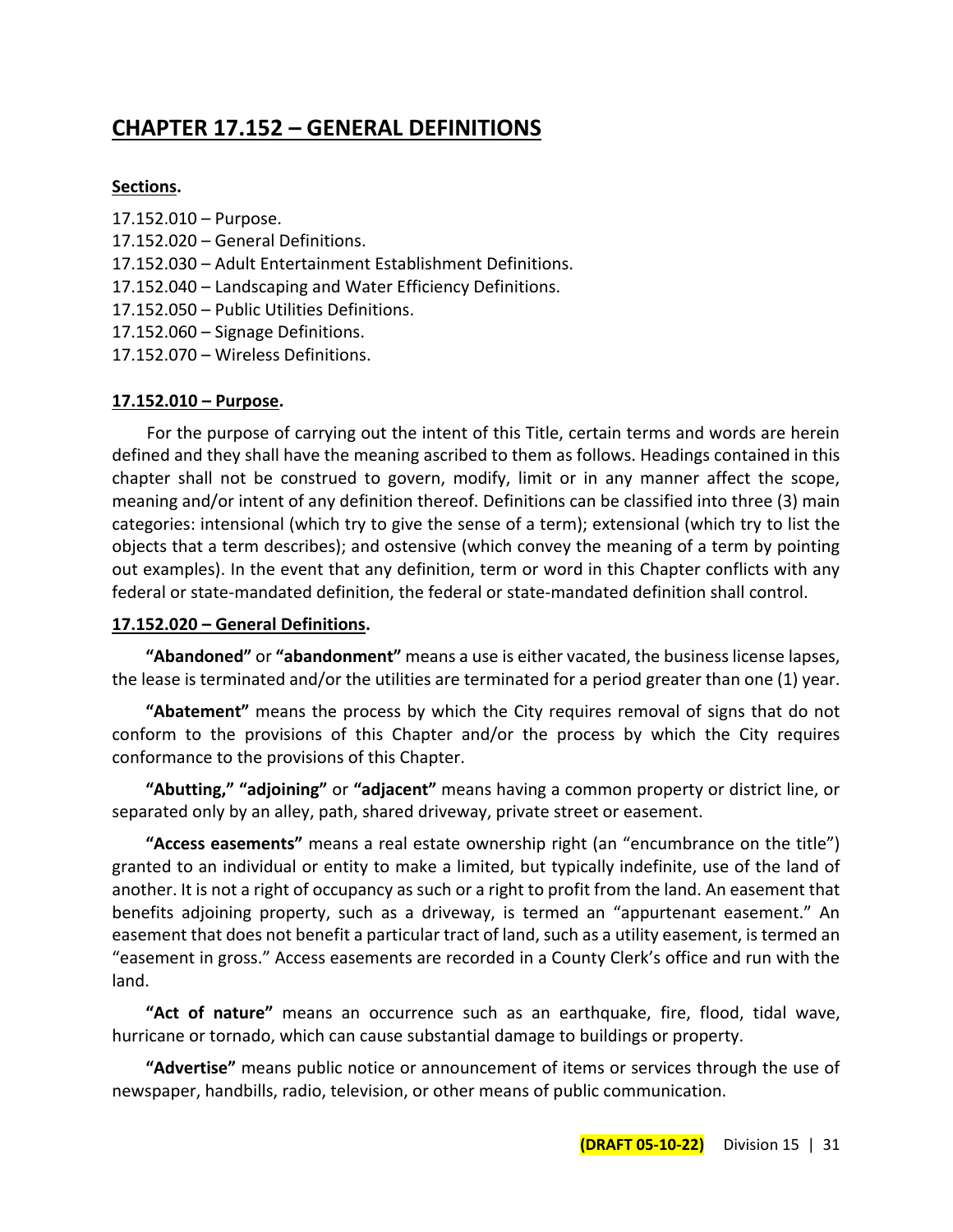**"Alley"** means a public way permanently reserved as a secondary means of access to an abutting property, typically from the rear or side of the property. Alleys typically have a paved width of less than 35 feet.

**"Alteration"** means any change, addition or modification that changes the exterior architectural appearance or materials of a structure or object. Alterations include changes in exterior surfaces, changes in materials, additions, remodels, demolitions and relocation of buildings or structures. However, it shall exclude ordinary maintenance and repairs.

**"Ambient noise"** means the all-encompassing noise level associated with a given environment, being a composite of sounds from all sources at the location, constituting the normal or existing level of environmental noise at a given location and within a certain time period.

**"Amortization period"** means the process by which nonconforming uses or structures must be eliminated or made to conform to requirements of the current zoning regulations at the end of a certain period of time. The period time, called an amortization period, allows the property owner a return on their investment on the property.

**"Animal keeping"** means providing food, water, or shelter to horses or large animals and includes the possessing, housing, controlling, exercising, maintaining, grazing, riding, leading, tying, tethering, hitching, stabling, harboring of such horses or large animals and the allowance of such horses or large animals to run at-large.

**"Applicant"** or **"project applicant"** means the individual or entity submitting an application for a Planning Division related permit. A project applicant may be the property owner or his or her designee.

**"Approval authority"** means the commission or official responsible for review of permit applications and vested with the authority to approve or deny such applications. Refer to Section 17.10.050 (General Regulations – Planning Authorities) of this Title for a list of authorities and the permits they are authorized to review.

**"Balcony"** means a platform on an upper floor of a building which projects more than two (2) feet from the building surface and is accessible from the building's interior, is not accessible from the ground and is not fully enclosed.

**"Bathroom"** means a room containing a sink and toilet. It may also include a shower and/or a bathtub.

**"Bay window"** means an angular or curved window that projects from the building surface. Bay windows can be in residential and nonresidential buildings and can be on the ground level or an upper level of the building.

**"Bedroom"** means a space in a dwelling unit, Accessory Dwelling Unit (ADU) or Junior ADU other than a kitchen or living room that is intended for or capable of being used for sleeping.

**"Basement"** means a story partly or wholly underground. A basement shall be counted as a story for purposes of height measurement where more than one-half (½) of its height is above the average level of the adjoining ground.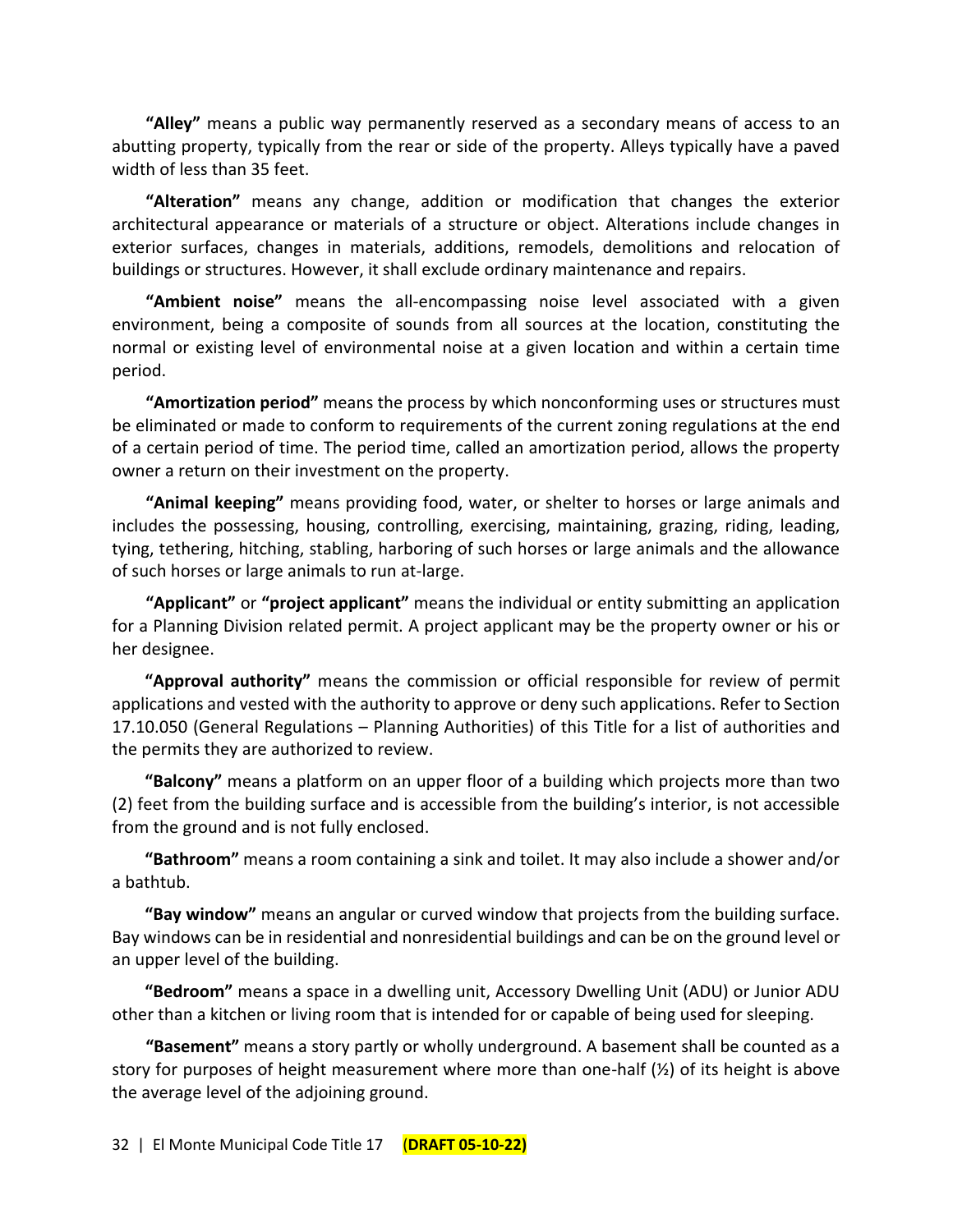**"Bicycle parking"** means a covered or uncovered area equipped with a rack or other device designed and used for the secure, temporary storage of bicycles. Bicycle parking includes shortterm (for customers, guests and other visitors who generally stay for a period for less than two (2) hours) and long-term (for employees, students, residents and commuters who generally stay for a period greater than two (2) hours).

**"Billboard Overlay Zone (BOZ)"** shall mean a zone that overlays the areas adjacent to the I-10 Freeway and California State Route 164 (more commonly known as Route 19) as shown on the official Billboard Overlay Zone map adopted by the El Monte City Council and, which allows for the placement of new and relocated billboards that conform to Chapter 17.82 (Billboard Overlay Zone) and the California Outdoor Advertising Act.

**"Building"** means any structure having a roof supported by columns or walls for the housing or enclosure of persons, animals, or property of any kind.

**"Building frontage"** means that face of the building that is parallel to or is at a near parallel angle to the street.

**"Building height"** means a vertical distance measured from the average finished ground level of the site to the highest point of the structure.

**"Building Official"** means the Chief Building Official of the City of El Monte, or his or her designee, charged with the administration and enforcement of Title 14 (Buildings and Construction) of the EMMC.

**"Business establishment"** means any person, as defined herein, engaged in for-profit or nonprofit enterprise, undertaking or activity for which a City of El Monte business license and/or "Business Occupancy Permit (BOP)" is required, including, but not limited to, any for-profit commercial retail business or enterprise.

**"Business Occupancy Permit (BOP)"** means a type of permit reviewed by the Planning Division to ensure the proposed use is permitted in the underlying zoning district, either by-right or conditionally. Development standards such as parking, landscaping, outdoor storage and access may also be reviewed.

**"California Department of Alcoholic Beverage Control (ABC)"** means the California State agency that regulates the permitting of alcoholic beverage sales, including the sale of beer, wine and distilled spirits.

**"California Environmental Quality Act (CEQA)"** means Section 21000 et seq. of the Public Resources Code or any successor statute and associated guidelines (Section 15000 et seq. of the California Code of Regulations) that require public agencies to document and consider the environmental effects of a proposed action before a decision.

**"California Public Utilities Commission (CPUC)"** means the Commission established in the California Constitution, Article XII, § 5, or its duly appointed successor agency.

**"Canopy"** means a roofed shelter projecting over a sidewalk, driveway, entry or similar area that may be wholly supported by a building or may be wholly or partially supported by columns extended from the ground.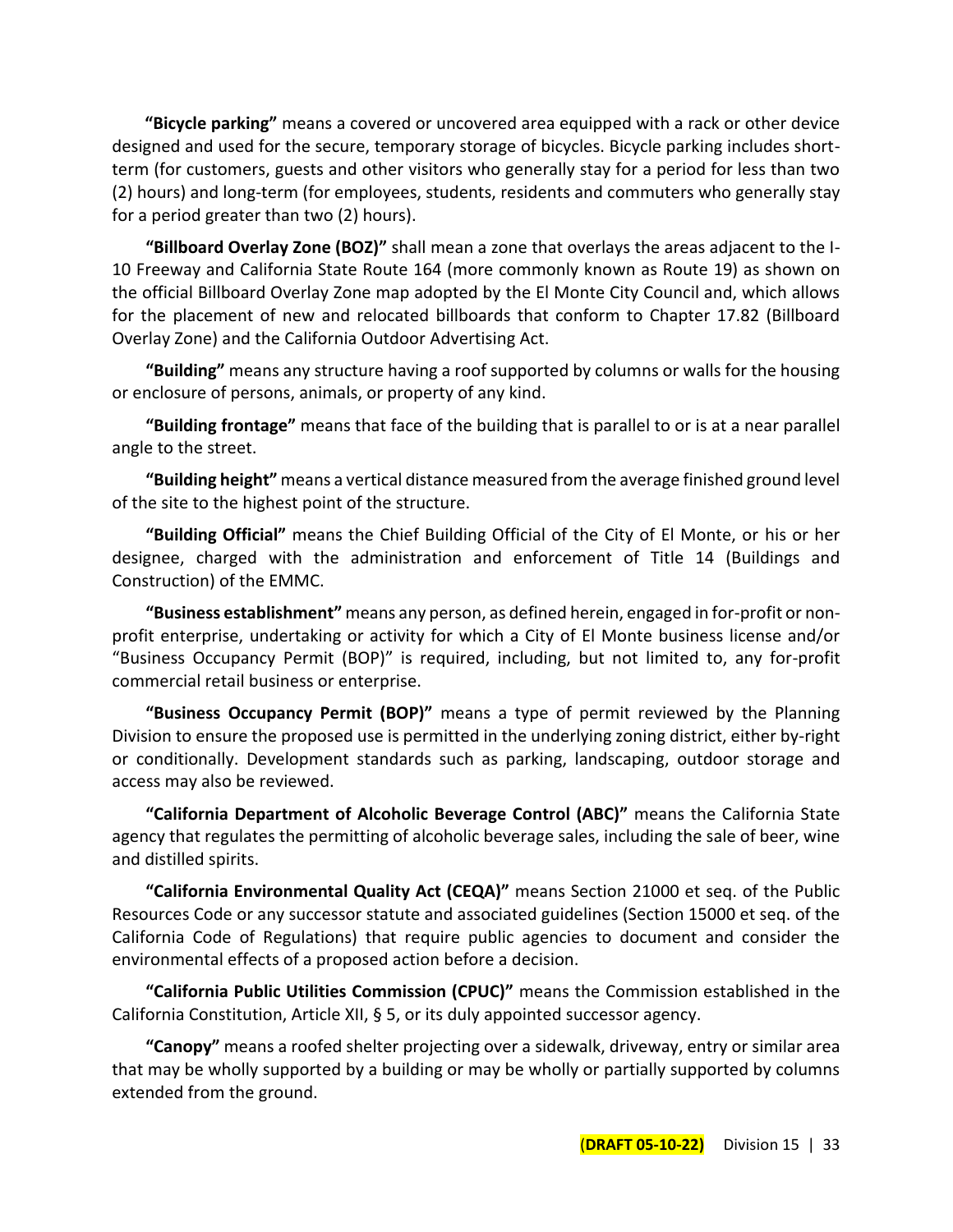**"Carport"** means a permanent roofed structure with not more than two (2) enclosed sides used or intended to be used for automobile shelter and storage.

**"City Attorney"** means the El Monte City Attorney organized under Chapter 2.16 (City Attorney) of the EMMC. The City Attorney may also include the "Assistant City Attorney" and the "Deputy City Attorney."

**"City Council"** means the El Monte City Council organized under Chapter 2.04 (City Council) of the EMMC. The City Council shall also include the separately elected "Mayor" organized under Chapter 2.08 (Mayor) of the EMMC.

**"City property"** means any real property parcel owned or leased by the City of El Monte and all buildings, structures and improvements constructed thereupon, including, but not limited to, El Monte City Hall, the El Monte Aquatic Center, Grace Black Auditorium, the El Monte Public Works and Transportation Yard, any "park or recreational facility" within the meaning of Section 12.48.020 (Streets Sidewalks and Public Places – Parks and Recreation Activities) of the EMMC or any City-owned parking lot or parking structure.

**"City Manager"** means the City Manager of the City of El Monte, or his or her designee.

**"Conditionally permitted"** or **"conditional use"** means a use subject to the approval of a Minor Use Permit (MUP) or a Conditional Use Permit (CUP).

**"Community and Development Director"** or **"Director"** means the Community and Economic Development Director of the City of El Monte, or his or her designee.

**"Concession"** or **"incentive"** means one (1) of the following for a housing development with a density bonus:

- i. A waiver or modification of a site development standard of this Title that results in an identifiable, financially sufficient and actual cost reduction of the housing development;
- ii. Approval of mixed-use zoning in conjunction with the housing development if the nonresidential land uses will reduce the cost of the housing development, the nonresidential uses are compatible with the housing development and existing or planned projects in the surrounding area; or
- iii. Other regulatory concessions or incentives proposed by the City or applicant that will result in an identifiable, financially sufficient and actual cost reduction of the housing development.

**"Corral"** means an area or yard that is enclosed to adequately confine animals.

**"Covenants, Conditions and Restrictions (CC&Rs)"** means a set of rules used in many common interest developments, including condominiums and co-ops (residential and nonresidential), to regulate the use, appearance and maintenance of a property or series of properties. CC&Rs are between private properties rather than between a governmental entity and a homeowner. However, governments can require CC&Rs for developments and often review their contents. The final CC&Rs are recorded in a County Clerk's office and run with the land. They are most commonly drafted and enforced through homeowners' associations (HOAs).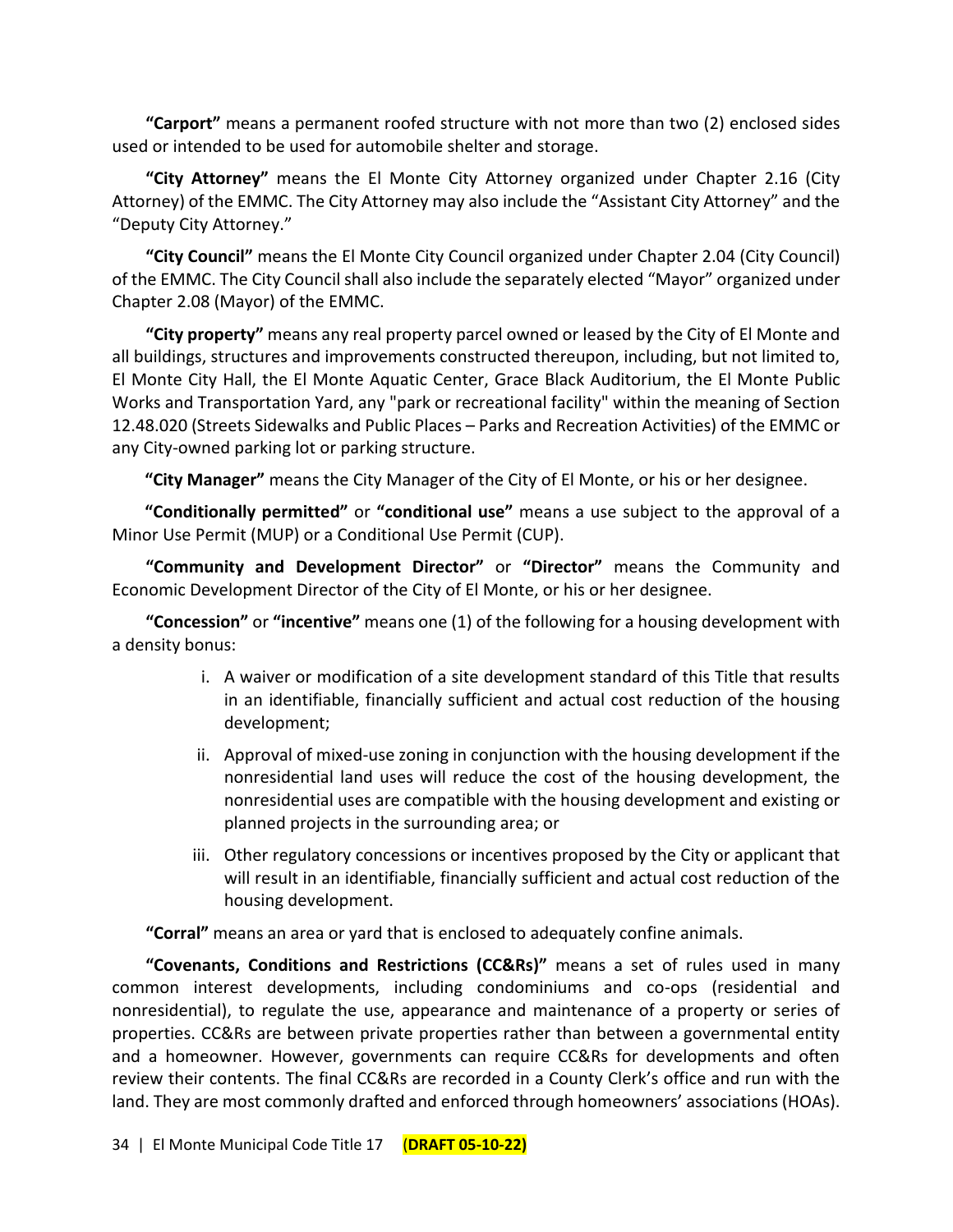If a property owner violates the CC&Rs, the enforcer may impose penalties. While CC&Rs may be stricter than government regulations, they cannot directly conflict with local, state or federal laws (or court rulings). In most examples, the CC&Rs require the enforcer's approval to change the exterior of a building. In other cases, the CC&Rs regulate the use of refuse containers, prohibit the hanging of laundry outdoors, set minimum landscaping maintenance standards and manage parking.

**"Cul-de-sac"** means a street which terminates in a permanent turn-around and which, by design, is not intended to continue beyond its terminal point. This is different from a "dead-end street," which terminates abruptly at a property line with the intention to extend the street at a later date.

**"Curb cut"** or **"approach"** means a break in a curb allowing vehicle access from a roadway to a legal parking or access area within the property.

**"Deck"** means a platform, either freestanding or attached to a building, which is used for outdoor space. It typically extends from the façade of a building and is supported by pillars or posts but may be located on a flat portion of a building, such as a roof or setback. It is distinct from a "balcony" and "patio."

**"Demolition"** means the destruction, dismantling or removal of a building or structure, or substantial portion of a building or structure so that it constitutes a demolition pursuant to the provisions of this Title.

**"Density bonus"** means an increase in density above the otherwise maximum allowable residential density permitted under this Title. The amount of the density bonus varies depending on the percentage of units proposed to be affordable, and on the proposed level of affordability. An applicant shall not seek a density bonus greater than that provided in Chapter 17.100 (Density Bonus Provisions) of this Title.

**"Developer"** means a person who has a legal or equitable interest in the real property which is the subject of a development agreement.

**"Development"** means any manmade change to improved or unimproved real estate including, but not limited to, the division of a parcel of land into two (2) or more parcels; the construction, reconstruction, conversion, structural alteration, relocation, expansion, or enlargement of any structure; any mining, excavation, landfill, or land disturbance; and any use or extension of the use of land.

**"Development agreement"** or **"agreement"** means a development agreement, by and between the applicant and the City, in accordance with the Development Agreement Law (Gov. Code, § 65864 et seq.) and Chapter 17.129 (Development Agreements) of this Title. Such development agreement, as necessary, may also constitute a "relocation agreement," pursuant to Section 5412 of the California Business and Professions Code, and may include compensation to be paid to the City or the provision of other public benefits to be provided as a result of the installation and operation of any billboard or modification of an existing billboard within the freeway overlay zone.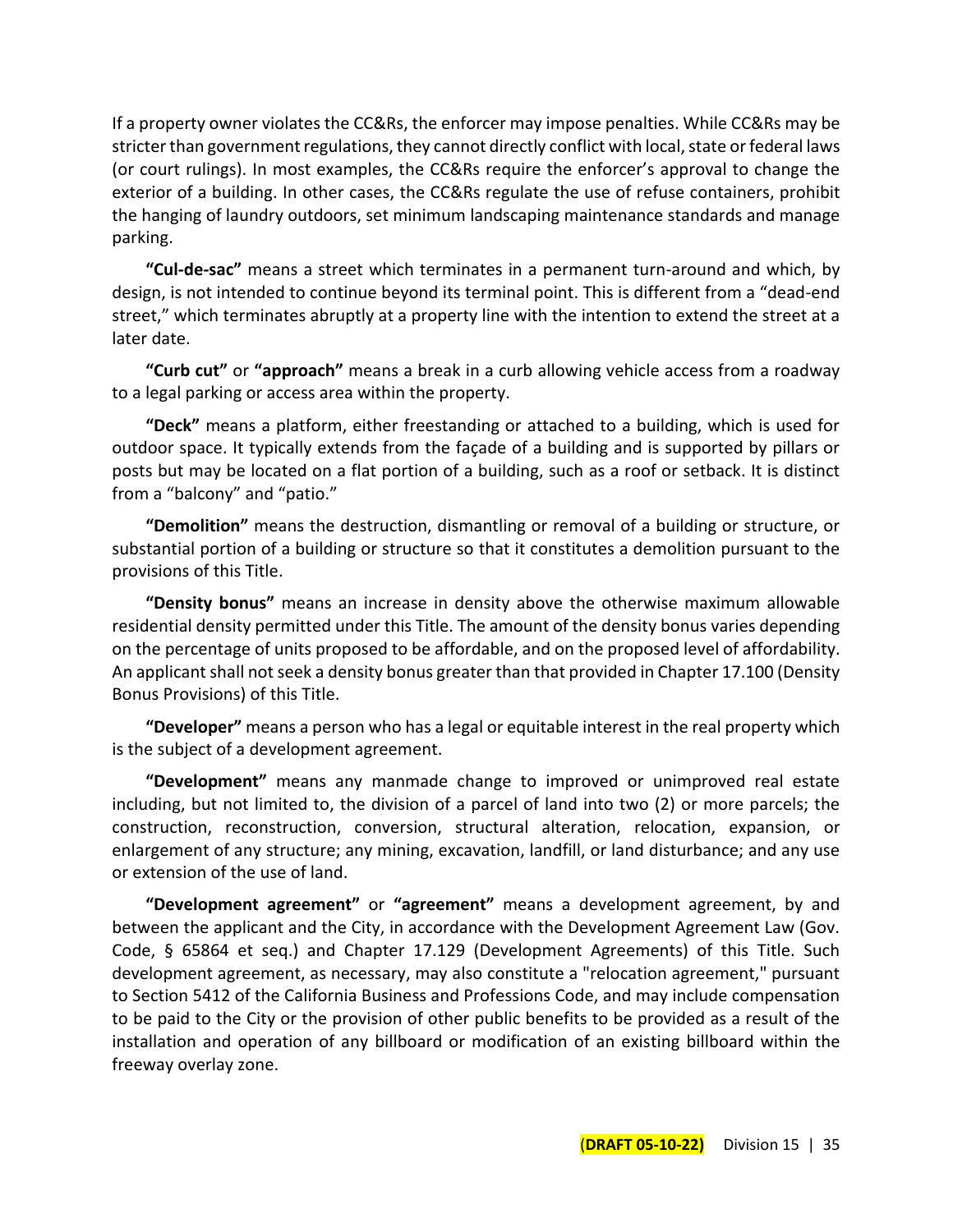**"Development standard"** means a site or construction condition, including, but not limited to, a height limitation, a setback requirement, a floor area ratio, an onsite open-space requirement, or a parking ratio that applies to a development pursuant to any ordinance, general plan element, specific plan, or other local condition, law, policy, resolution, or regulation.

**"Disabled person"** means a person who has a medical, physical or mental condition that limits a major life activity, as those terms are defined in Section 12926 of the California Government Code.

**"Disability"** means a physical or mental impairment that substantially limits one or more of the major life activities of individuals, and there is a record of such impairment or the individual is regarded as having such impairment, but the term does not include current illegal use of, or addiction to, a controlled substance. The foregoing and related terms shall be interpreted in a manner consistent with the same or similar terms set forth in Title 28, Section 35.104 of the Code of Federal Regulations (CFR).

**"Discretionary action"** means an entitlement requiring the review authority to exercise judgement prior to a final decision. Depending on the specifics of a given application and its accompanying circumstances, discretionary permits may be approved, conditionally approved or denied. Examples include Design Reviews (DRs), Conditional and Minor Use Permits (CUPs and MUPs), Variances and Minor Variances (Vs and MVs) and Planned Residential Developments (PRDs).

**"Driveway"** means that area of the lot or parcel covered by pavement extending from the abutting public right-of-way to a required garage or parking space. Driveways can be for residential and nonresidential uses.

**"Driveway, shared"** means when land uses on two (2) or more lots or parcels share one (1) driveway. The driveway can be established through an easement or common interest property. Shared driveway can be for residential and nonresidential.

**"Dwelling"** means a building or portion thereof designed for residential purposes, approved by the City and improved with full utility services including connection to a public sewer or local septic tank.

**"Dwelling unit"** means one or more rooms in a dwelling which are designed for and occupied by, or available for occupancy by, a single household, but not including guest rooms in hotels, motels or boarding and lodging houses. A dwelling unit is further defined as having only one kitchen.

**"Effective date"** means the date on which a permit or other approval becomes enforceable or otherwise takes effect, rather than the date it was signed or circulated.

**"Election"** means any general municipal election or special municipal election called by the El Monte City Council or any other election administered by the Registrar/Recorder-County Clerk of the County of Los Angeles or a public agency for a public office whose jurisdiction includes all or part of the City of El Monte and/or a ballot or bond measure for which voters of all or part of the City of El Monte are entitled to vote.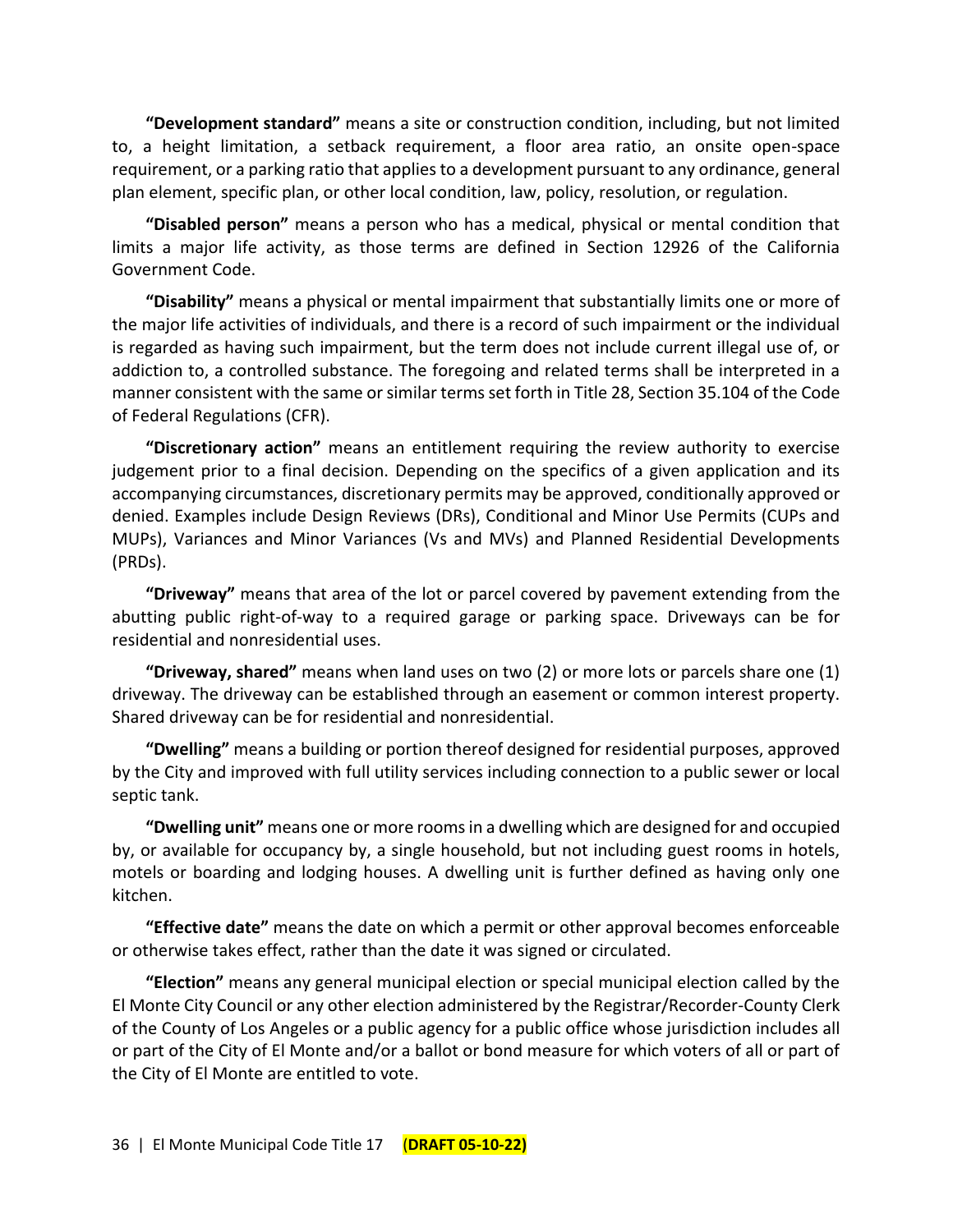**"Electric vehicle (EV) charging station"** means a public or private parking space that is served by battery charging station equipment that has as its primary purpose the transfer of electric energy by conductive or inductive means to a battery or other energy storage device in an electric vehicle. Charging equipment is commonly categorized into three (3) different types:

- i. Level 1 (L1) equipment provides charging through a 120-volt (V) alternating current (AC) plug, is standard on vehicles, can be portable and does not require the installation of charging equipment. L1 charging generally takes eight (8) to 12 hours to completely charge a fully depleted battery. L1 charging is typically used in residential settings.
- ii. Level 2 (L2) equipment provides charging through a 240-V AC plug and requires installation of charging equipment. L2 charging equipment is compatible with all electric vehicles and plug-in electric hybrid vehicles. L2 charging generally takes four (4) to six (6) hours to completely charge a fully depleted battery. L2 charging is commonly found in residential settings, parking areas, places of employment and commercial settings.
- iii. Level 3 (L3) equipment is not compatible with all vehicles, and the charge itself is not accepted by all vehicles. L3 charging can provide half-a-charge in approximately 20 minutes. They are typically used in commercial settings, and providers often charge a fee.

**"Entitlement permit"** means the formal permission of the Planning Division to use or develop land. An individual entitlement may be sufficient for a project to proceed or may need to be used in conjunction with another entitlement. Entitlements may include ministerial actions and discretionary actions.

**"Façade area"** means the area of the façade used to calculate the maximum allowable sign area. The calculation includes the width of the façade or lease line, whichever is less, multiplied by the height of the façade or lease line, whichever is less. The width and height measurement shall not include the height of a sloped or pitched roof or any architectural projection.

> **"Primary façade"** means a façade or elevation that faces a street, on-site driveway or on-site parking area. The property owner shall determine which building elevation may be the primary façade.

> **"Secondary façade"** means a façade or elevation that faces a street, alleyway, onsite driveway or on-site parking area that is not a primary façade.

> **"Third façade"** means a façade or elevation that faces a street or alleyway that is not a primary or secondary façade.

**"Fair housing laws"** means the federal Fair Housing Amendments Act of 1988 and the California Fair Employment and Housing Act.

**"Family"** means one (1) or more persons, related or unrelated, living together as a single household in a dwelling unit.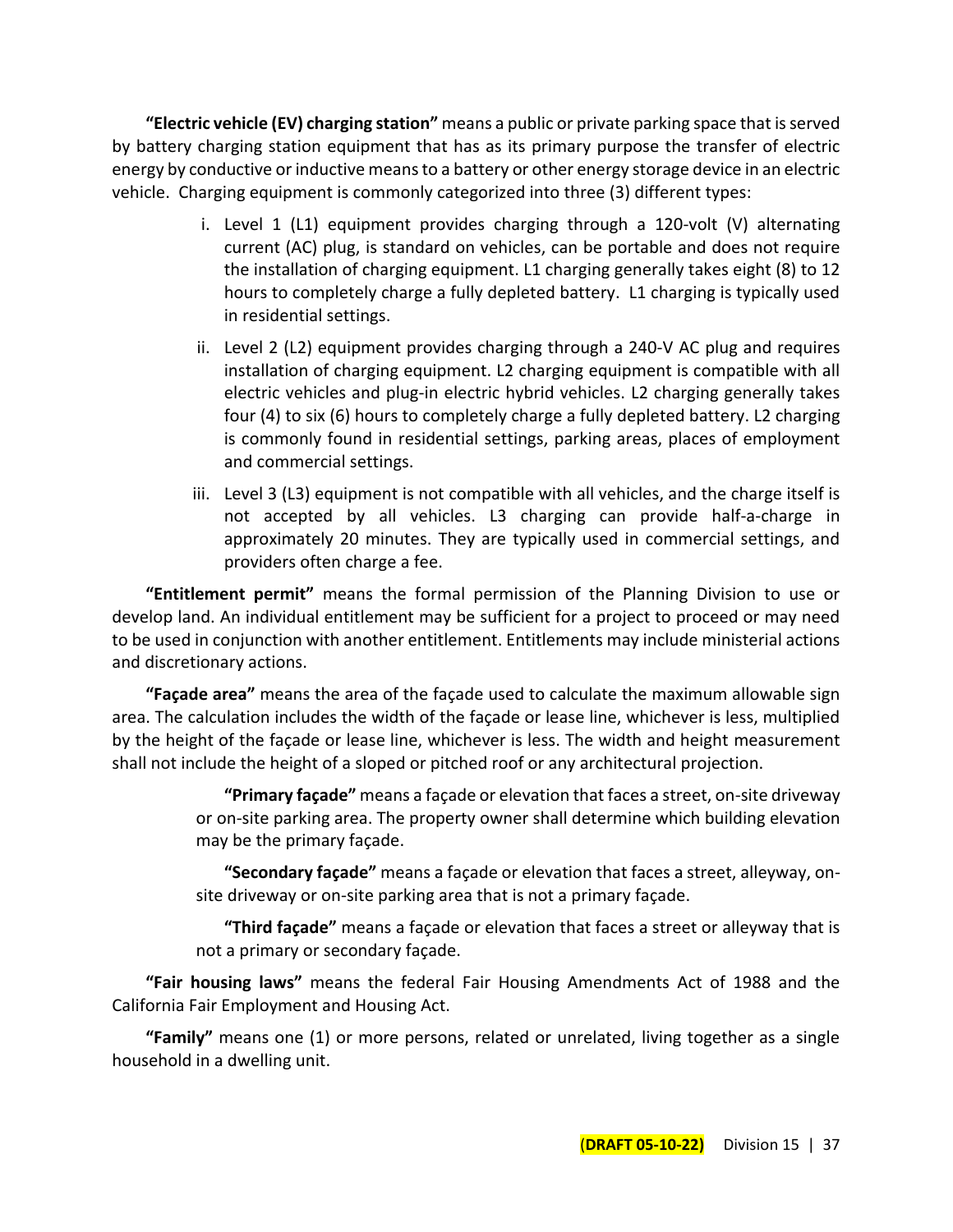**"Federal Communications Commission FCC"** means the Federal Communications Commission or its duly appointed successor agency.

**"Fee"** means a payment to the City for the processing of a permit, license or appeal application by a City Department or Division.

**"Fence"** or **"wall"** means an artificially-constructed barrier of any material or combination of materials erected to enclose or screen an area of land.

**"Floor area,"** which includes **"gross floor area"** and **"net floor area,"** means the definitions outlined in Subsection 17.12.060(B) (Measurements and Calculations – Floor Area) of this Title.

**"Floor area ratio (FAR)"** means the definition outlined in Subsection 17.12.060(C) (Measurements and Calculations – Floor Area Ratio) of this Title.

**"Footprint"** means the horizontal area, as seen in plain view, of a building or structure, measured form the outside of exterior walls and supporting columns and excluding eaves.

**"Fraction"** means the definition outlined in Subsection 17.12.060(D) (Measurements and Calculations – Fractions) of this Title.

**"Garage"** means a building or portion of a building which is enclosed on three (3) sides and which has an openable garage door, in which motor vehicles used by the occupants or tenants of the main building or buildings on the premises are stored or kept.

**"Glare"** means the effect produced by a light source within the visual field that is sufficiently brighter than the level to which the eyes are adapted, such as to cause annoyance, discomfort or loss of visual performance and ability, and which may also cause damage to property.

**"Grade"** means one of the following:

**"Average grade"** means a horizontal line approximating the ground elevation through each building on site used for calculating the exterior volume of a building. Average grade is calculated separated for each building.

**"Existing grade"** means the elevation of the ground at any point on a parcel as shown on the required survey submitted in conjunction with an application for a building permit or grading permit. Existing grade may also be referred to as natural graded.

**"Ground level"** means the average of the finished ground level at the center of all walls of a building. In case walls are parallel to and within the five (5) feet of a sidewalk, said ground level shall be measured at the sidewalk.

**"Guest house"** means a detached accessory building located on the same lot as the main building with no utilities metered separately from those furnished to the main building, having no kitchen facilities, not used as a separate dwelling unit, and used only by the household occupying the main building, or by temporary guests of such main building occupant without charge or valuable consideration for such use.

**"Height"** means the definition outlined in Subsection 17.12.060(E) (Measurements and Calculations – Height) of this Title.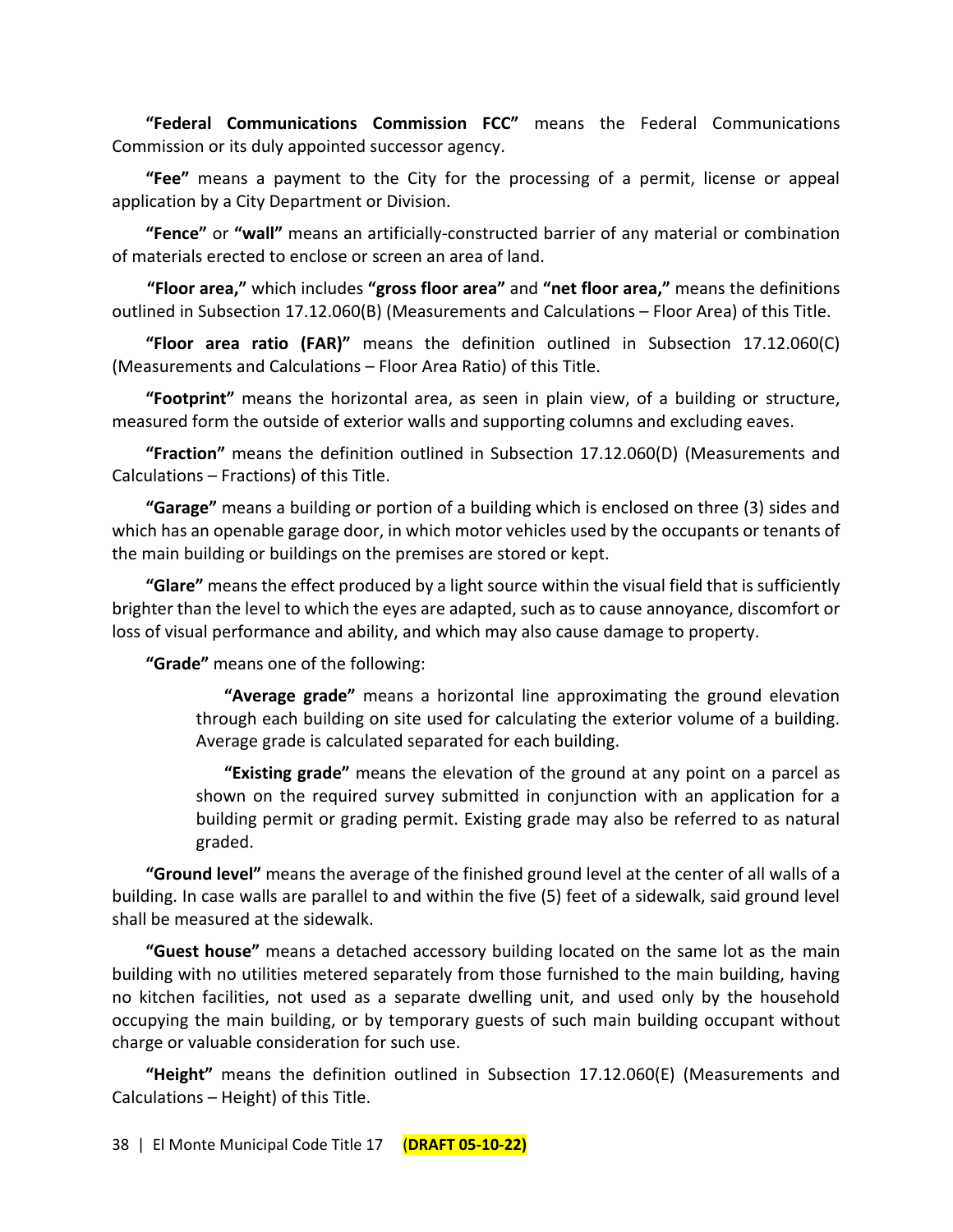**"Highway"** means any **"highway," "freeway," "state highway"** or **"county highway"** within the meaning of Sections 23, 23.5, 24 and 25, respectively, of the California Streets and Highways Code.

**"Host use"** means an existing commercial use or community service facility in compliance with zoning, building and fire codes on which a recycling facility or large collection facilities is located.

**"Household"** means one (1) or more persons living together in a single dwelling unit, with common access to and use of all living and eating areas and facilities for the preparation and storage of food. Expenses for rent or mortgage, food and utilities are shared. In addition, the dwelling unit maintains a single mortgage, lease or rental agreement for all members of the household.

**"Household income, affordable"** means a household whose gross income is equal or less than a specified percentage of median income for Los Angeles County (i.e. the Area Median Income (AMI) for El Monte), as determined by the United States Department of Housing and Urban Development. The figures are updated annually and adjusted for household size. The levels of affordability include the following:

> **"Moderate income household"** means a household whose gross income is equal to 120 percent or less of the AMI.

> **"Lower income household"** means a household whose gross income is equal to 80 percent or less of the AMI.

> **"Very low income household"** means a household whose gross income is equal to 50 percent or less of the AMI. Very low-income household shall also include extremely low and acutely low income households.

> **"Extremely low-income household"** means a household whose gross income is equal to 30 percent or less of the AMI.

> **"Acutely low income household"** means a household whose gross income is equal to 15 percent or less of the AMI.

**"Housing cost, affordable"** means a lower income household paying no more than 30 percent of its gross household income towards housing costs. Housing costs commonly include rent or mortgage payments, property taxes and insurance (for ownership units), association fees (for multiple-family ownership) and utilities (gas, electricity, water, sewer, refuse collection).

**"Housing development,"** as used in Chapter 17.100 (Density Bonus Provisions) of this Title, means a subdivision or common interest development, as defined in Section 4100 of the Civil Code, approved by the City and consists of five (5) or more residential units or unimproved residential lots and either a project to substantially rehabilitate and convert an existing commercial building to residential use or the substantial rehabilitation of an existing multifamily dwelling, as defined in subdivision (d) of Section 65863.4, where the result of the rehabilitation would be a net increase in available residential units. For the purpose of calculating a density bonus, the residential units shall be on contiguous sites that are the subject of one (1)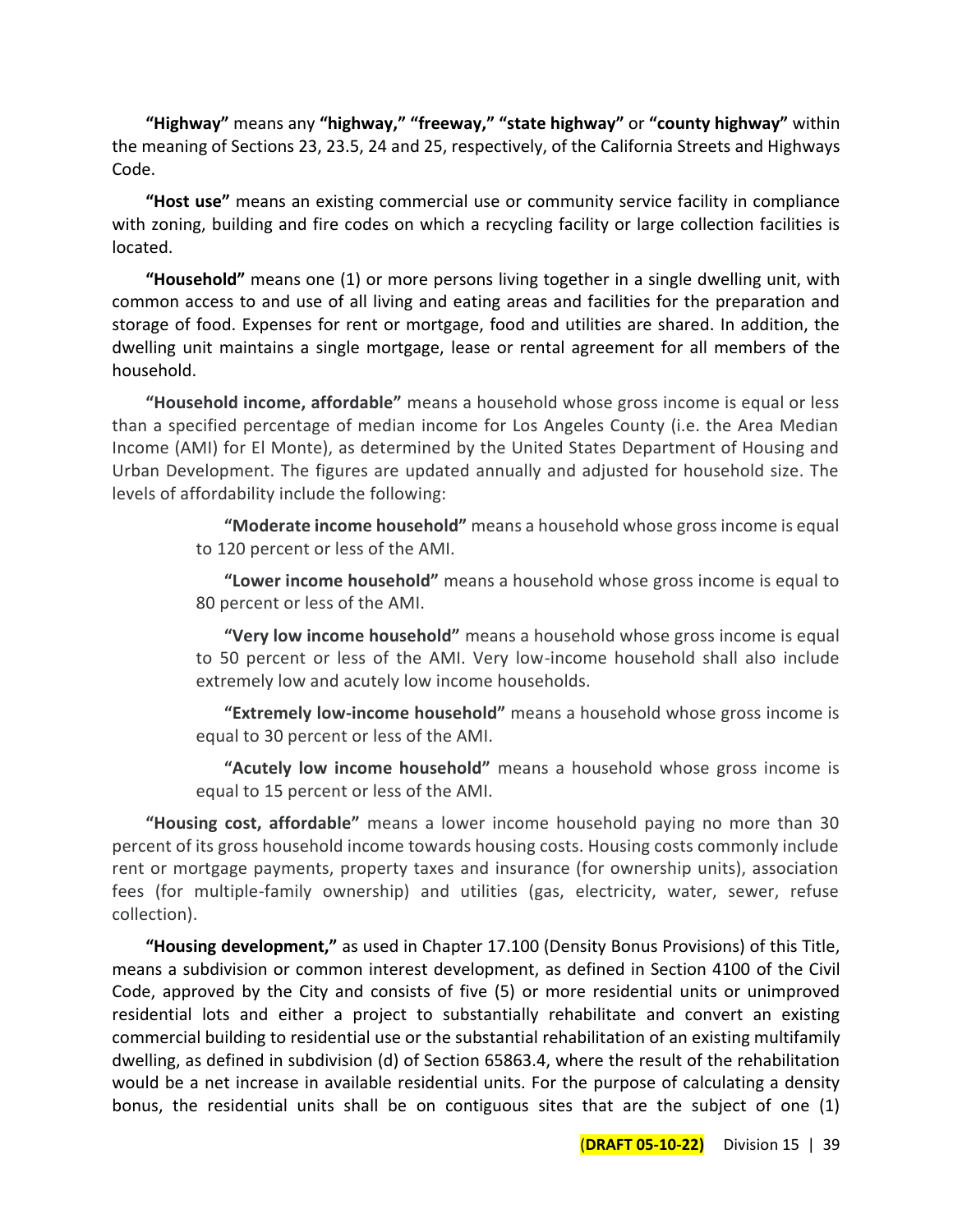development application, but do not have to be based upon individual subdivision maps or parcels. The five (5) or more units shall be before any units are incorporated through the density bonus process. The density bonus shall be permitted in geographic areas of the housing development other than the areas where the units for the lower income households are located.

**"Kitchen"** means a room or space within a building with appliances used for cooking or preparing food.

**"Laundry cart"** means any basket or other like container of any size, dimension or material construction which is mounted on wheels and used in a cash operated laundry or dry-cleaning business establishment by the customer, agents, employees typically, but not necessarily exclusively, for the purpose of transporting clothing, fabrics and/or the supplies necessary to process them.

**"Lease space"** means the floor area of a building or development which is occupied by a specific tenant.

**"Legislative action"** means the act of the City Council to formulate and adopt rules and policies that may apply to existing and future projects, applications and maps. Examples include General Plan Amendments (GPA), Specific Plans (SPs), Zoning Map Amendments (ZCs) and Zoning Code Amendments (Cas).

**"Light reflective value (LVR)"** means the amount of visible and usable light that reflects from, or absorbs into, a surface (i.e. the percentage of light a color reflects from a surface). LVR is measured on a scale that ranges from zero (0) percent (absolute black, absorbs all light and heat) to 100 percent (pure white, reflects all light).

**"Lot," "parcel"** or **"property"** means an area of land whose boundaries have been established by legal instrument such as a deed or map recorded with Los Angeles County, and which is recognized as a separate legal entity for purposes of transfer or title, except public easements or rights-of-way. Types of lots include the following:

> **"Corner lot"** means a lot situated at the intersection of two (2) or more streets, or upon two (2) parts of the same street forming an interior angle of more than 135 degrees.

> **"Flag lot"** means a lot in the approximate configuration of a flag pole or sign post, with the pole or post functioning primarily as an access way to the main body of the lot from the street of access.

**"Interior lot"** means a lot other than a corner lot.

**"Key lot"** means the first interior lot to the rear of a reversed corner lot whether or not separated by an alley.

**"Lot area,"** which includes **"gross lot area"** and **"net lot area,"** means the definitions outlined in Subsection 17.12.060(F) (Measurements and Calculations – Lot Area) of this Title.

**"Lot coverage"** means the definition outlined in Subsection 17.12.060(G) (Measurements and Calculations – Lot Coverage) of this Title.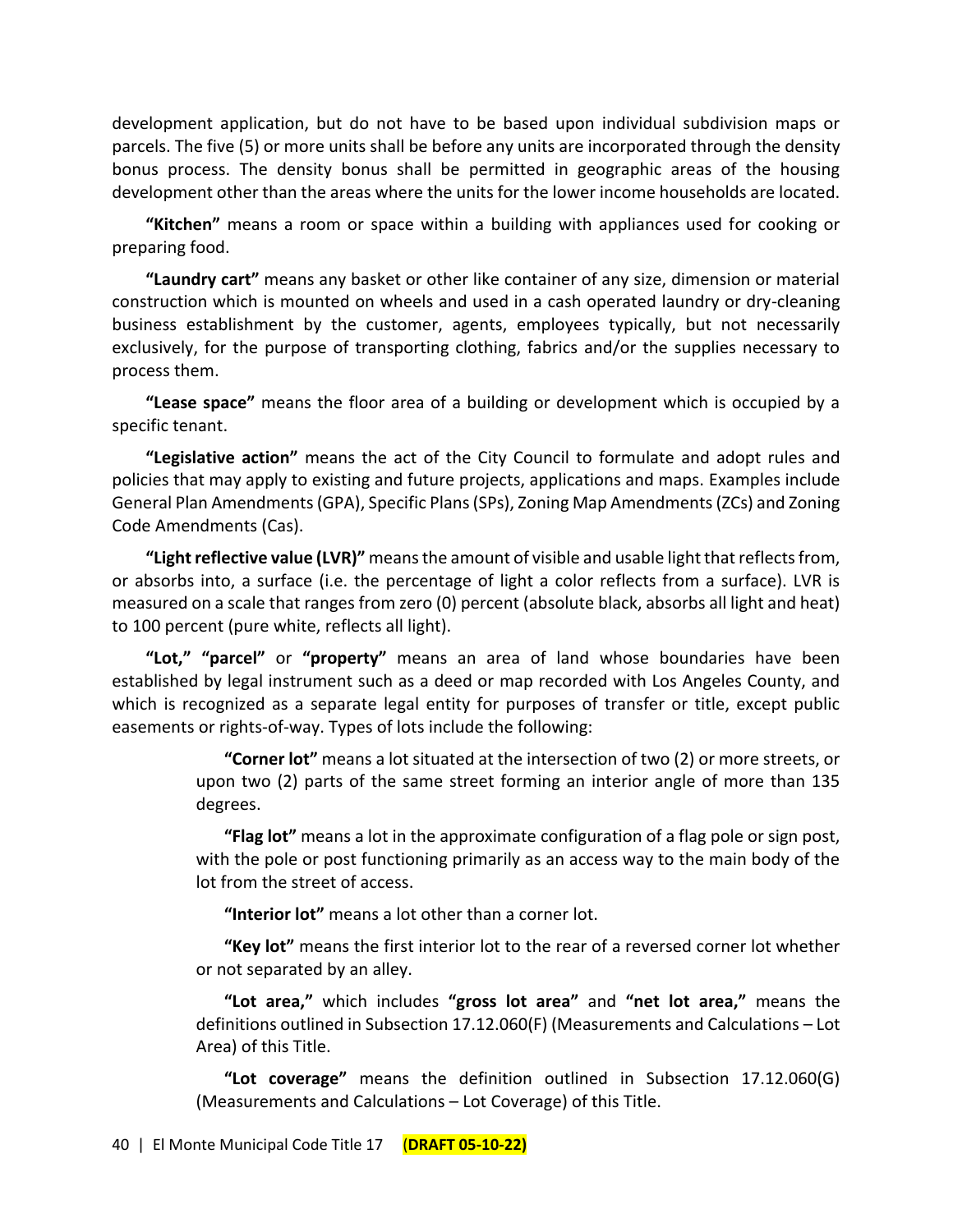**"Lot line, front"** means the parcel line separating a parcel from a street right-ofway. In the case of a corner parcel, the line separating the narrowest street frontage of the parcel from the street shall be considered the front. For lots that have identical or near identical street frontage dimensions, the Community Development Director may determine which is the front. The lot frontage shall mean the horizontal distance between the side lot lines measured along the front lot line.

**"Lot line, rear"** means the parcel line opposite and most distant from the front parcel line. In the case of a triangular or otherwise irregularly shaped parcel, means a line ten (10) feet in length entirely within the parcel, parallel to, and at a maximum distance from the front parcel line.

**"Lot line, side"** means any parcel line other than a front or rear parcel line.

**"Lot line, street side"** means a side lot line of a corner that is adjacent to a street.

**"Reversed corner lot"** means a corner lot the side street line of which is substantially a continuation of the front lot line of the first lot to its rear.

**"Through lot"** means a lot having frontage on two (2) parallel or approximately parallel streets.

**"Major transit intersection (MTI)"** means a transit station or one (1) of the following intersections that are served by bus lines with frequent headways. In addition, uses adjacent to the intersection should be retail and service uses.

| Cogswell Road:<br>• Ramona Boulevard, Garvey Avenue<br>and Valley Boulevard<br>Garvey Avenue:<br>• Rosemead Boulevard, Santa Anita<br>Avenue, Tyler Avenue, Peck Road,<br>Mountain View Road, Valley<br><b>Boulevard and Cogswell Road</b><br>Mountain View Road:<br>• Valley Boulevard and Garvey<br>Avenue<br>Ramona Boulevard:<br>• Santa Anita Avenue, Tyler Avenue,<br>Valley Boulevard, Peck Road and<br>Cogswell Road | Santa Anita Avenue:<br>• Lower Azusa Avenue, Tyler Avenue,<br>Valley Boulevard, Main Street, Ramona<br><b>Boulevard and Garvey Avenue</b><br>Tyler Avenue:<br>• Santa Anita Avenue, Valley Boulevard,<br>Ramona Avenue and Garvey Avenue<br>Valley Boulevard:<br>• Temple City Boulevard, Baldwin<br>Avenue, Santa Anita Avenue, Tyler<br>Avenue, Ramona Boulevard, Mountain<br>View Road, Garvey Avenue and<br>Cogswell Road |
|------------------------------------------------------------------------------------------------------------------------------------------------------------------------------------------------------------------------------------------------------------------------------------------------------------------------------------------------------------------------------------------------------------------------------|-------------------------------------------------------------------------------------------------------------------------------------------------------------------------------------------------------------------------------------------------------------------------------------------------------------------------------------------------------------------------------------------------------------------------------|
|------------------------------------------------------------------------------------------------------------------------------------------------------------------------------------------------------------------------------------------------------------------------------------------------------------------------------------------------------------------------------------------------------------------------------|-------------------------------------------------------------------------------------------------------------------------------------------------------------------------------------------------------------------------------------------------------------------------------------------------------------------------------------------------------------------------------------------------------------------------------|

**"Ministerial action"** means an entitlement that is a ministerial act involving the use of fixed standards or objective measurements, with the decision authority exercising minimal personal judgement. Examples include Administrative Permit (APs), Density Bonuses (DBs), Sign Permits (SPs), Wireless Permits (WPs) and Zoning Clearances (ZCLs).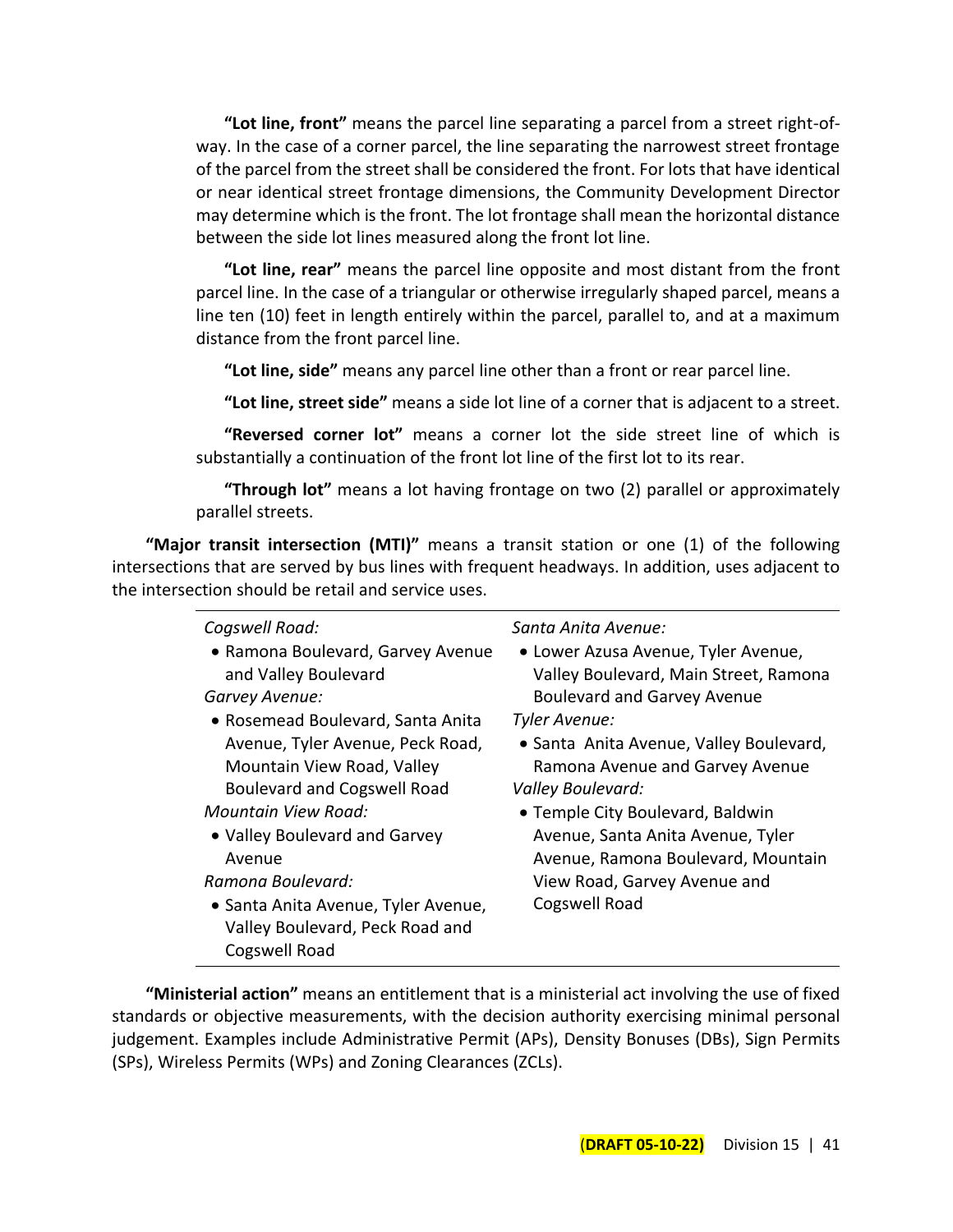**"Mural"** means a piece of graphic artwork that is painted or applied directly to a wall, floor, ceiling or other permanent substrate (i.e. the underlying substance or layer). Mural techniques include fresco (painted directly on the substrate), mosaic (small pieces of stone, glass or ceramic placed on the substrate) and marouflage (canvas affixed to the substrate). A trompe-l'œil is a type of painted mural that uses realistic imagery to create the [optical illusion](https://en.wikipedia.org/wiki/Optical_illusion) that the depicted objects exist in three dimensions. The image shall not pertain to the business, product or service provided on the premises, or otherwise be defined as signage.

**"National Pollutant Discharge Elimination System (NPDES)"** means the national program for issuing, modifying, revoking and reissuing, terminating, monitoring and enforcing permits, and imposing and enforcing pretreatment requirements, under CWA Section 307, 402, 318, and 405.

**"National Pollutant Discharge Elimination System (NPDES) Permit Program"** is an enforcement mechanism legislated by the Clean Water Act of 1977.

**"National Pollutant Discharge Elimination System (NPDES) permits"** are issued to municipal and industrial dischargers to ensure that pollutant discharges do not result in violation of water quality standards, per Section 13.20.010 (Stormwater and Urban Runoff Pollution Control – Definitions) of the EMMC.

**"Nonconforming building or structure"** means a building or structure which was lawful when brought into existence, but because of subsequent amendment to this Title, or annexation into the City, could not be built because of restrictions on area, lot coverage, height, yards, setbacks, parking, design requirements, location on a lot, type or construction, or other similar requirements concerning the structure.

**"Nonconforming land"** means a use which was lawful when brought into existence, but by reason of subsequent amendment to this Title, or annexation into the City, no longer conforms to the requirements for the district in which it is located.

**"Nonconforming lot"** means a lot the area, dimension or location of which was lawful when brought into existence, but by reason of subsequent amendment to this Title, or annexation into the City, no longer conforms to the minimum lot size requirements.

**"Nonconforming use"** means the use of a property that was allowed under the zoning regulations at the time the use was established but which, because of a subsequent change in the zoning regulations, is no longer a permitted use or now requires a conditional use permit.

**"Notice"** means written notice given by personal service upon the addressee, or given by the United States mail, postage prepaid, addressed to the person to be notified at his or her last known address. Service of such notice shall be effective upon the completion of personal service, upon placing the same in the custody of the United States Postal Service.

**"Occupancy, change of"** means a discontinuance of an existing use and the substitution thereof of a different kind of use.

**"Occupied"** means arranged, designed, built, altered, converted, rented or leased, or intended to be occupied.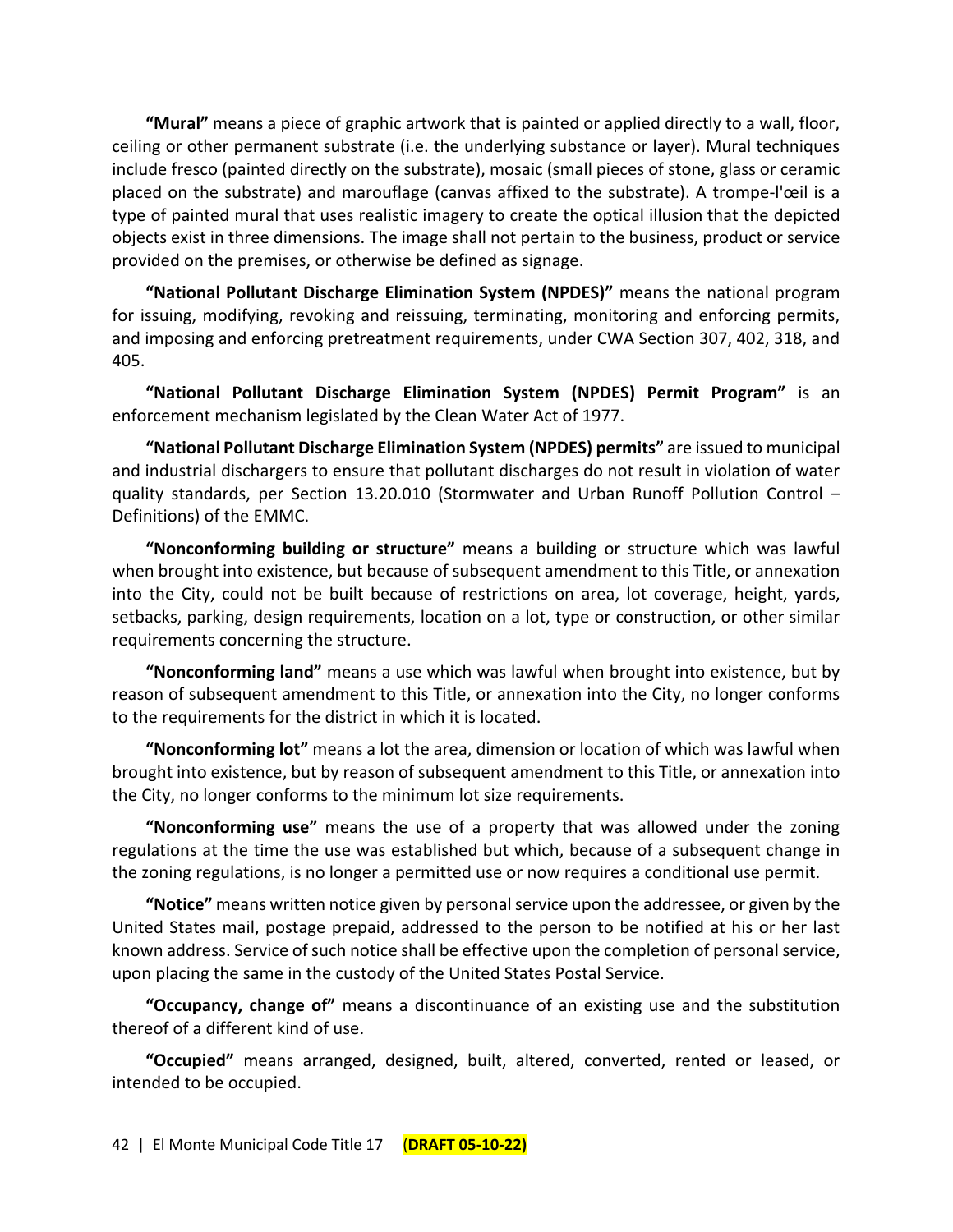**"Off-premise"** means any business where the primary service or entertainment IS provided at a location or locations other than the premises of the subject business.

**"Open space"** means land which is free of buildings, surface parking for vehicles or other improvements except for walkways less than four (4) feet wide or recreation facilities. Open space for multiple-family development may include one of the following:

> **"Open space, common"** means usable open space that is designed and intended for the common use and enjoyment of the residents and guests of the residential project.

> **"Open space, private"** means usable open space that is designed and intended for outdoor living and recreation that are adjacent and directly accessible to an individual dwelling unit, reserved for the exclusive use of residents and their guests of that individual dwelling unit.

> **"Open space, usable"** means open space that meets the minimum qualifications of this Title to be used as common or private open space.

**"Parapet wall"** means a low wall extending above the roof and along its perimeter. It can be used to provide architectural features, screen roof mounted equipment, provide a safety barrier for people on the roof, reduce wind loads on the roof and prevent the spread of fires.

**"Owner"** means a person, firm, partnership, corporation, association, or other entity who or which owns, or otherwise exercises possession and control over the recycling facility or the mobile recycling unit, including any officer, employee, or agent of such person, firm, partnership, corporation, association, or entity.

**"Parcel"** means the same as the definition of "lot."

**"Parking area"** means any area within the perimeter of a premises as defined herein that is designated or otherwise used for the parking, stopping, loading or unloading of vehicles, including but not limited to any and all motor vehicles used by customers of the business establishment located on the premises.

**"Parking space, off-street"** means an area, covered or uncovered, designed and usable for the temporary storage of a vehicle, which is paved and accessible by a vehicle without permanent obstruction.

**"Parking credit"** means an entitlement to use a publicly available parking space toward meeting the parking requirements of this Title. Those properties or businesses that receive parking credits shall not have any special priority to use specific spaces. Parking credits are limited to properties within the Downtown Specific Plan.

**"Parkway"** means that area between the sidewalk and the curb of any roadway and, where there is not a sidewalk, that area between the edge of the roadway and the property line adjacent thereto. It may be planted or unplanted, and with or without pedestrian egress.

**"Patio"** means an outdoor area, often paved, adjoining a building that is used for outdoor open space. It is unenclosed and is typically located at grade or supported by minimal footings.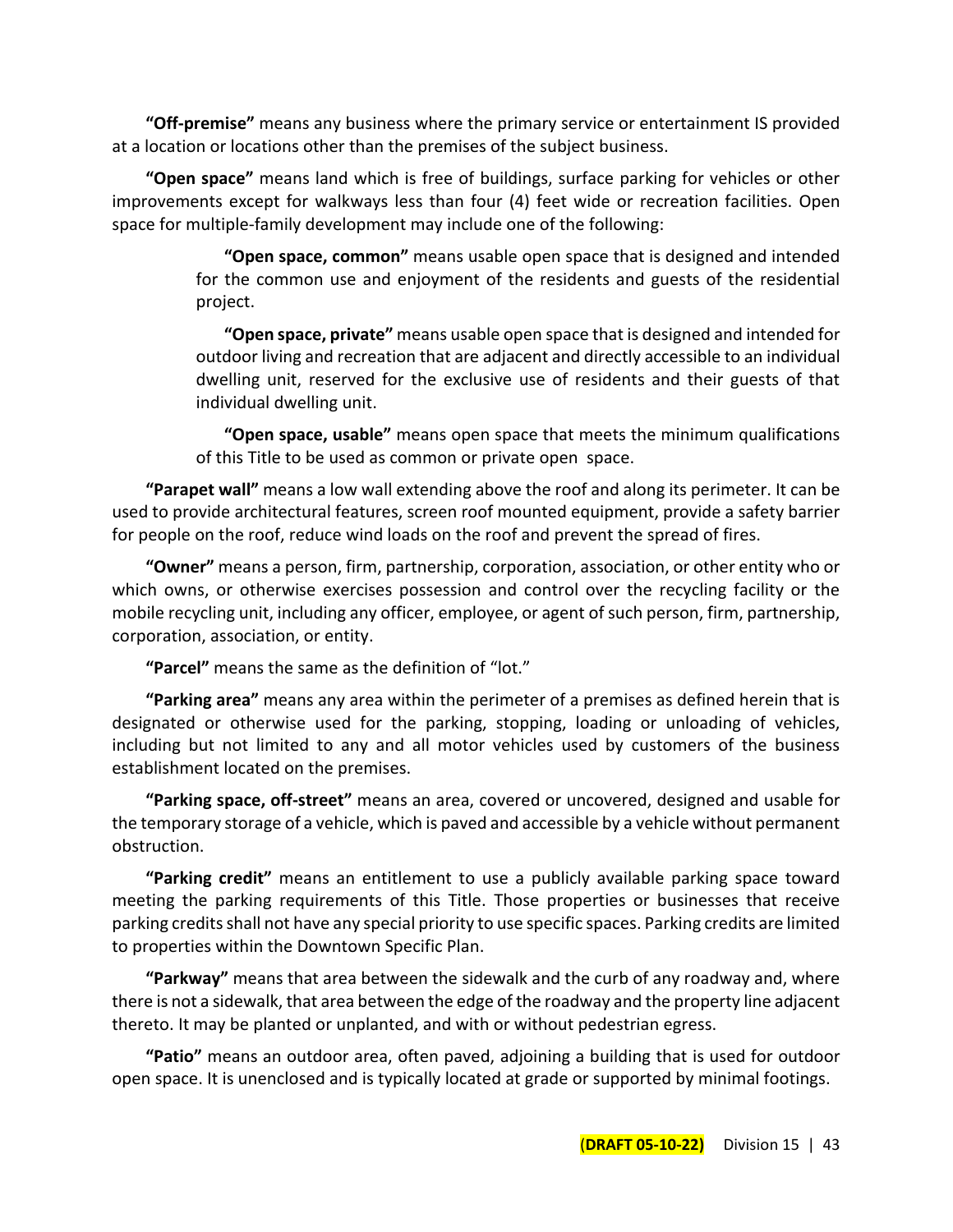**"Paving"** means a type of material used over areas of a parcel such as driveways, parking areas, pathways, patios and walkways, for access by vehicles and/or pedestrians.

**"Permit"** means an authorizing document issued by local agencies for demolition and construction (including some hardscaping and landscaping work) or for land uses.

**"Permit Committee"** means the El Monte Permit Committee organized under Chapter 5.12 (Business Permits Generally) of the EMMC.

**"Person"** means any natural person, firm, association, organization, sole proprietorship, general partnership, limited partnership, corporation, limited liability company, limited liability partnership, business trust, business enterprise, living trust, joint venture, campaign committee, volunteer, non-profit corporation, non-profit organization, fraternal organization, publicly regulated utility or any other legal entity.

**"Planning Commission"** means the El Monte Planning Commission organized under Chapter 2.24 (City Planning Commission) of the EMMC.

**"Planning Division"** means the Planning Division of the Community and Economic Development Department of the City of El Monte or its duly appointed successor agency.

**"Preconstruction meeting"** means a meeting between the construction team of a project and City staff from the Building Division, Planning Division, Public Works Department and other included staff. This meeting provides an opportunity for the City to communicate the requirements and expectations of a construction project to the project manager and contractor hired to complete the work. Meeting prior to the start of construction can avoid or reduce possible conflicts and delays in completing the work.

**"Premises"** means the lot area or portion thereof owned, leased, managed, maintained, occupied or otherwise used by a business establishment, including all buildings, structures parking areas, public areas, common areas owned, leased, managed, maintained, occupied or otherwise used by the business establishment or the customers, agents or employees of a business establishment in connection with, or in the furtherance of, its operations.

**"Project"** means any proposal for a new or changed use or for new construction, alteration or enlargement of any structure, that is subject to the provisions of this Title. Project also includes, but is not limited to, any action that qualifies as a "project" as defined by the California Environmental Quality Act (CEQA).

**"Property"** means the same as the definition of "lot."

**"Public area"** means any real property within the territorial boundaries of the City of El Monte that is open to, or otherwise accessible by, members of the general public, including, but not limited to, any public right-of-way, any public street and those areas of privately owned real property that are customarily open to, or otherwise accessible by, members of the general public such as the parking areas or common areas within a premises as defined herein.

**"Public improvement"** means public thoroughfares, utilities and other facilities proposed or required to be improved or installed as part of a development. The improvements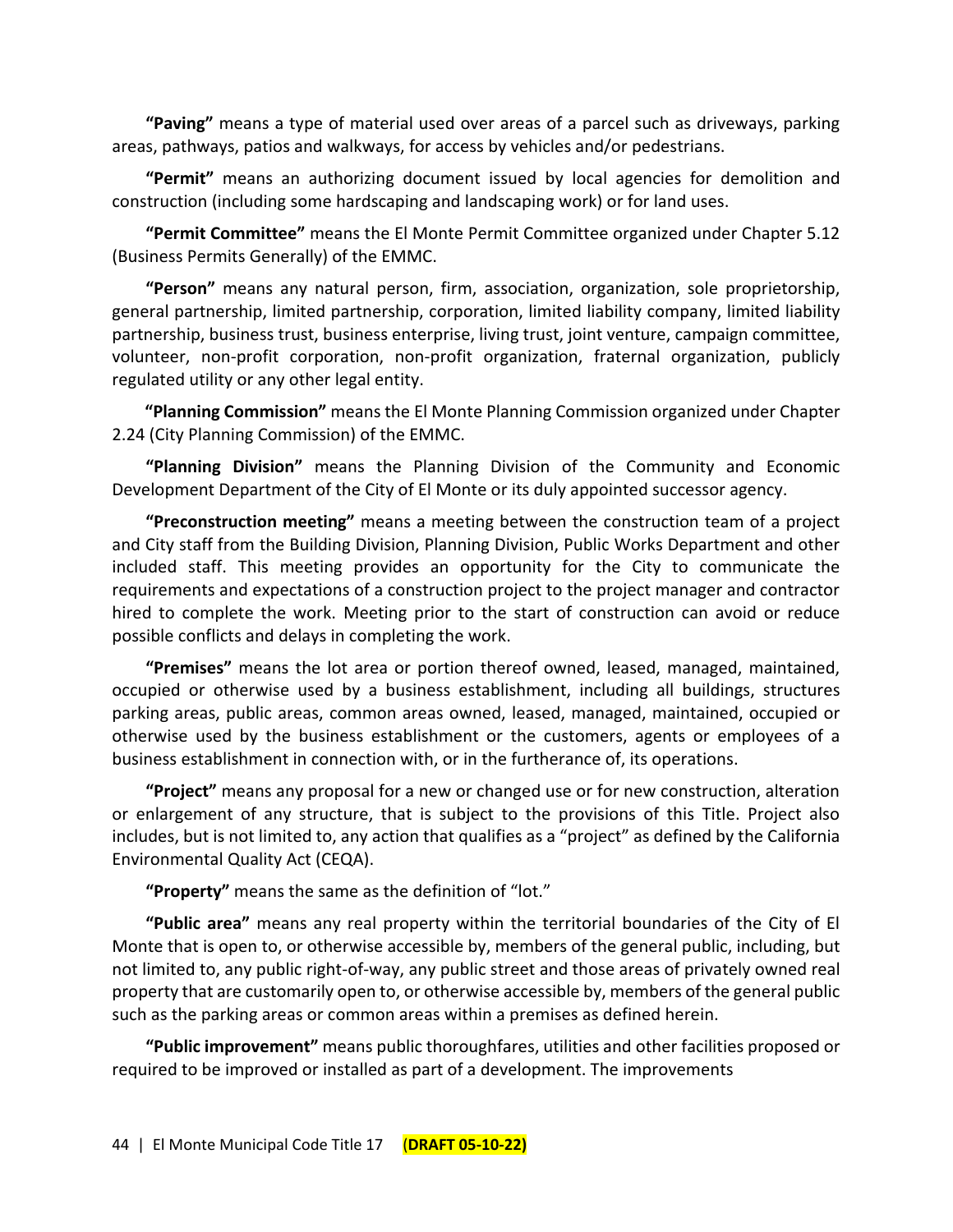**"Public thoroughfare"** means all that area dedicated to public use for public travel purposes, inclusive of vehicular highways, boulevards, avenues, drives, streets, roads, ways, lanes, places, circles, courts, cul-de-sacs, parkways, street medians and sidewalks. In addition, public thoroughfare includes "major arterials," "secondary arterials," "collectors" and "local streets" as defined and described under the 2011 General Plan for the City of El Monte. It may also mean railroads, overpasses and underpasses.

> **"Arterial, major"** means a type of public thoroughfare defined in the 2011 General Plan. These streets carry traffic from one part of the City to another and connect to the highway system. Arterials carry the highest volumes of traffic at the highest speeds, with limited interference to traffic flow. Major arterials typically function as truck routes and emergency response routes. However, they are not exclusively auto dominated streets; they may serve as major transit corridors and need to accommodate convenient and safe pedestrian travel.

> **"Arterial, secondary"** means a type of public thoroughfare defined in the 2011 General Plan. Secondary arterials carry traffic from one part of the community to another and connect to major arterials. Secondary arterials typically carry lower volumes, principally local traffic, and are used for shorter trips to activity centers, jobs, residences, schools, and other local destinations. Secondary arterials are often used for transit, bicyclists, and pedestrians. Depending on the roadway width, trucks may have limited access to secondary arterials.

> **"Collector"** means a type of public thoroughfare defined in the 2011 General Plan. Collector streets are intermediate routes; they connect residential neighborhoods to each another and neighborhoods to commercial and other districts in El Monte. They collect traffic from local streets in residential neighborhoods and channel it onto arterials. Collector streets may also carry local transit service. Finally, collectors often serve as the primary bicycle routes in the community and also accommodate pedestrian travel. Most collector streets have two (2) lanes.

> **"Local street"** means a type of public thoroughfare defined in the 2011 General Plan. Local streets serve local land uses, typically residential neighborhoods, and provide direct access to individual parcels. Local streets typically carry the lowest volume of traffic, which is nearly exclusively local traffic. Local streets, being the primary means for residents to get around their neighborhood, should also accommodate bicycles and local pedestrian circulation. Speeds on local streets are relatively low, and on-street parking is often permitted. In some cases, however, local streets serve commercial and industrial uses.

**"Public Works Department"** means the Public Works Department of the City of El Monte or its duly appointed successor agency.

**"Public Works Director"** or **"Director"** means the Public Works and Utilities Director of the City of El Monte, or the Public Works Director's designee. When used in the context of applications related to wireless facilities in the public right-of-way, the Director refers to the Public Works Director.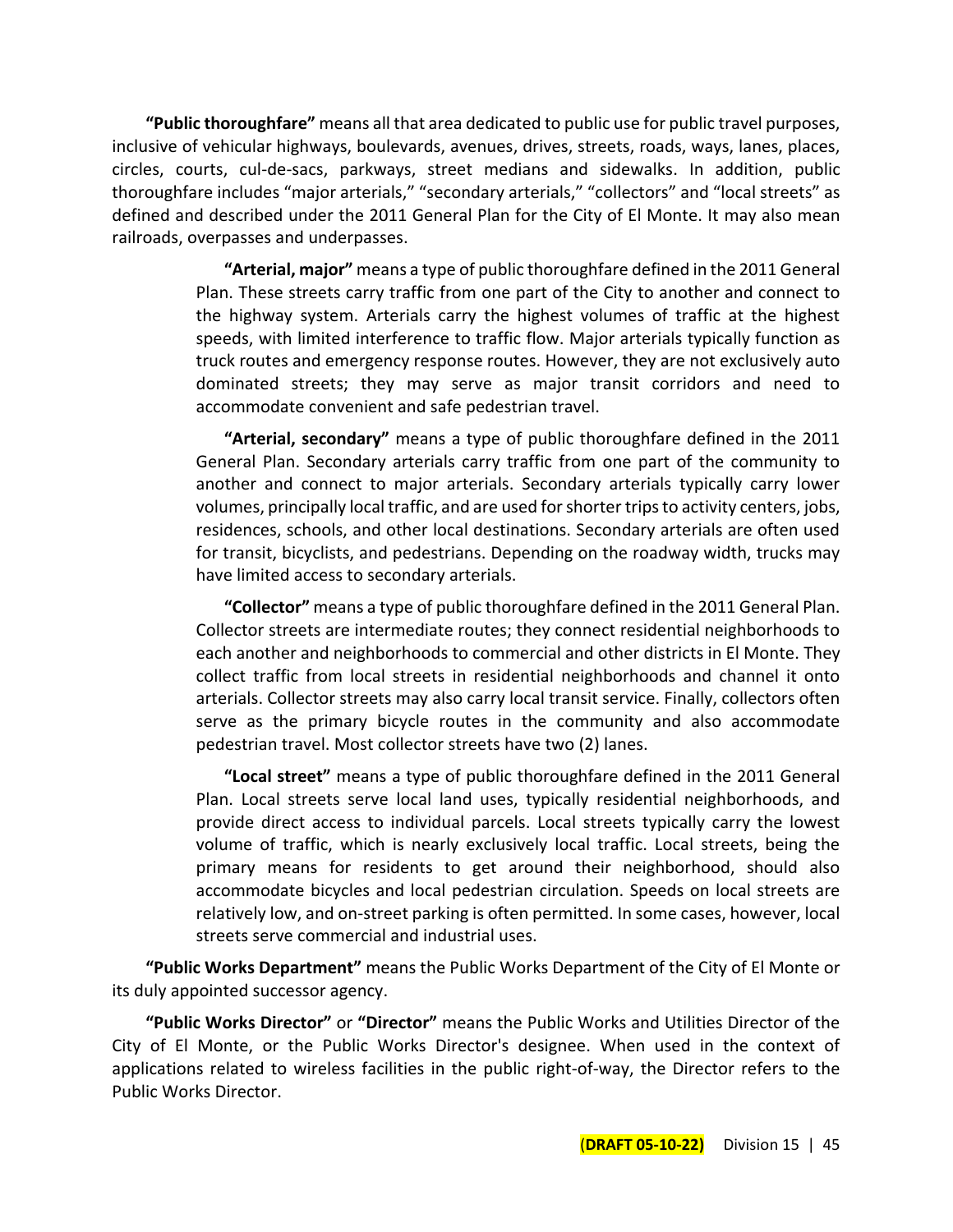**"Reasonable accommodation"** means a change in rules, policies, practices or services that such a disabled person will have an equal opportunity to use and enjoy a residential use.

**"Recyclable material"** means reusable material including but not limited to metals, glass, cardboard and plastic which are intended for reuse, remanufacture, or reconstitution for the purpose of using the altered form. Recyclable material does not include refuse or hazardous materials. Recyclable material may include used motor oil collected and transported in accordance with Sections 25250.11 and 25143.2(B)(4) of the California Health and Safety Code.

**"Residential density"** means the definition outlined in Subsection 17.12.060(I) (Measurements and Calculations – Residential Density) of this Title.

**"Roadway"** means that portion of the public thoroughfare generally used for public use for public vehicular traffic.

**"Roof"** means that portion of a building or structure above walls or columns that shelters the floor area of the structure below.

**"Satellite dish antenna"** means any parabolic (bowl-shaped) antenna which: (i) has a diameter greater than two (2) feet; (ii) is designed to receive satellite transmissions; (iii) is incapable of transmitting electromagnetic waves, including but not limited to radio frequency signals; and (iv) is external to or attached to the exterior of any building.

**"Shopping cart"** means a bag, basket or buggy mounted on wheels or similar devise and is typically used by the customers, agents or employees of a retail business establishment for the purpose of transporting goods of any kind.

**"Sidewalk"** means that portion of the public thoroughfare provided for the exclusive use of pedestrians, but which may be inclusive of driveway aprons used to provide vehicular ingress and egress to and from a public or private real property parcel and the roadway.

**"Specific plan"** means a planning document that contains detailed development standards and implementation measures to which future projects located within a specific geographic area must achieve. The raison d'être of a Specific Plan is to implement the plans laid out in the General Plan. However, Specific Plans will focus on smaller geographic areas compared to the General Plan, such as a neighborhood, corridor or small number of properties. The Specific Plan will include policies (at a General Plan level) and regulations or standards (like a Zoning Ordinance). While a Zoning Ordinance focuses on land use, a Specific Plan will often incorporate additional topics such as design, mobility, infrastructure, financing and implementation.

**"Stable"** means a building, portion of a building, or corrals designed or used to shelter and feed horses, ponies, or other large animals which are of the property of which the stable is situated. Private stables are stables that are not rented, used, or boarded on a commercial basis for compensation.

**"Staging area"** means a physical location used for the storage of equipment and vehicles, stockpiles, refuse bins and other construction-related material during the construction phase of a project. The staging area may include construction trailers and employee parking. The staging area may be within the construction boundary areas or may be located off-site, but in close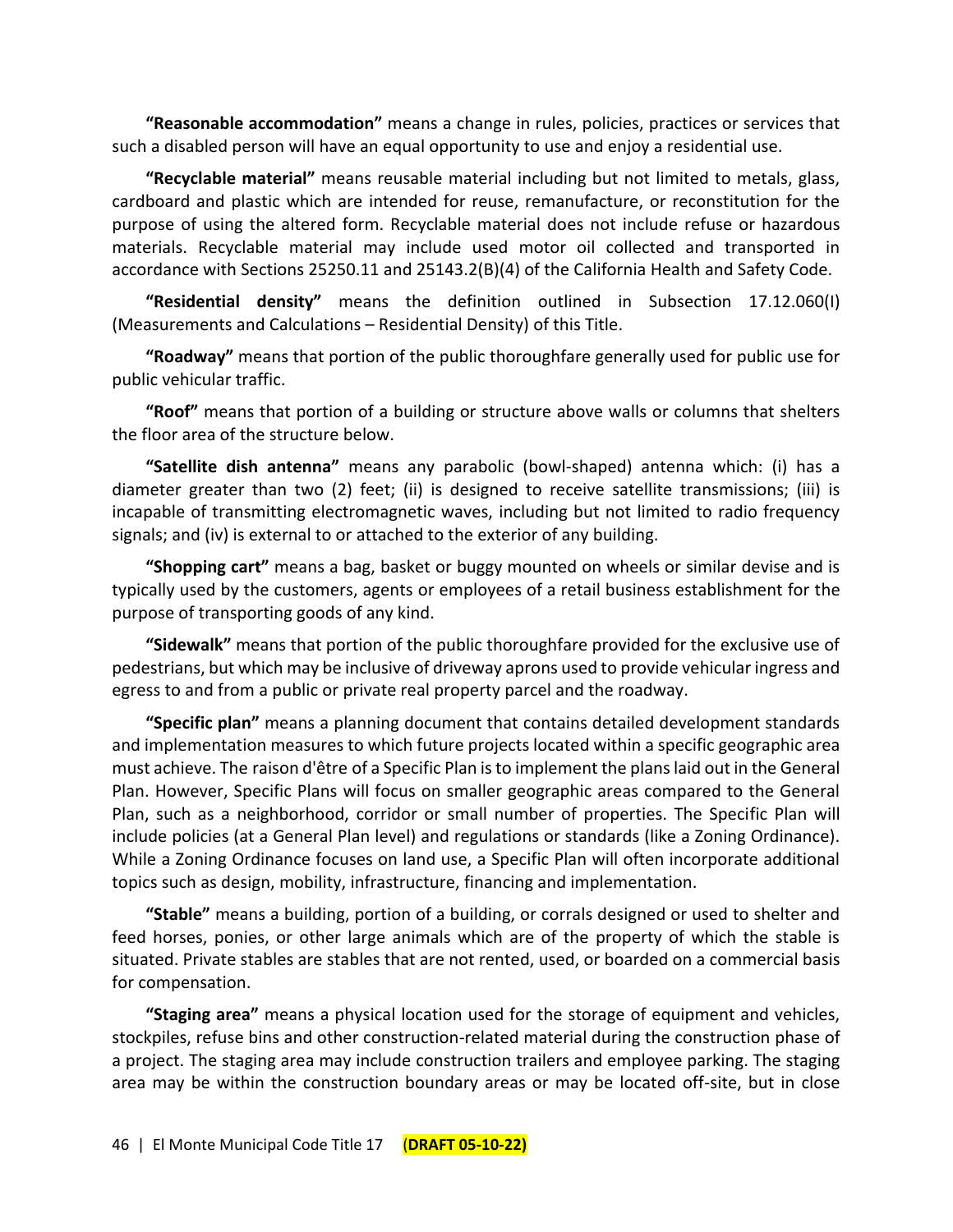proximity. The staging area should be clearly delineated. Larger projects may have multiple staging areas.

**"Street median"** or **"median"** means the raised or unraised area located within the roadway, of varying width and length which is not used for vehicular traffic but which may contain trees, shrubs, plants and other landscaping, public street lighting poles, traffic signals, public utilities and equipment, pedestrian areas, public street name signs, public directional signage and public traffic control signage.

**"Story"** means that portion of a building included between the surface of any floor and the surface of the floor next above it, or if there be no floor above it, then the space between such floor and the ceiling next above it.

**"Street"** means a public thoroughfare which affords the principal means of access to abutting properties. "Street" includes avenue, place, way, drive, boulevard, highway, road, and any other thoroughfare, except an alley as defined herein.

**"Street, private"** means any street, roadway, accessway or similar that functions as a public thoroughfare, but lies in whole or in part within a subdivision and is privately owned and maintained.

**"Structurally altered"** means to have had an alteration of any structural element, floor, frame, wall, or roof or any other stress bearing portion of a building and excludes alterations to or additions of interior nonbearing partitions and interior remodeling which does not affect the structural system.

**"Structure"** means anything constructed or erected, which requires location on the ground or attached to something having location on the ground, but not including fences, walls or inground swimming pools and spas.

**"Swimming pool"** and **"spa"** means a pool, pond or open tank capable of containing a large and deep enough body of water for people to use for swimming and/or recreation. They shall not be located within required street setbacks.

**"Target population"** means adults with low-income having one or more disabilities, including mental illness, HIV or AIDS, substance abuse, or other chronic health conditions, or individuals eligible for services provided under the Lanterman Developmental Disabilities Services Act (Division 4.5 (commencing with Section 4500) of the Welfare and Institutions Code) and may, among other populations, include families with children, elderly persons, young adults aging out of the foster care system, individuals exiting from institutional settings, veterans, or homeless people (per Section 50675.14(b)(3) of the California Health and Safety Code).

**"Top plate height"** means the horizontal framing member that caps an exterior wall and supports rafters or roof framing.

**"Truck/traffic management plan"** means a construction phase related plan to help the project manager and contractor identify hazards and apply appropriate controls on the movement of trucks, other vehicles and pedestrians to and from the construction site and within the construction site.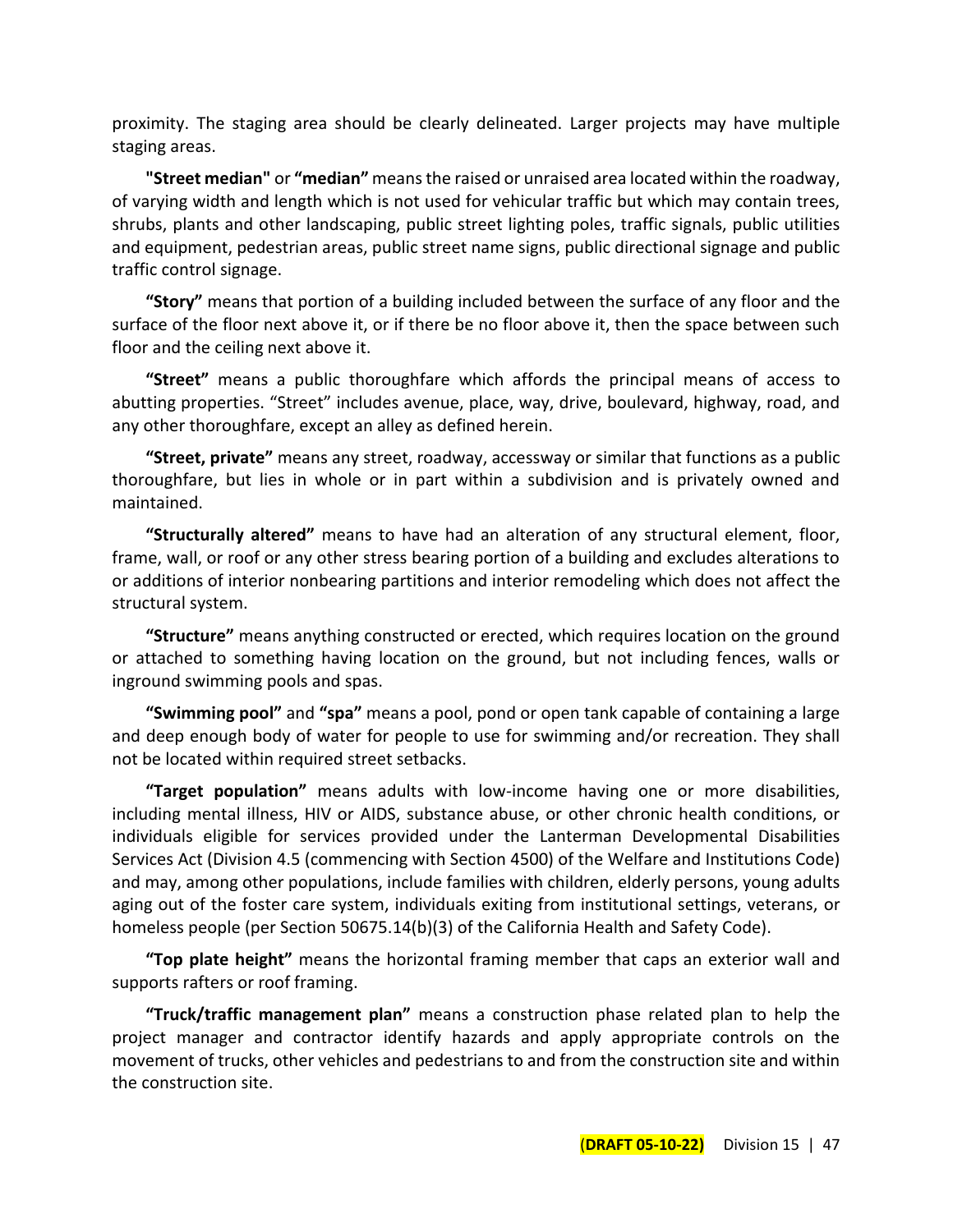**"Use"** means the purpose for which land or a building is designed, arranged or intended, or for which either is or may be occupied or maintained.

**"Variable height"** means the maximum height of a structure is increasingly reduced as it grows closer to a more restrictive zoning district (usually a residential zone). For example, if a building is a setback 20 feet to the property line its maximum height is a specified amount. As the building's setback is increased (to 30 feet or 40 feet), the maximum height is increased until it reaches the ultimate maximum height outlined in this Title.

**"Variance"** and **"minor variance"** means a type of discretionary permit that grants permission to deviate from the specific requirement of this Title that is warranted when, due to special circumstances regarding the physical characteristics of the property, the strict application of the requirement would deprive the property of privileges available to other property in the same zoning district.

**"Vehicle"** means any motor vehicle as defined by the California Vehicle Code, including any automobile, trucks, motorcycles, recreational vehicles, boats and other similar conveyance. An inoperative vehicle is a motor vehicle that has been abandoned or cannot operate or be moved under its own power.

**"Vehicle, recreational"** means a mobile, temporary lodging space, usually housed in a motor vehicle or trailer, generally for the purposes of travelling.

**"Yard,"** which includes **"front yard," "rear yard," "side yard"** and **"street side yard,"** means the definitions outlined in Subsection 17.12.060(K) (Measurements and Calculations – Setbacks and Yards) of this Title.

**"Zoning Clearance (ZC)"** means a ministerial action by the Planning Division prior to issuance of any building or zoning permit to ensure that the proposed improvement complies with all of the provisions of the zoning district in which it is located, as well as all other applicable provisions of this Title.

**"Zoning district"** means any of the residential, multiuse, commercial, manufacturing, public or quasi-public zoning areas established in Chapter 17.14 (Zoning Classifications and Map) of this Title, within which certain land uses are allowed or prohibited and certain site planning and development standards are established.

**"Zoning overlay"** means a zoning designation specifically delineated on the zoning map establishing land use requirements that govern in addition to the standards set forth in the underlying zoning district.

**"Zoning map"** means the officially adopted map of the City of El Monte showing zoning designations for all parcels of land.

**"Zoning Review Committee (ZRC)"** means the Zoning Review Committee of the City of El Monte.

#### **17.152.030 – Adult Entertainment Establishment Definitions. (RENUMBERED)**

**"Adult entertainment establishment"** means a business as defined in Section 17.150.070 (Use Definitions – Assembly and Entertainment Uses) of this Title.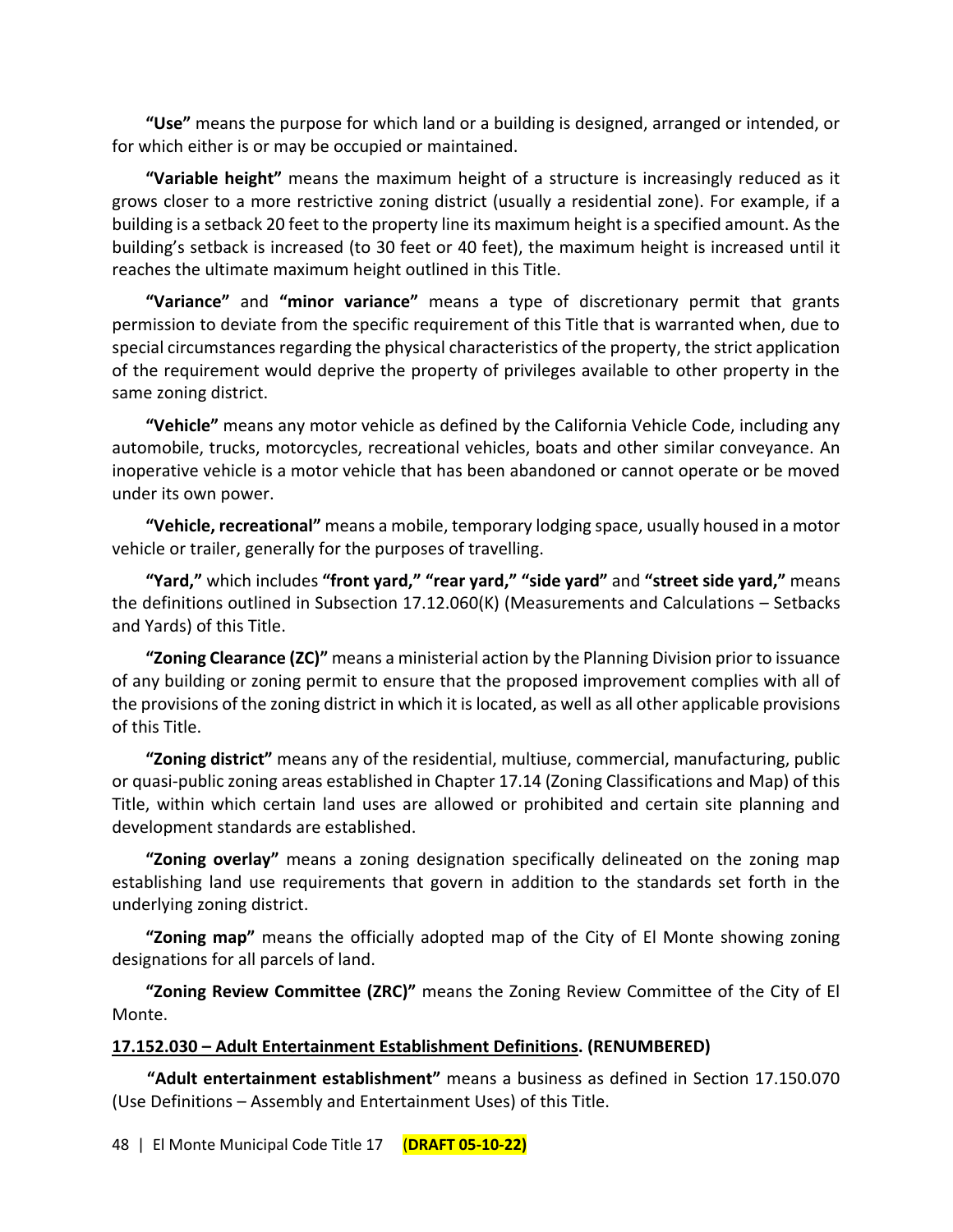**"Employee of an adult business"** means a person who works or performs, as an employee or as an independent contractor, in and/or for an adult business, regardless of whether said person is paid a salary, wage, or other compensation by the business.

**"Entertainer"** or **"live entertainer"** means any person who is an employee or independent contractor of an Adult Business, or any person who, with or without any compensation or other form of consideration, performs live entertainment for patrons of an adult business.

**"Escort"** means any person who, for consideration, agrees or offers to act as a companion, guide, or date for another person, or who agrees or offers to privately model lingerie or to privately perform a "striptease" for another person. Escort shall not include any person hired by a state licensed school for purposes of modeling in any art education class while such person acts in that capacity or any federal, state and/or City-licensed limousine or taxi service.

**"Establishment of an adult business"** means and includes any of the following:

- i. The opening or commencement of any sexually-oriented business as a new business;
- ii. The conversion of an existing business, whether or not it is a sexually-oriented business, to any sexually-oriented business;
- iii. The addition of any sexually-oriented business to any other existing sexuallyoriented business; or to another existing nonsexually-oriented business, with or without expansion of floor area;
- iv. The relocation of any sexually-oriented business; or
- v. The substantial enlargement of the premises of an adult business.

**"Figure model"** means any person who, for pecuniary compensation, consideration, hire, or reward, poses in a nude modeling studio to be observed, sketched, painted, drawn, sculpted, photographed or otherwise depicted.

**"Nudity"** or **"state of nudity"** means the showing or display of the human male or female genitals, pubic area, or buttocks with less than a fully opaque covering, the showing of the female breast with less than a fully opaque covering of any part of the nipple, or the showing of the covered genitals in a discernable turgid state.

**"Operate an adult business"** means the supervising, managing, inspecting, directing, organizing, controlling or in any way being responsible for or in charge of the conduct of activities of an adult business or activities within an adult business.

**"Operator of an adult business"** means and includes the owner, permit holder, custodian, manager, operator, or person in charge of any permitted or licensed business.

**"Private viewing area"** means an area or areas in a sexually-oriented business designed to accommodate no more than five (5) or less patrons or customers for purposes of viewing or watching a performance, picture, show, film, videotape, slide, movie, or other presentation.

**"Public nudity"** means **"nudity"** or a **"state of nudity"** that occurs in a business open to the public, whether or not a fee is charged for admission to such business.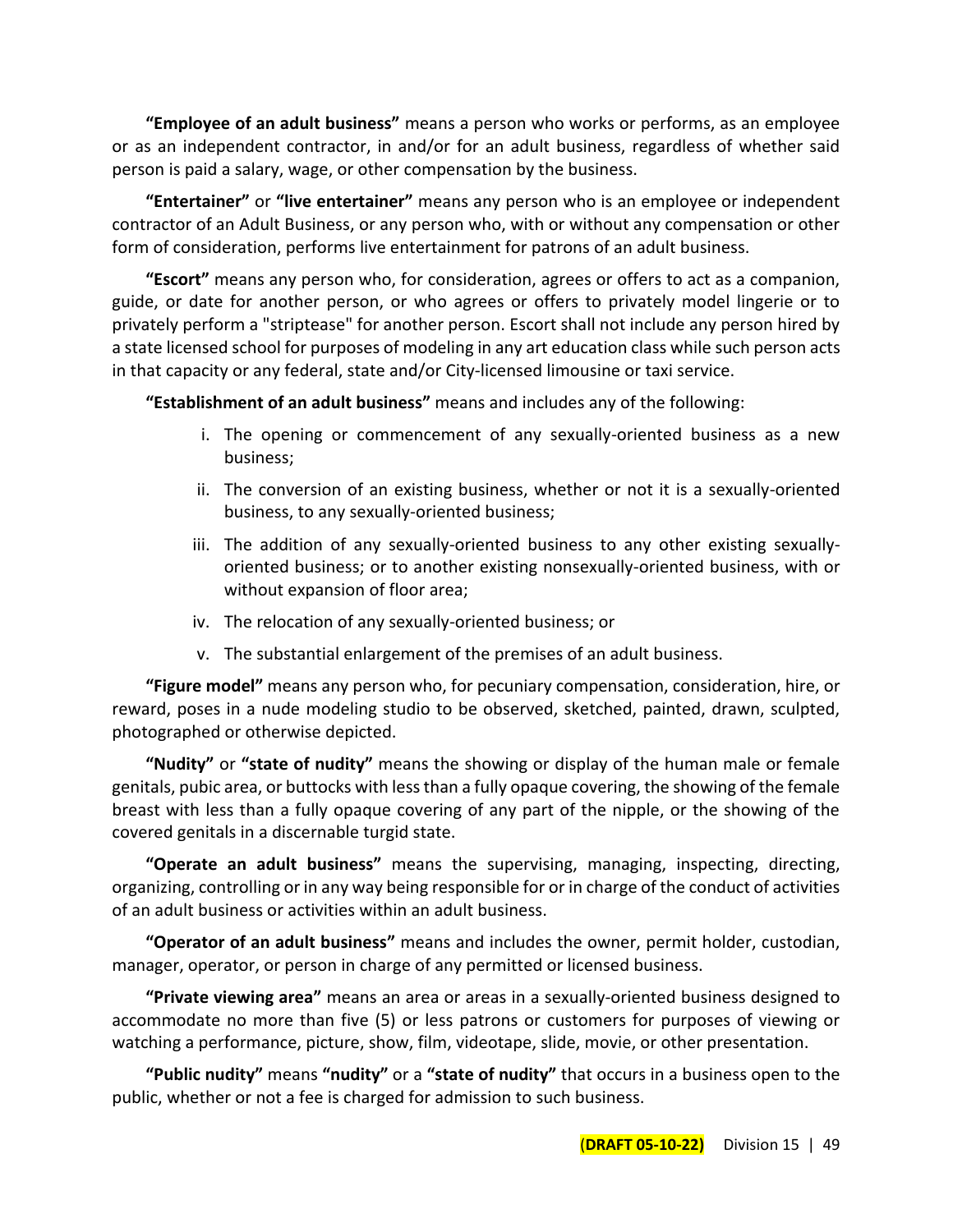**"Regular and substantial basis"** means an activity or performance that constitutes more than 25 percent of the total performance time, stock-in-trade, revenue, floor space, advertisement or similar element of the business. For purposes of this definition, revenue shall include gross revenue generated by the business, including revenue received by entertainers and others who work as independent contractors. For purposes of this definition, the floor space devoted to a regulated activity shall include all the area devoted to the activity, including, but not limited to, display area, sales area, performance areas, viewing areas, dressing rooms, and all aisles and pathways between and within such areas.

**"Semi-nude"** means a state of dress in which clothing, including supporting straps or devices, covers no more than the genitals, pubic region, and areolas of the female breast.

**"Specified anatomical areas"** means and includes any of the following:

- i. Less than completely and opaquely covered human genitals, pubic region, buttocks, anus, or female breasts below a point immediately above the top of the areola;
- ii. Human male genitals in a discernible turgid state, even if completely and opaquely covered; or
- iii. Any device, costume or covering that simulates any of the body parts included in Subsections 1 or 2 of this definition.

**"Specified sexual activities"** means and includes any of the following:

- i. The fondling or other intentional touching of human genitals for purpose of sexual arousal, or fondling or other intentional touching of human genitals, pubic region, anus, female breasts;
- ii. Sex acts, normal or perverted, actual or simulated, including intercourse, oral/anal copulation, bestiality, flagellation or torture in the context of a sexual relationship;
- iii. Masturbation, sodomy, oral copulation, coitus or ejaculation of human or animal, actual or simulated;
- iv. Human genitals in a state of sexual stimulation, arousal or tumescence; or
- v. Excretory functions, urination, vaginal or anal irrigation as part of or in connection with any of the activities described in subdivisions 1 through 4 of this definition.

**"Substantial enlargement of an adult business"** means an increase or expansion, over the lifetime of an adult business, of more than ten (10) percent or 100 square feet, whichever is less in the portion of the floor area of the business which is devoted to products, services or entertainment with an emphasis on material depicting, describing or relating to "specified anatomical areas" and/or "specified sexual activities."

**"Transfer of ownership or control of an adult business"** means and includes any of the following:

i. The sale, lease, or sublease of the business;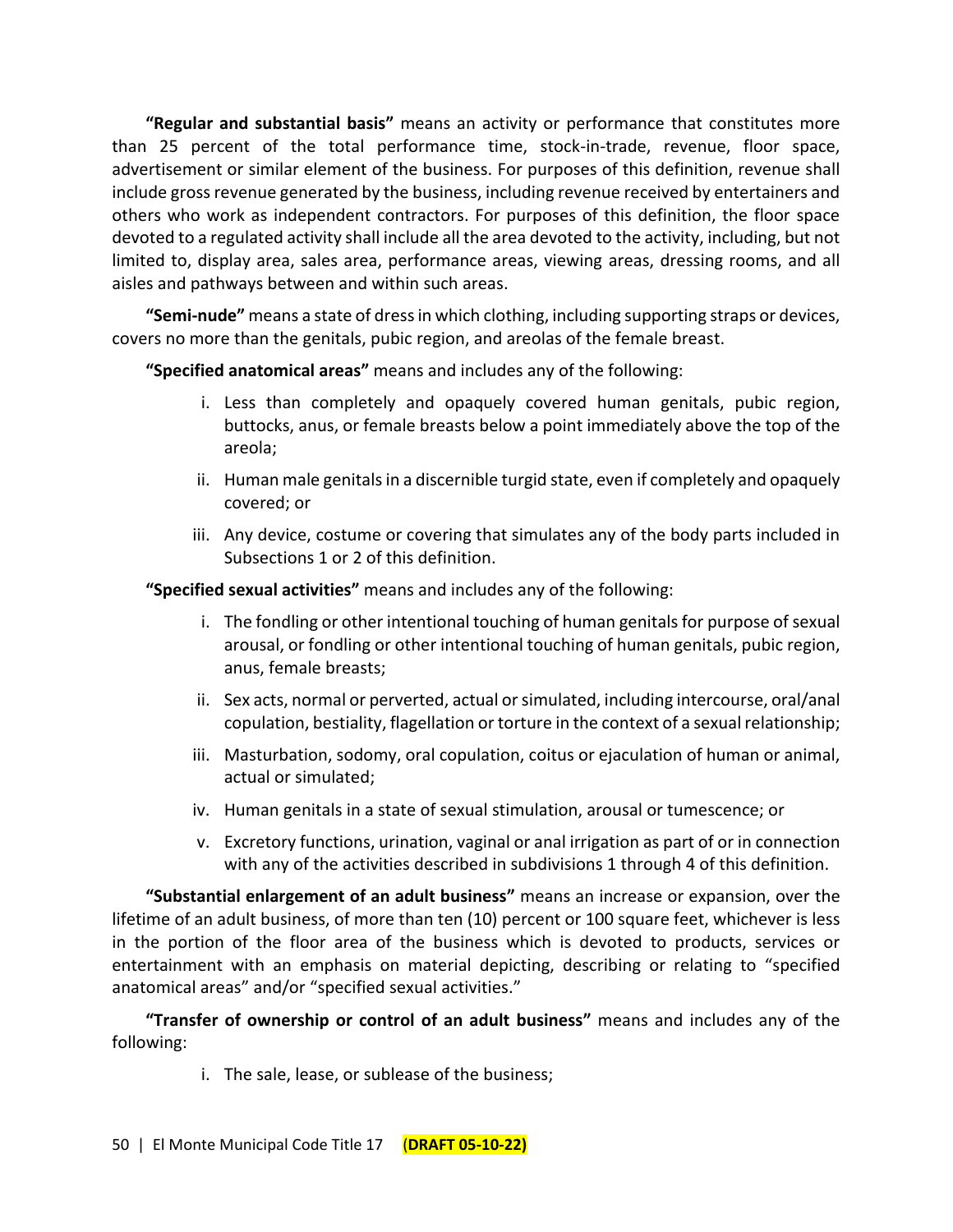- ii. The transfer of securities which constitute a controlling interest in the business, whether by sale, exchange or similar means; or
- iii. The establishment of a trust, gift, or other similar legal devise which transfers ownership or control of the business, except for transfer by bequest or other operation of law upon the death of a person possessing the ownership of control.

#### **17.152.040 – Landscaping and Water Efficiency Definitions. (RENUMBERED)**

**"Applied water"** means the portion of water supplied by the irrigation system to the landscape.

**"Backflow prevention device"** means a safety device used to prevent pollution or contamination of the water supply due to the reverse flow of water from the irrigation system.

**"Check valve"** or **"anti-drain valve"** means a valve located under a sprinkler head, or other location in the irrigation system, to hold water in the system to prevent drainage from sprinkler heads when the sprinkler is off.

**"Common interest developments"** means community apartment projects, condominium projects, planned developments, and stock cooperatives per Civil Code Section 1351.

**"Compost"** means the safe and stable product of controlled biologic decomposition of organic materials that is beneficial to plant growth.

**"Conversion factor (0.62)"** means the number that converts acre-inches per acre per year to gallons per square foot per year.

**"Distribution uniformity"** means the measure of the uniformity of irrigation water over a defined area.

**"Ecological restoration project"** means a project where the site is intentionally altered to establish a defined, indigenous, historic ecosystem.

**"Effective precipitation"** or **"usable rainfall"** or **"Eppt"** means the portion of total precipitation which becomes available for plant growth.

**"Emitter"** means a drip irrigation emission device that delivers water slowly from the system to the soil.

**"Establishment period of the plants"** means the first year after installing the plant in the landscape or the first two (2) years if irrigation will be terminated after establishment. Typically, most plants are established after one or two (2) years of growth. Native habitat mitigation areas and trees may need three (3) to five (5) years for establishment.

**"Estimated Total Water Use (ETWU)"** means the total water used for the landscape as described in Section 17.74.060 (Water Efficiency – Elements of the Landscape Document Package) of this Title.

**"ET adjustment factor (ETAF)"** means a factor of 0.55 for residential areas and 0.45 for nonresidential areas, that, when applied to reference evapotranspiration, adjusts for plant factors and irrigation efficiency, two (2) major influences upon the amount of water that needs to be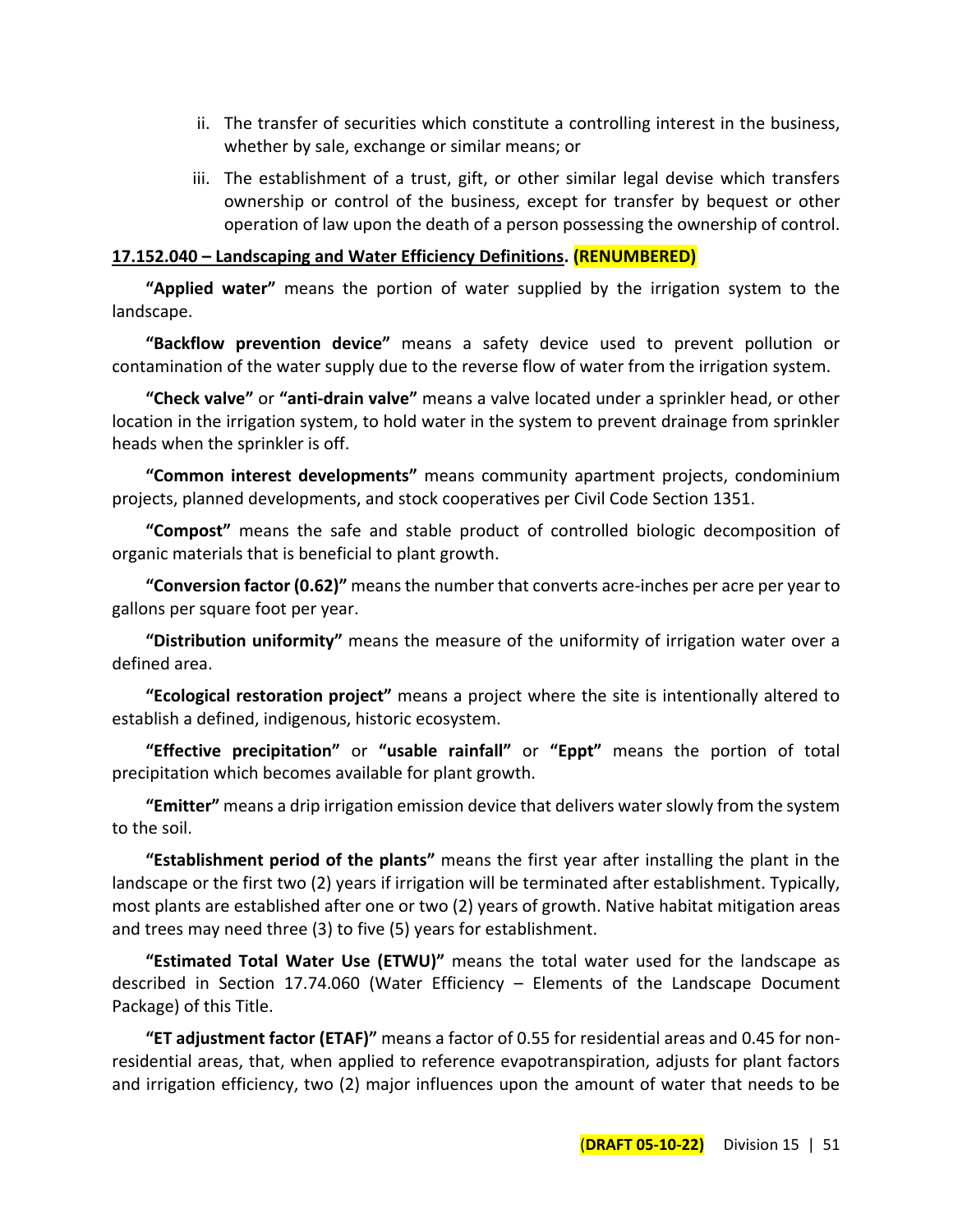applied to the landscape. The ETAF for a new and existing (non-rehabilitated) Special Landscape Areas shall not exceed 1.0. The ETAF for existing non-rehabilitated landscapes is 0.8.

**"Evapotranspiration rate"** means the quantity of water evaporated from adjacent soil and other surfaces and transpired by plants during a specified time.

**"Flow rate"** means the rate at which water flows through pipes, valves and emission devices, measured in gallons per minute, gallons per hour, or cubic feet per second.

**"Flow sensor"** means an inline device installed at the supply point of the irrigation system that produces a repeatable signal proportional to flow rate. Flow sensors must be connected to an automatic irrigation controller, or flow monitor capable of receiving flow signals and operating master valves. This combination flow sensor/controller may also function as a landscape water meter or submeter.

**"Friable"** means a soil condition that is easily crumbled or loosely compacted down to a minimum depth per planting material requirements, whereby the root structure of newly planted material will be allowed to spread unimpeded.

**"Fuel Modification Plan Guideline"** means guidelines from a local fire authority to assist residents and businesses that are developing land or building structures in a fire hazard severity zone.

**"Graywater"** means untreated wastewater that has not been contaminated by any toilet discharge, has not been affected by infectious, contaminated, or unhealthy bodily wastes, and does not present a threat from contamination by unhealthful processing, manufacturing, or operating wastes. "Graywater" includes, but is not limited to, wastewater from bathtubs, showers, bathroom washbasins, clothes washing machines, and laundry tubs, but does not include wastewater from kitchen sinks or dishwashers. Refer to Section 17922.12 of the California Health and Safety Code.

**"Hardscapes"** means any durable material (pervious and non-pervious).

**"Hydrozone"** means a portion of the landscaped area having plants with similar water needs and rooting depth. A hydrozone may be irrigated or non-irrigated.

**"Infiltration rate"** means the rate of water entry into the soil expressed as a depth of water per unit of time (e.g., inches per hour).

**"Invasive plant species"** means species of plants not historically found in California that spread outside cultivated areas and can damage environmental or economic resources. Invasive species may be regulated by county agricultural agencies as noxious species. Lists of invasive plants are maintained at the California Invasive Plant Inventory and USDA invasive and noxious weeds database.

**"Irrigation"** shall mean…

**"Automatic irrigation controller"** means a timing device used to remotely control valves that operate an irrigation system. Automatic irrigation controllers are able to self-adjust and schedule irrigation events using either evapotranspiration (weatherbased) or soil moisture data.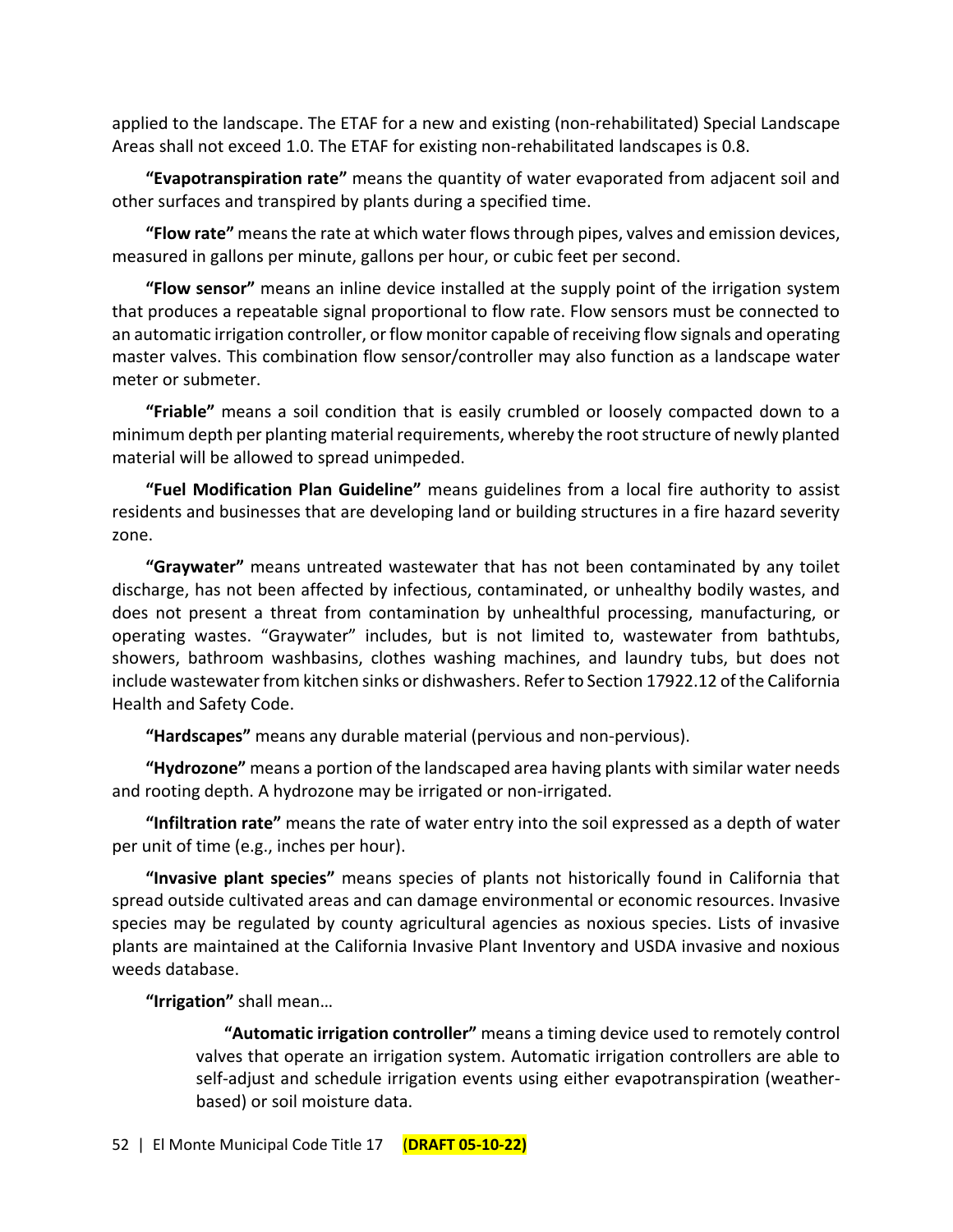**"Certified irrigation designer"** means a person certified to design irrigation systems by an accredited academic institution, a professional trade organization or other program such as the U.S. Environmental Protection Agency's Watersense irrigation designer certification program and Irrigation Association's Certified Irrigation Designer program.

**"Certified landscape irrigation auditor"** means a person certified to perform landscape irrigation audits by an accredited academic institution, a professional trade organization or other program such as the U.S. Environmental Protection Agency's Watersense irrigation auditor certification program and Irrigation Association's Certified Landscape Irrigation Auditor program.

**"Drip irrigation"** means any non-spray low volume irrigation system utilizing emission devices with a flow rate measured in gallons per hour. Low volume irrigation systems are specifically designed to apply small volumes of water slowly at or near the root zone of plants.

**"Irrigation audit"** means an in-depth evaluation of the performance of an irrigation system conducted by a Certified Landscape Irrigation Auditor. An irrigation audit includes, but is not limited to: inspection, system tune-up, system test with distribution uniformity or emission uniformity, reporting overspray or runoff that causes overland flow, and preparation of an irrigation schedule. The audit must be conducted in a manner consistent with the Irrigation Association's Landscape Irrigation Auditor Certification program or other U.S. Environmental Protection Agency "Watersense" labeled auditing program.

**"Irrigation efficiency (IE)"** means the measurement of the amount of water beneficially used divided by the amount of water applied. Irrigation efficiency is derived from measurements and estimates of irrigation system characteristics and management practices. The irrigation efficiency for purposes of Chapter 17.74 (Water Efficiency) of this Title are 0.75 for overhead spray devices and 0.81 for drip systems.

**"Irrigation survey"** means an evaluation of an irrigation system that is less detailed than an irrigation audit. An irrigation survey includes, but is not limited to: inspection, system test, and written recommendations to improve performance of the irrigation system.

**"Irrigation water use analysis"** means an analysis of water use data based on meter readings and billing data.

**"Low volume irrigation"** means the application of irrigation water at low pressure through a system of tubing or lateral lines and low-volume emitters such as drip, drip lines, and bubblers. Low volume irrigation systems are specifically designed to apply small volumes of water slowly at or near the root zone of plants.

**"Landscape"** shall mean…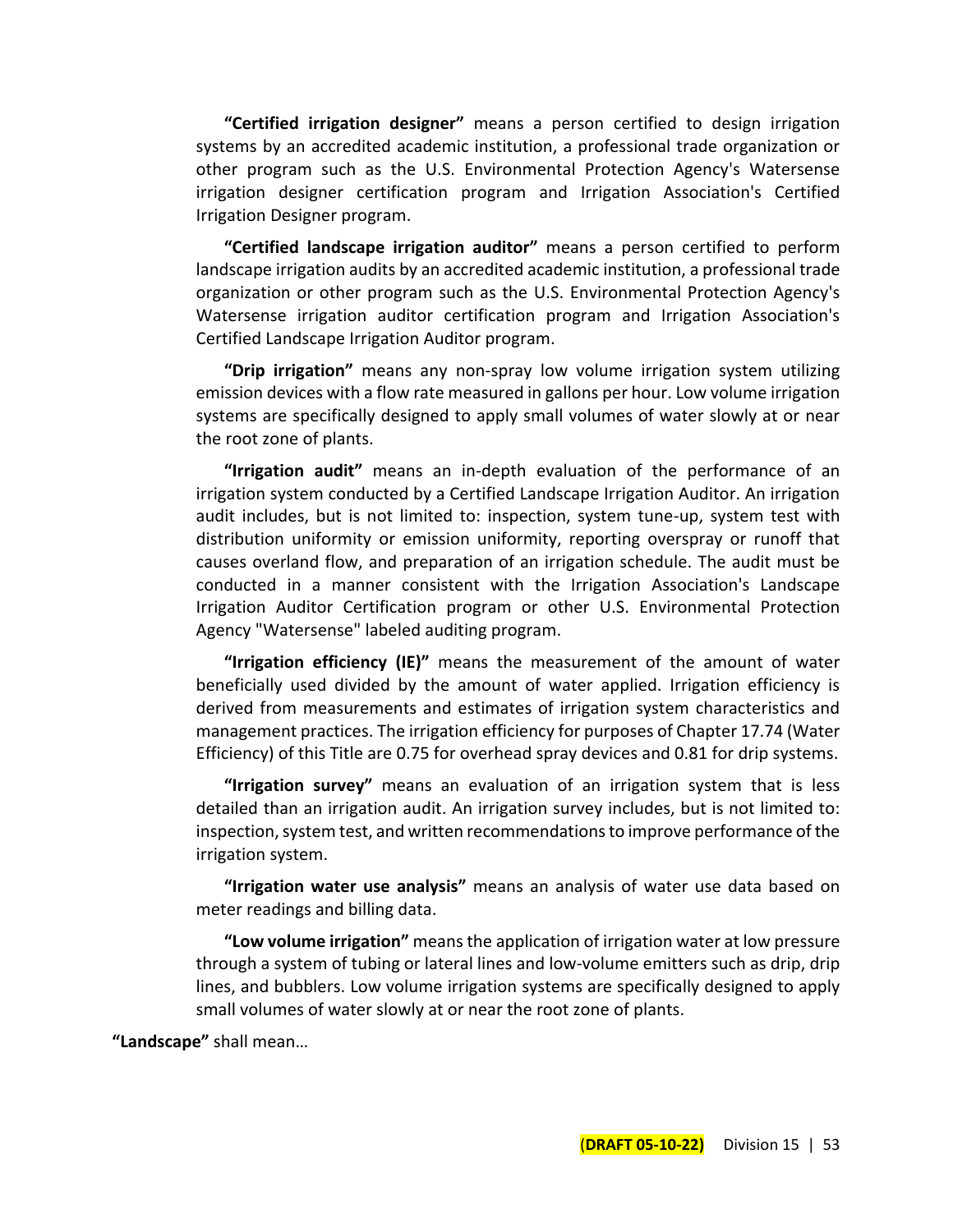**"Established landscape"** means the point at which plants in the landscape have developed significant root growth into the soil. Typically, most plants are established after one or two (2) years of growth.

**"Landscape architect"** means a person who holds a license to practice landscape architecture in Section 5615 of the California Business and Professions Code.

**"Landscape area"** means all the planting areas, turf areas, and water features in a landscape design plan subject to the maximum applied water allowance calculation. The landscape area does not include footprints of buildings or structures, sidewalks, driveways, parking lots, decks, patios, gravel or stone walks, other pervious or nonpervious hardscapes, and other non-irrigated areas designated for non-development (e.g., open spaces and existing native vegetation).

**"Landscape contractor"** means a person licensed by the state of California to construct, maintain, repair, install, or subcontract the development of landscape systems.

**"Landscape documentation package"** means the documents required under Section 17.74.040 (Water Efficiency – Compliance with Landscape Documentation Package) of this Title.

**"Landscape project"** means total area of landscape in a project as defined in "landscape area" for the purposes of meeting requirements under Section 17.74.020 (Water Efficiency – Applicability) of this Title.

**"Landscape water meter"** means an inline device installed at the irrigation supply point that measures the flow of water into the irrigation system and is connected to a totalizer to record water use.

**"Non-residential landscape"** means landscapes in commercial, institutional, industrial and public settings that may have areas designated for recreation or public assembly. It also includes portions of common areas of common interest developments with designated recreational areas.

**"Rehabilitated landscape"** means any re-landscaping project that requires a permit, plan check, or design review, meets the requirements of Section 17.74.030 (Water Efficiency – Provisions for New Construction or Rehabilitated Landscapes) of this Title, and the modified landscape area is equal to or greater than two thousand five hundred (2,500) square feet.

**"Residential landscape"** means landscapes surrounding single or multifamily homes.

**"Special Landscape Area"** (SLA) means an area of the landscape dedicated solely to edible plants, recreational areas, areas irrigated with recycled water, or water features using recycled water.

**"Lateral line"** means the water delivery pipeline that supplies water to the emitters or sprinklers from the valve.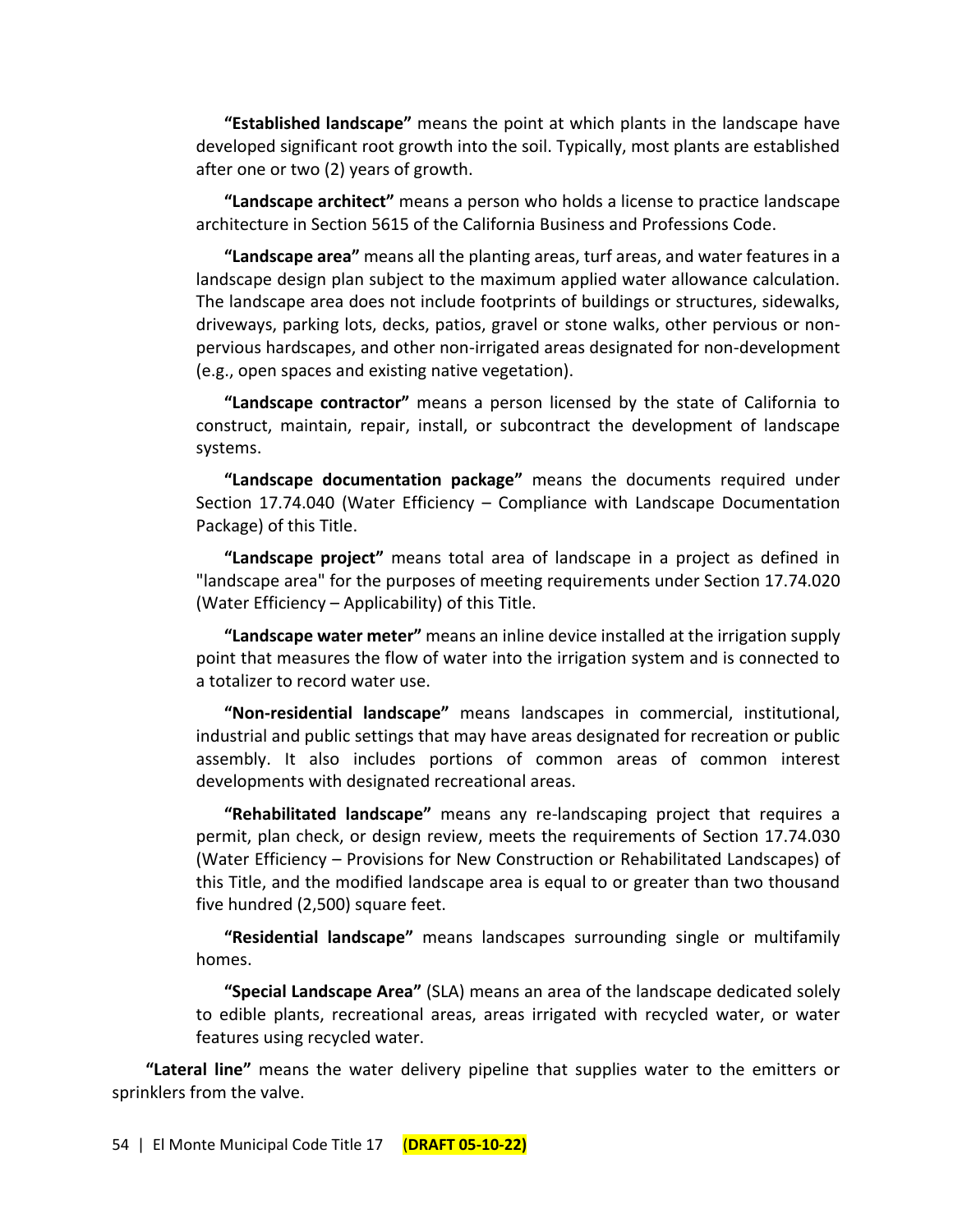**"Local water purveyor"** means any entity, including a public agency, city, county, or private water company that provides retail water service.

**"Main line"** means the pressurized pipeline that delivers water from the water source to the valve or outlet.

**"Master shut-off valve"** is an automatic valve installed at the irrigation supply point which controls water flow into the irrigation system. When this valve is closed water will not be supplied to the irrigation system. A master valve will greatly reduce any water loss due to a leaky station valve.

**"Maximum Applied Water Allowance (MAWA)"** means the upper limit of annual applied water for the established landscaped area as specified in Chapter 17.74 (Water Efficiency) of this Title. It is based upon the area's reference evapotranspiration, the ET adjustment factor, and the size of the landscape area. The estimated total water use shall not exceed the maximum applied water allowance. Special landscape areas, including recreation areas, areas permanently and solely dedicated to edible plants such as orchards and vegetable gardens, and areas irrigated with recycled water are subject to the MAWA with an ETAF not to exceed 1.0. MAWA = (ETo) (0.62)  $[(ETAF \times LA) + (1-ETAF) \times SLA)]$ 

**"Microclimate"** means the climate of a small, specific area that may contrast with the climate of the overall landscape area due to factors such as wind, sun exposure, plant density, or proximity to reflective surfaces.

**"Mined-land reclamation projects"** means any surface mining operation with a reclamation plan approved in accordance with the Surface Mining and Reclamation Act of 1975.

**"Mulch"** means any organic material such as leaves, bark, straw, compost, or inorganic mineral materials such as rocks, gravel, or decomposed granite left loose and applied to the soil surface for the beneficial purposes of reducing evaporation, suppressing weeds, moderating soil temperature, and preventing soil erosion.

**"Operating pressure"** means the pressure at which the parts of an irrigation system are designed by the manufacturer to operate.

**"Overhead sprinkler irrigation systems"** or **"overhead spray irrigation systems"** means systems that deliver water through the air (e.g., spray heads and rotors).

**"Overspray"** means the irrigation water which is delivered beyond the target area.

**"Pervious"** means any surface or material that allows the passage of water through the material and into the underlying soil.

**"Plant factor"** or **"plant water use factor"** is a factor, when multiplied by ETo, estimates the amount of water needed by plants. For purposes of Chapter 17.74 (Water Efficiency) of this Title, the plant factor range for very low water use plants is 0 to 0.1, the plant factor range for low water use plants is 00.1 to 0.3, the plant factor range for moderate water use plants is 0.4 to 0.6, and the plant factor range for high water use plants is 0.7 to 1.0. Plant factors cited in Chapter 17.74 (Water Efficiency) of this Title are derived from the publication "Water Use Classification of Landscape Species." Plant factors may also be obtained from horticultural researchers from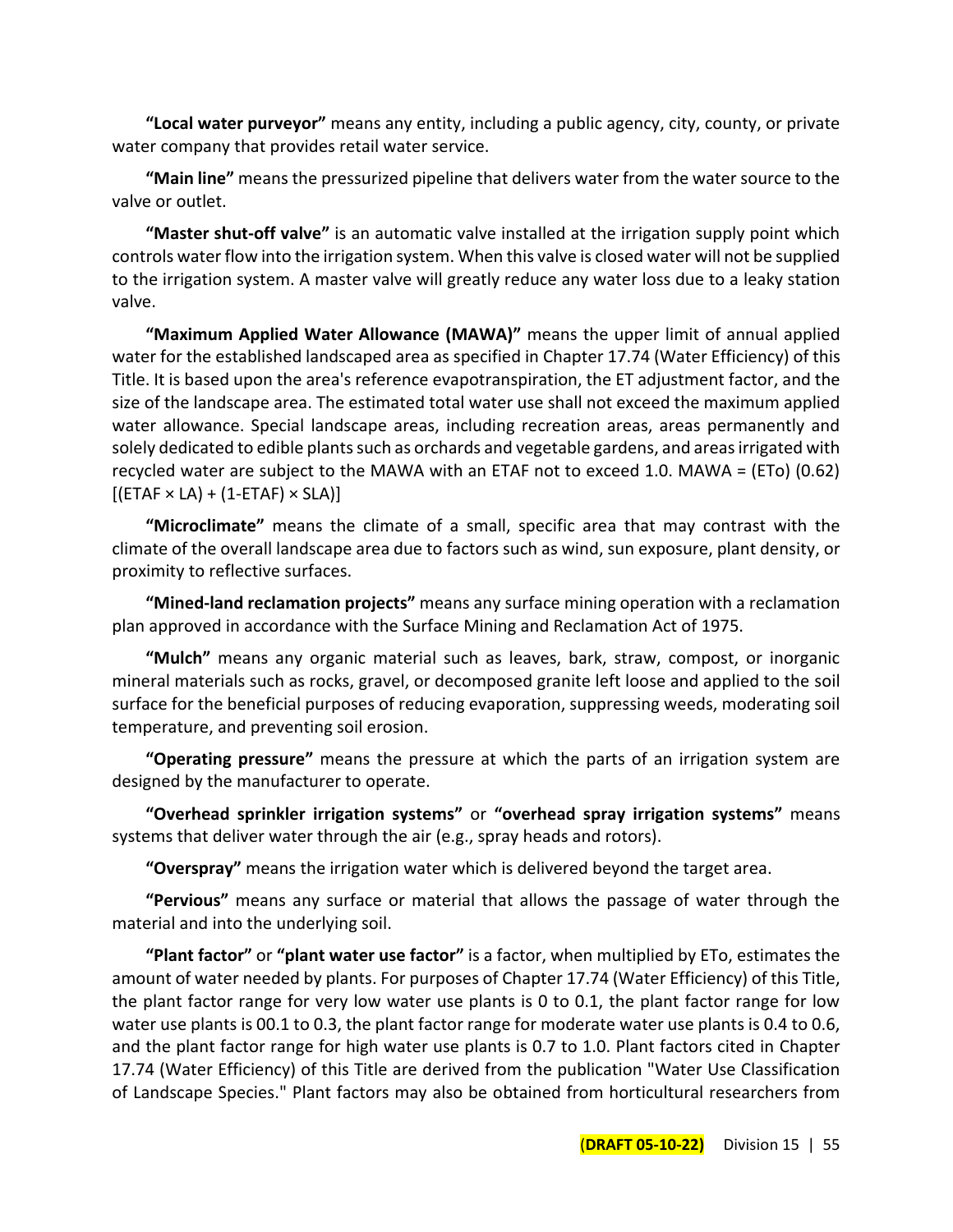academic institutions or professional associations as approved by the California Department of Water Resources (DWR).

**"Rain sensor"** or **"rain sensing shutoff device"** means a component which automatically suspends an irrigation event when it rains.

**"Record drawing"** or **"as-built"** means a set of reproducible drawings which show significant changes in the work made during construction and which are usually based on drawings marked up in the field and other data furnished by the contractor.

**"Recreational area"** means areas, excluding private single-family residential areas, designated for active play, recreation or public assembly in parks, sports fields, picnic grounds, amphitheaters or golf course tees, fairways, roughs, surrounds and greens.

**"Recycled water," "reclaimed water,"** or **"treated sewage effluent water"** means treated or recycled waste water of a quality suitable for nonpotable uses such as landscape irrigation and water features. This water is not intended for human consumption.

**"Reference evapotranspiration"** or **"ETo"** means a standard measurement of environmental parameters which affect the water use of plants. ETo is expressed in inches per day, month, or year as represented in Appendix A, and is an estimate of the evapotranspiration of a large field of four- to seven-inch tall, cool-season grass that is well watered. Reference evapotranspiration is used as the basis of determining the maximum applied water allowances so that regional differences in climate can be accommodated.

**"Regional Water Efficient Landscape Ordinance"** means a local ordinance adopted by two (2) or more local agencies, water suppliers and other stakeholders for implementing a consistent set of landscape provisions throughout a geographical region. Regional ordinances are strongly encouraged to provide a consistent framework for the landscape industry and applicants to adhere to.

**"Run off"** means water which is not absorbed by the soil or landscape to which it is applied and flows from the landscape area. For example, run off may result from water that is applied at too great a rate (application rate exceeds infiltration rate) or when there is a slope.

**"Soil moisture sensing device"** or **"soil moisture sensor"** means a device that measures the amount of water in the soil. The device may also suspend or initiate an irrigation event,

**"Soil texture"** means the classification of soil based on its percentage of sand, silt, and clay.

**"Sprinkler head"** or **"spray head"** means a device which delivers water through a nozzle.

**"Static water pressure"** means the pipeline or municipal water supply pressure when water is not flowing.

**"Station"** means an area served by one valve or by a set of valves that operate simultaneously.

**"Swing joint"** means an irrigation component that provides a flexible, leak-free connection between the emission device and lateral pipeline to allow movement in any direction and to prevent equipment damage.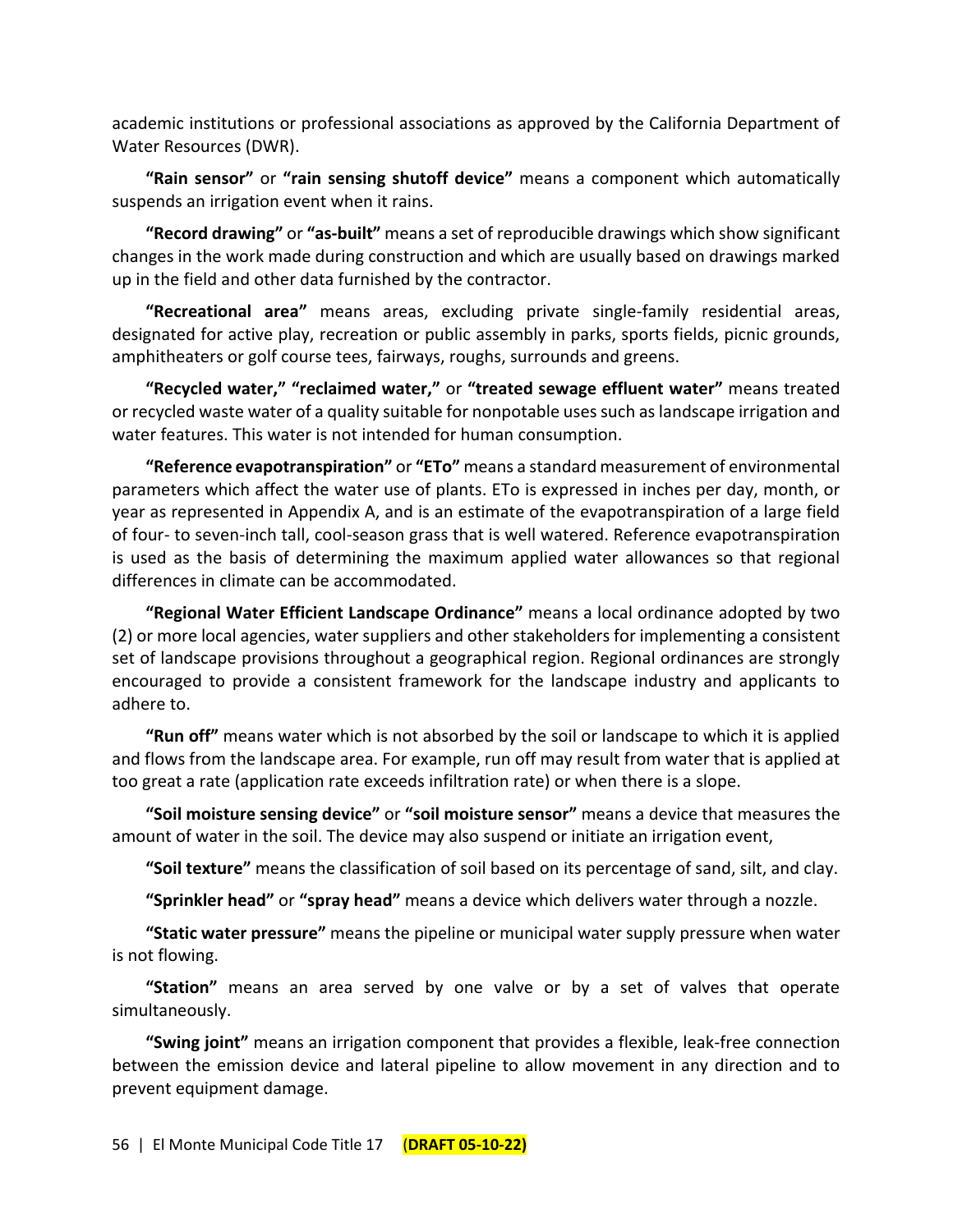**"Submeter"** means a metering device to measure water applied to the landscape that is installed after the primary utility water meter.

**"Turf"** means a ground cover surface of mowed grass. Annual bluegrass, Kentucky bluegrass, Perennial ryegrass, Red fescue, and Tall fescue are cool-season grasses, Bermudagrass, Kikuyugrass, Seashore Paspalum; St. Augustine grass, Zoysia grass, and Buffalo grass are warmseason grasses.

**"Valve"** means a device used to control the flow of water in the irrigation system.

**"Water conserving plant species"** means a plant species identified as having a very low or low plant factor.

**"Water feature"** means a design element where open water performs an aesthetic or recreational function. Water features include ponds, lakes, waterfalls, fountains, artificial streams, spas, and swimming pools (where water is artificially supplied). The surface area of water features is included in the high water use hydrozone of the landscape area. Constructed wetlands used for on-site wastewater treatment or stormwater best management practices that are not irrigated and used solely for water treatment or stormwater retention are not water features and, therefore, are not subject to the water budget calculation.

**"Watering window"** means the time of day irrigation is allowed.

**"WUCOLS"** means the Water Use Classification of Landscape Species published by the University of California Cooperative Extension and the Department of Water Resources 2014.

#### **17.152.050 – Public Utilities Definitions. (RENUMBERED)**

**"Public utilities, equipment and improvements"** means any utilities, equipment or improvements owned, operated and/or maintained by (i) the City of El Monte; or (ii) any person whose operation, use and/or maintenance of such utilities, equipment or improvements is regulated by the California Public Utilities Commission and/or the Federal Communications Commission; and/or (iii) any public mass transit authority or joint exercise of powers authority. Subject to the criteria set forth in the preceding sentence and for purposes of illustration, the defined term "public utilities, equipment and improvements" includes, but is not limited to, the following examples:

- i. Street lighting poles;
- ii. Telephone poles and any guy wires and above-ground utility cabinets or structures containing meters, devices and other equipment used in connection with the operation of the telephone lines that are carried by telephone poles;
- iii. Poles, lattice structures and other similar support structures used to carry electrical transmission lines and any guy wires and above-ground utility cabinets or structures containing meters, devices and other equipment used in connection with the operation of the electrical lines that are carried by such poles, lattice structures and other similar support structures;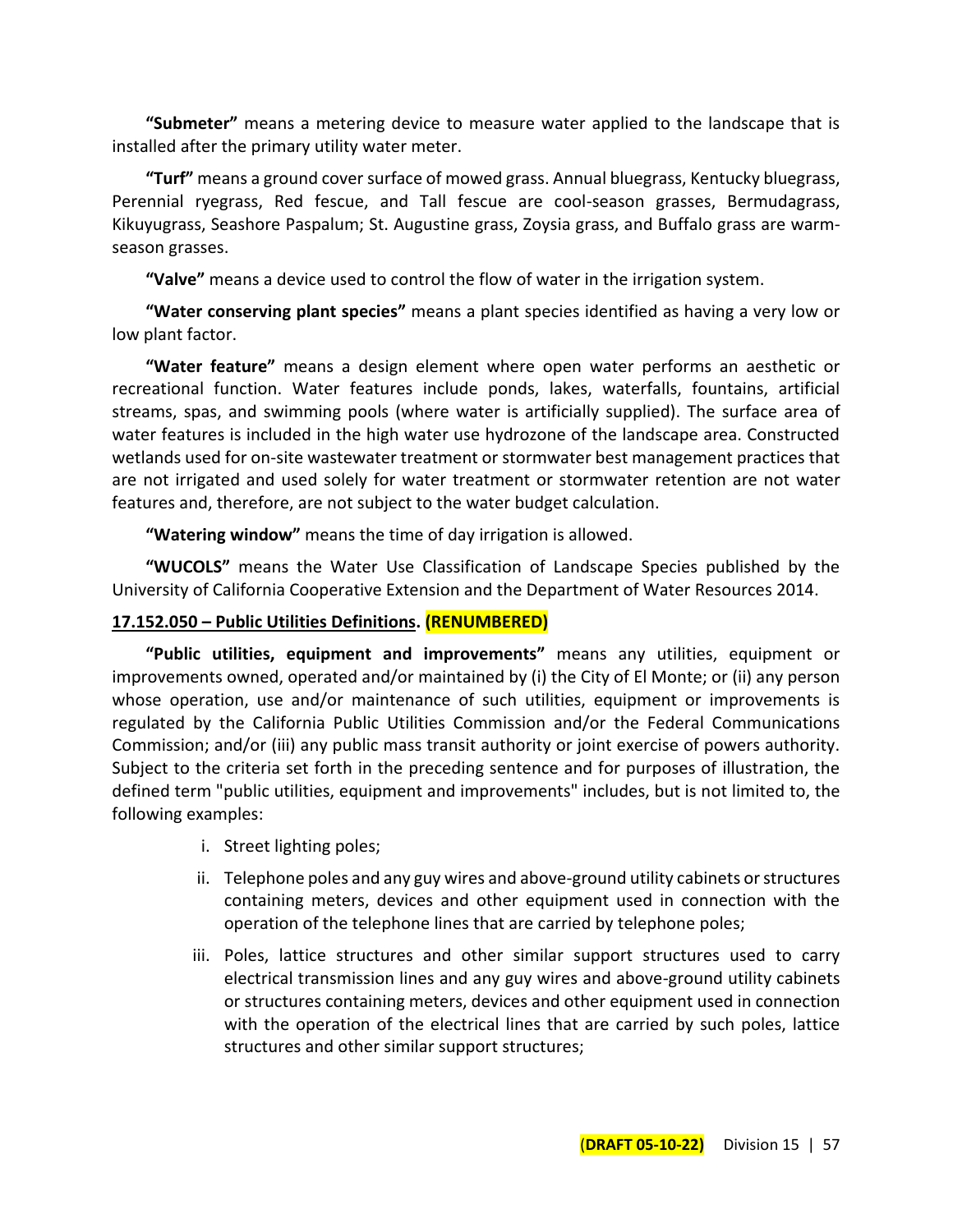- iv. Radio transmission towers and lattice structures and any guy wires and aboveground utility cabinets or structures containing equipment used in connection with the operation of such radio transmission towers and lattice structures;
- v. "Wireless facilities," "wireless telecommunications facilities," "wireless telecommunications collocation facilities," "support structures," "guyed structures," "lattice towers," "monopoles," "antenna," and "accessory equipment" as all of these terms are defined under this Chapter;
- vi. Poles and other support structures for traffic signals, traffic control devices and other like equipment as well as above-ground cabinets containing meters, devices and other equipment used in connection with the operation of such traffic signals traffic control devices and other like equipment;
- vii. Traffic control and/or directional signage, including, but not limited to, stop signs, no parking or restricted parking signs, pedestrian crossing signs, speed limit signs, yield signs, road closed signs, detour signs, school zone signs and the like, and any poles used to display such traffic control or directional signage;
- viii. Name signs and support poles for highways, boulevards, avenues, drives, streets, roads, ways, lanes, places, circles and courts and also inclusive of "major arterials," "secondary arterials," "collectors," and "local streets" as the same are defined and described under the 2011 General Plan for the City of El Monte;
- ix. Bus stop signs and poles used to support such signage, bus stop shelters and bus stop benches and chairs;
- x. Above-ground irrigation equipment, groundwater treatment and reinjection facilities and equipment, pumps, backflow prevention devices and other similar equipment.

For purposes of further clarification, privately owned light standards and lamp posts located on privately owned real property (e.g., to illuminate parking lot areas on private property) which are not owned, operated and/or maintained by the City of El Monte or any of the other varieties of entities identified above, do not constitute "public utilities, equipment and improvements."

## **17.152.060 – Signage Definitions. (RENUMBERED)**

**"Abandoned sign"** means any sign remaining in place or not maintained for a period of 90 days which no longer identifies an ongoing business, product, or service available on the property where the display is located.

**"A-frame sign"** or **portable sign"** means a sign not permanently affixed to a building, structure or the ground to advertise a service or product of the most adjacent business. It is typically made of a lightweight and rigid materials with the capability to standard on its own support(s) and being portable and movable.

**"Animated sign"** means an animated, flashing, blinking, reflecting, revolving or other similar sign. Animated signs include, but are not limited to, flashing, blinking and scintillating signs. However, animated signs shall not include changeable copy or electronic signs.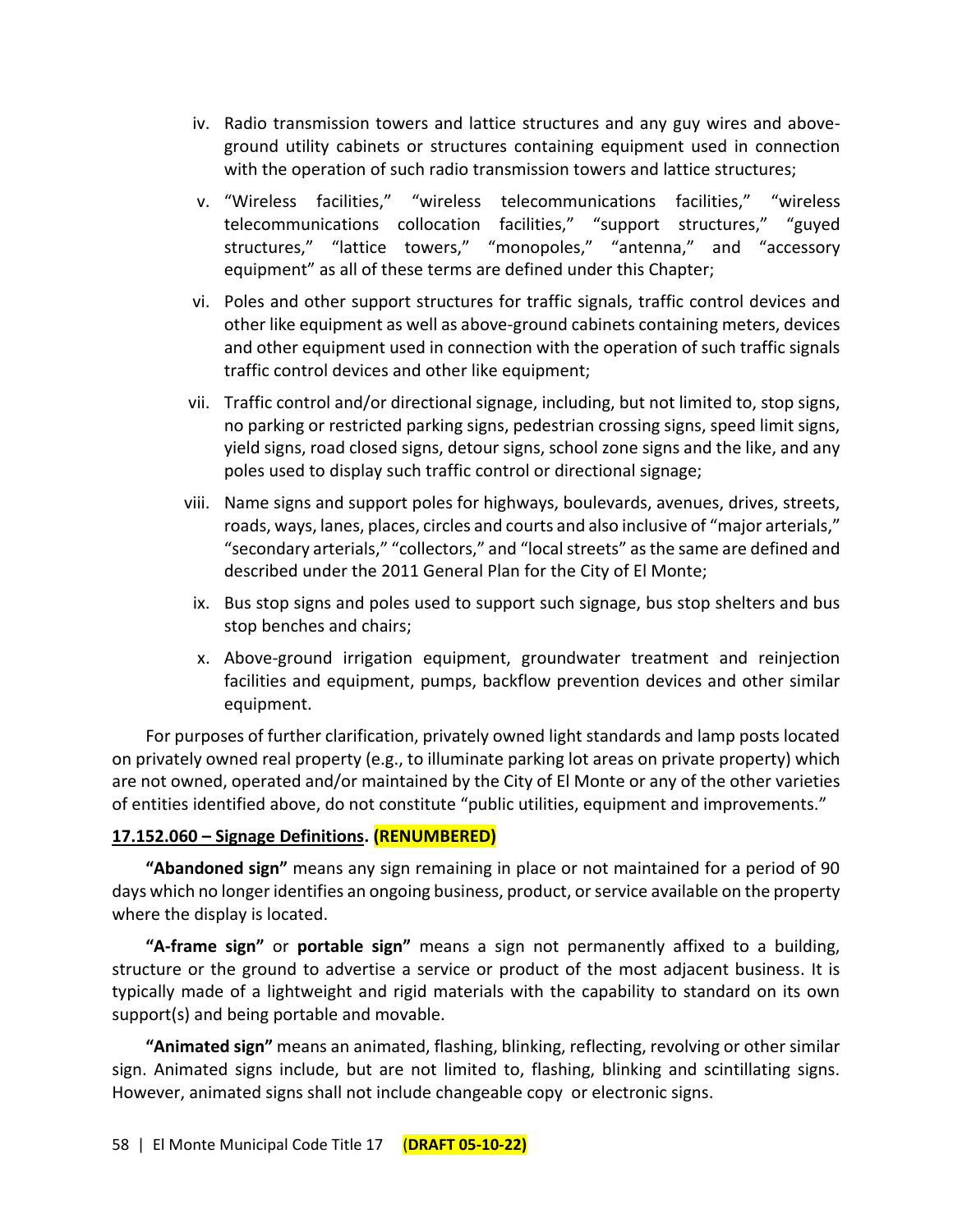**"Awning or canopy sign"** means a sign which is painted, sewn, stained, etc., onto the exterior surface of an awning or canopy and which does not extend beyond the edge(s) of said awning or canopy.

**"Balloon sign"** means a lighter than air or gas-filled balloon or similarly inflated device tethered to a fixed location which may or may not include text or graphics.

**"Banner sign"** means a cloth, paper or fabric sign suspended from a building, structure, light standard, or utility pole.

"**Billboard"** means a sign, signboard, or outdoor advertising display, as defined in the California Outdoor Advertising Act, including electronic or digital billboards, which is used for advertising purposes or display purposes, except advertising displays used exclusively: (i) to advertise the sale or lease of the property upon which such advertising displays are to be placed; (ii) to designate the name of the owner or the occupant of the premises upon which such advertising display is placed or to identify such premises; or (iii) to advertise good manufactured, produced, or for sale or services rendered on the property upon which such advertising is placed.

**"Building identification sign"** or **"major tenant sign"** means a wall sign on a multistory building which is limited to the name of the building, the address of the building or the main tenant of the building. The sign is typically placed above the second story floor line.

**"Can sign," "box sign"** or **"cabinet sign"** means a sign structure comprised of a frame and face or faces and mounted on a wall. The signs are usually, but not always, internally illuminated.

**"Changeable copy sign"** means a sign in which a percentage of the sign area is designed to be used with removable graphics to allow the manual changing of copy.

**"Channel letters"** means individual three (3) dimensional letters or figures, with an open back or front, which may or may not be illuminated.

**"Construction sign"** means a temporary sign erected on the site identifying a proposed development project or one under construction, which is located on the site of the project. It may indicate the type of project, name of individuals or firms having a role or interest in such project and other project related information.

**"Digital billboard"** means a billboard utilizing digital message technology, capable of changing the static message or copy on the sign electronically or wirelessly via computer. This includes, without limitation, billboards also known as electronic billboards or LED billboards.

**"Directional sign"** means an on-site sign limited to directional messages of a non-advertising nature: such as, address, "one way," "exit," and "entrance."

**"Directory sign"** means a wall sign which vertically lists the names of all business tenants in a multitenant building.

**"Eave sign"** or **"overhang sign"** means a sign applied to the face of a building façade eave or overhang, parallel to the subject façade and not extending above the building roof line.

**"Election sign"** means a sign that advertises a candidate for public office, a proposition or other issue to be voted on by the electorate.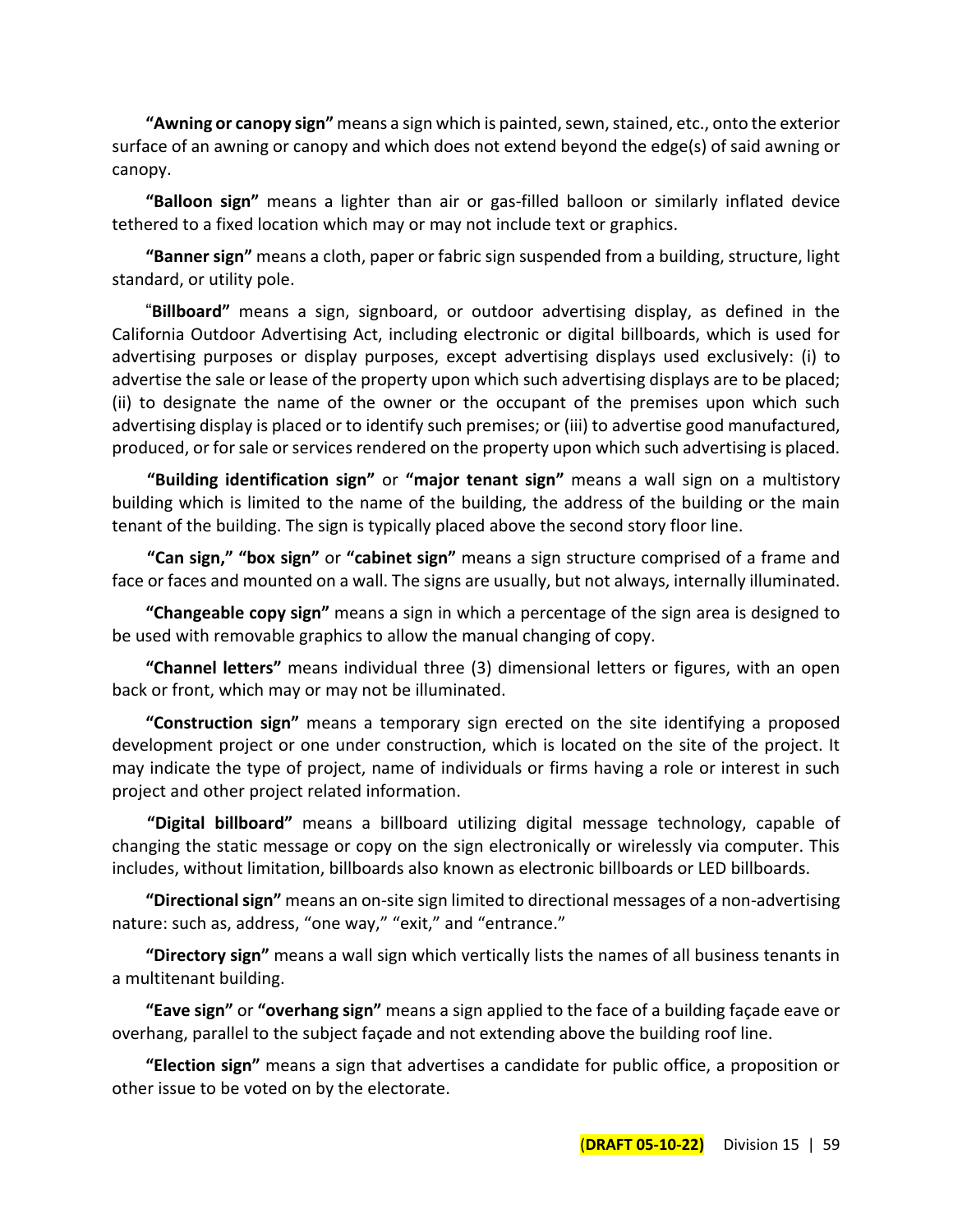**"Electronic copy sign"** or **"automatic readerboard"** means a sign typically comprising a liquid crystal diode (LCD), light-emitting diode (LED), plasma or other digital illuminated display that contains messages, graphics or photographs.

**"Façade"** means a face of a building that is visible and given architectural treatment. Types of façades include the following:

> **"Primary façade"** means an elevation that faces a street, on-site driveway or onsite parking area.

> **"Secondary façade"** means an elevation that faces a street, alleyway, on-site driveway or on-site parking area that is not a primary façade.

> **"Third façade"** means an elevation that faces a street or alleyway that is not a primary or secondary façade.

**"Fence sign"** means a sign which is mounted on a fence or wall other than a building wall.

**"Flag"** means any fabric, banner, or bunting containing distinctive colors, patters, or design that displays the symbol(s) of a nation, state, local government, company, organization, belief system, idea, or other meaning.

**"Freestanding sign"** means a sign permanently affixed to the ground by poles, pylons, braces or similar supporting structures and which is not a part of or attached to any building. Freestanding signs include monument signs and pylon signs.

**"Garage sale sign"** and **"yard sale sign"** means any temporary sign advertising a garage sale within the meaning of Chapter 5.44 (Business Licenses and Regulations – Garage Sales) of the EMMC.

**"Government sign"** means a sign erected, installed, owned and maintained by a governmental agency, including but not limited to, a municipality, a county, the State of California, a joint exercise of powers authority or a school district and which is installed in the discharge of a governmental function and/or regulation. Examples of government signs that may be erected, installed, owned and maintained by a municipality and/or a county in the discharge of a governmental function and/or regulation, include, but are not limited to:

- i. Traffic control and/or directional signage such as stop signs, no parking or restricted parking signs, pedestrian crossing signs, speed limit signs, yield signs, road closed signs, detour signs, school zone signs or signs warning motorists of the presence of children and the like;
- ii. Name signs for highways, boulevards, avenues, drives, streets, roads, ways, lanes, places, circles and courts and also inclusive of "major arterials," "secondary arterials," "collectors" and "local streets" as the same are defined and described under the 2011 General Plan for the City of El Monte; and
- iii. Signs advertising governmental agency sponsored events or activities or which identify governmental buildings or facilities, including parking facilities. Examples of government signs that may be erected, installed and maintained by a joint exercise of powers authority, include, but are not limited to bus stop signs.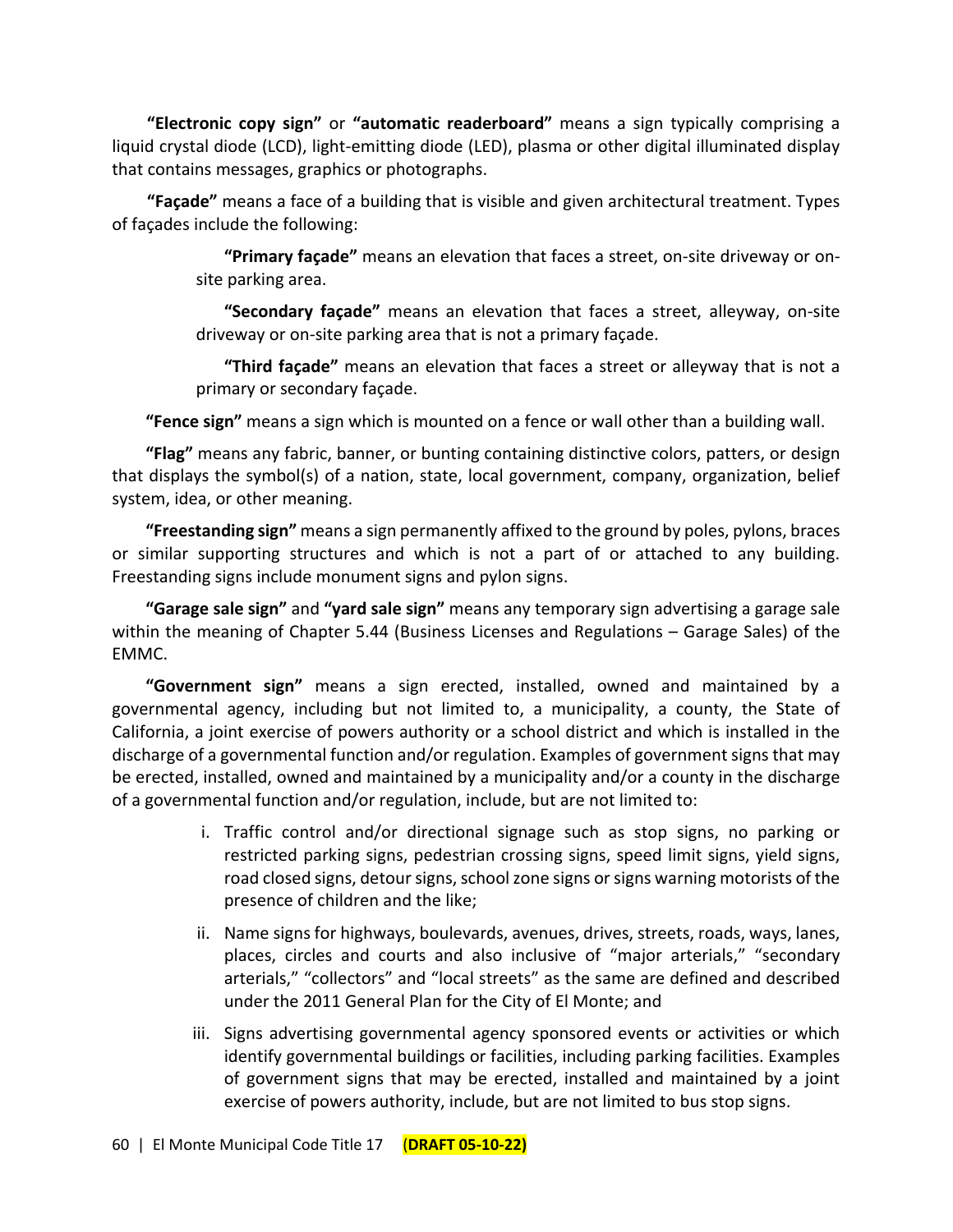Other examples of government signs include, but are not limited to, any informational signage, cautionary signage or emergency signage affixed to any public utilities, equipment and improvements by regulatory mandate of any governmental agency having approval authority over the construction and installation of the public utilities, equipment and improvements or any government agency having regulatory oversight over the ongoing use, operation and maintenance of such public utilities, equipment and improvements.

**"Illuminated sign"** means a sign for which an artificial source of light is used in order to make the sign's message readable, including internally and externally lighted signs and reflectorized, glowing, radiating or solar powered signs.

**"Inanimate sign"** means any sign that is not displayed by being continuously held by or otherwise attached to a natural person.

**"Legal nonconforming sign"** means a sign which was legally installed in conformance with ordinances in effect at the time the sign was installed, but which is in conflict with a subsequently adopted ordinance.

**"Logo"** means a trademark identifying the business or service provided and which may be all or part of a sign.

**"Marquee"** means a permanent, projecting structure attached to and supported by a building wall, which may project over a public right-of-way.

**"Master sign program"** means a coordinated program of signage for new or existing commercial, office or industrial centers, complexes or parks which contain three (3) or more business establishments or tenants, or a specifically identified use that requires a master sign program per Section 17.80.050 (Signage Regulations – General Procedures) of this Title.

**"Off-site sign"** means a sign identifying and/or advertising a business, service, use, product, trade show, dance event, social function, entertainment event, entertainment venue, sporting event, sporting venue, real property rental or real property sale that is not offered or held on the property or site where the sign is displayed.

**"On-site sign"** means a sign identifying and/or advertising a business, service, use, product, trade show, dance event, social function, entertainment event, entertainment venue, sporting event, sporting venue, real property rental or real property sale that is offered or held on the property or site where the sign is displayed.

**"Outdoor advertising structure"** means a structure of any kind or character, including a billboard or digital billboard, erected or maintained by a state-licensed outdoor advertising company for outdoor advertising purposes, upon which any poster, bill, printing, painting, picture, statuary, symbol, or other advertisement of any kind whatsoever may be placed and, which:

> i. Solicits public support or directs public attention to the sale, lease, hiring, or use of any objects, products, or services not produced, sold or otherwise available on the premises where such advertising sign is erected and maintained; or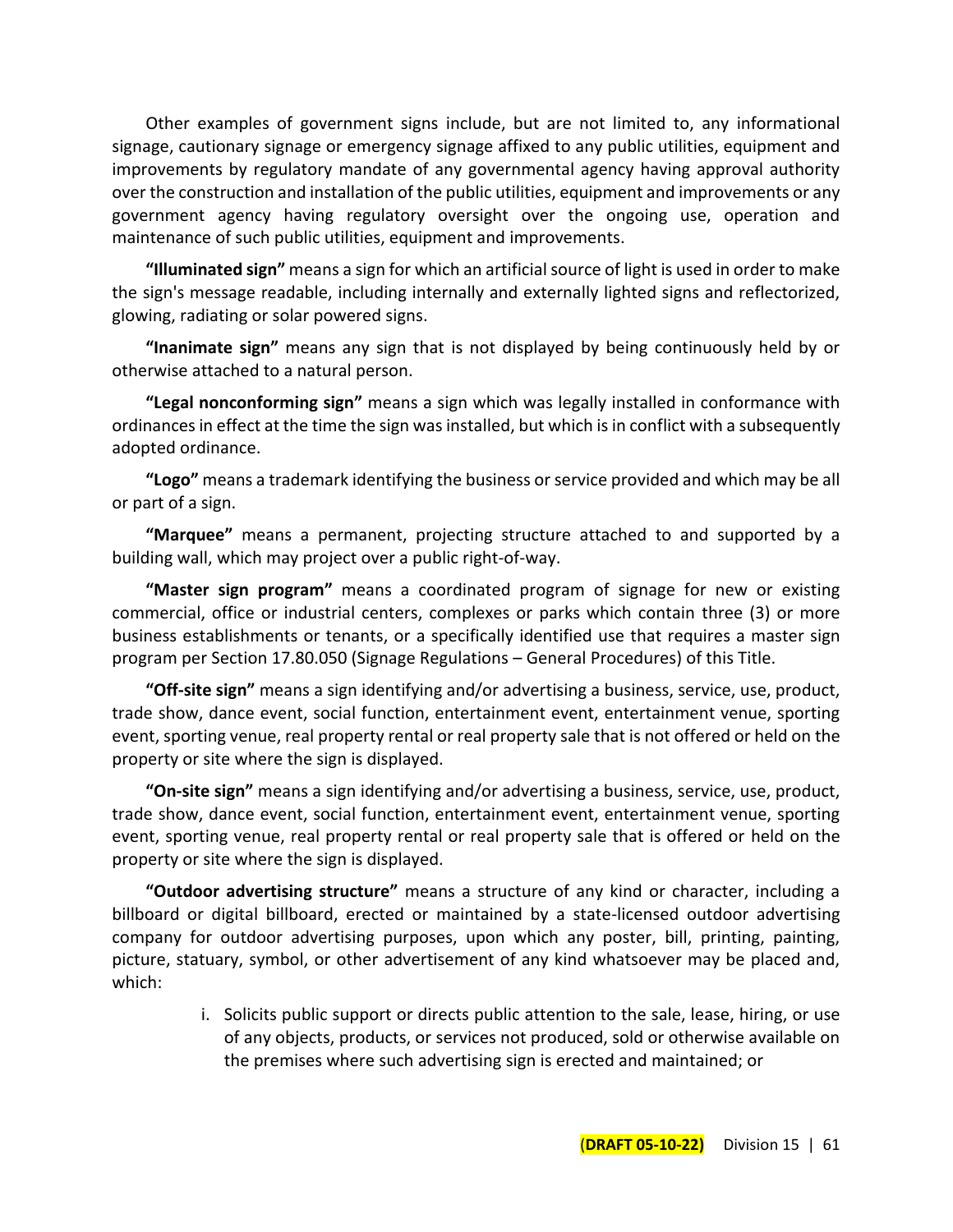ii. Contains a visual message to the general public concerning candidates for public office, matters relating to elections, public service announcements or is placed by a public service agency for the purpose of fulfilling its public service mission.

**"Painted sign"** means a sign which is painted directly onto a building façade.

**"Pennant"** means devices generally made of flexible materials, such as cloth, paper, plastic, or vinyl which may or may not contain copy and which are primarily intended to draw attention.

**"Political sign"** means a sign advocating any political idea or message that is not voted on by the electorate.

**"Projecting sign"** means a sign which is attached to and projects from, a structure or building façade, with the display surface of the sign possessing a plane not parallel to the building façade or structure to which it is attached.

**"Real-estate sign"** means a sign pertaining to the sale, lease or rental of the premises, or a portion of the premises, on which the sign is located.

**"Roof sign"** means a sign that is mounted on the roof of a building or which is wholly dependent upon a building for support and any portion of which projects above the highest point of the roof line or main parapet of a flat roofed building.

**"Sign"** means any object, device, display or structure, or part thereof, situated outdoors or indoors which is used to advertise, identify, display, direct, or attract attention to any object, person, institution, organization, business, project, service, event, or location by any means including but not limited to words, letters, graphics, figures, design symbols, fixtures, colors, illumination, or projected images.

**"Sign area"** means the entire area of a sign if enclosed by a frame, trim or outline or the area within a single, continuous perimeter enclosing the extreme limits of the sign copy.

**"Sign copy"** means any words, letters, graphics, numbers, text, figures, logos or other symbolic representation incorporated into a sign.

**"Sign face"** means the area of display used for a sign.

**"Sign structure"** means any edifice or framework which supports or is capable of supporting a sign.

**"Temporary sign"** means a sign structure or device used for the public display of visual messages or images, which is easily installed with common hand tools, or without tools, and which is not intended for or suitable for long term or permanent display due to the lightweight or flimsy construction materials. The lightweight and/or flimsy construction materials typically used for temporary signs include, but are not necessarily limited to, vinyl, paper, cloth or fabric, polyboard, coroplast, corrugated plastic, poster board, plastic core, cardboard, wood and plywood. For purposes of illustration, "temporary signs" include, but are not limited to, the following types of signs: placards, lawn signs, yard signs, bandit signs, snipe signs, roadside signs, banner signs, paper flyers and handbills and posters.

**"Total sign area"** means the combined area of each permanent sign located on the premises.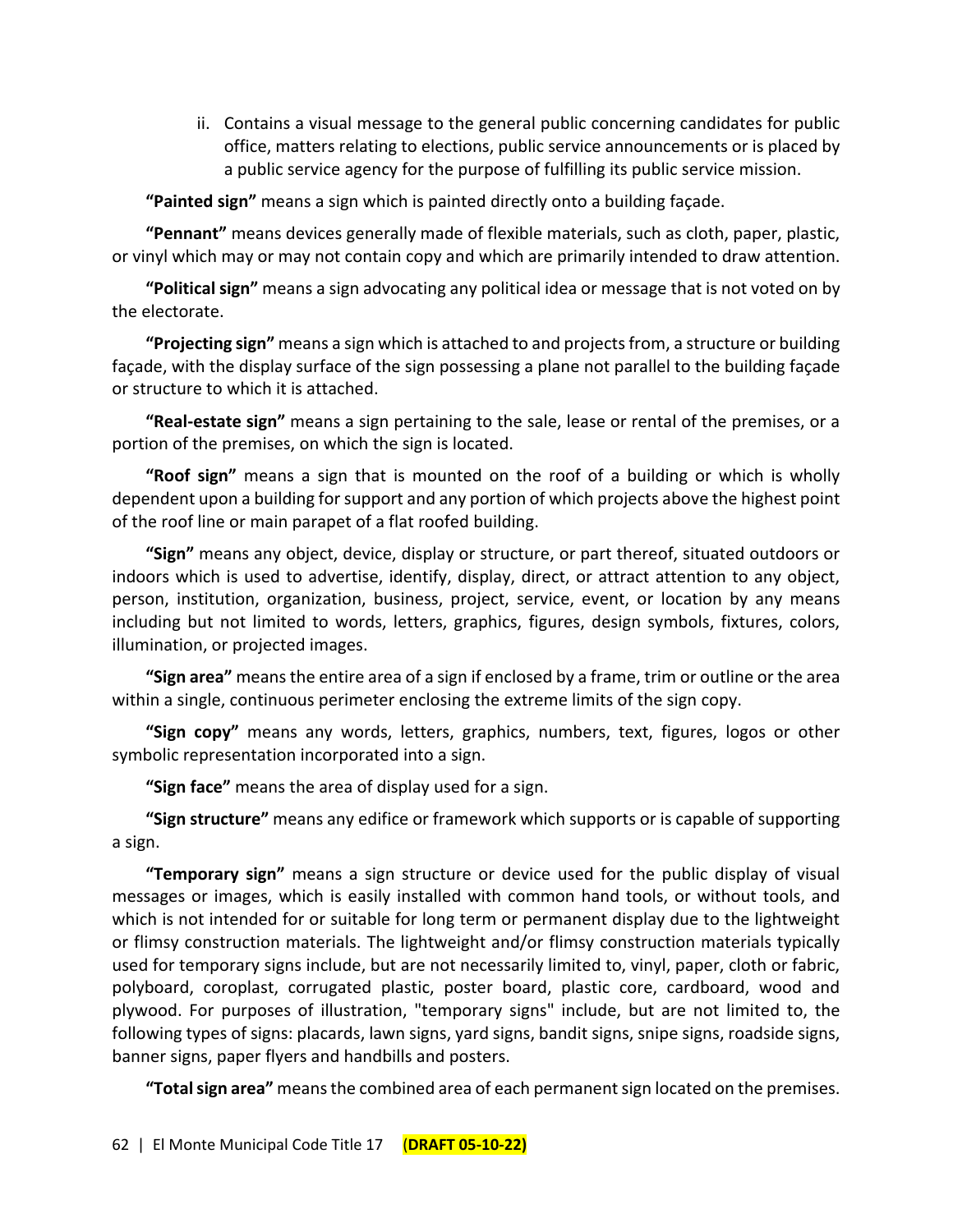**"Wall sign"** means a sign which is mounted flush and affixed securely to a building wall, projecting no more than 18 inches from said wall and not extending sideways beyond the building face or above the highest line of the building wall to which it is attached.

**"Windblown device"** means an air-borne flotation device (e.g. wind dancers), which is tethered to the ground or to a building or other structure and directs attention to a business, commodity, service, entertainment sold or offered or special event or sale.

**"Window sign"** means any sign which is painted, posted, or displayed on an exterior translucent or transparent surface including windows and doors, either permanently or temporarily, or which is placed within five (5) feet of the face of any window or door and is intended to be viewed from the outside or is oriented to the exterior of the building.

#### **17.152.070 – Wireless Definitions. (RENUMBERED)**

Phrases, terms and words used in Chapters 17.90 (Wireless – New and Substantially Changed) and 17.92 (Wireless – Eligible Facilities Request (6409)) of this Title that are not defined in this Section shall have the meanings assigned to them in 47 U.S.C. § 153.

**"Base station"** means the same as defined by the FCC in 47 C.F.R. § 1.40001(b)(1), as may be amended, which defines that term as a structure or equipment at a fixed location that enables FCC-licensed or authorized wireless communications between user equipment and a communications network. The term does not encompass a tower as defined in 47 C.F.R. § 1.40001(b)(9) or any equipment associated with a tower. The term includes, but is not limited to, equipment associated with wireless communications services such as private, broadcast, and public safety services, as well as unlicensed wireless services and fixed wireless services such as microwave backhaul. The term includes, but is not limited to, radio transceivers, antennas, coaxial or fiber-optic cable, regular and backup power supplies, and comparable equipment, regardless of technological configuration (including distributed antenna systems and small-cell networks). The term includes any structure other than a tower that, at the time the relevant application is filed with the state or local government, supports or houses equipment described in 47 C.F.R.  $\S$  1.40001(b)(1)(i)-(ii) that has been reviewed and approved under the applicable zoning or siting process, or under another state or local regulatory review process, even if the structure was not built for the sole or primary purpose of providing such support. The term does not include any structure that, at the time the relevant application is filed with the state or local government, does not support or house equipment described in 47 C.F.R. § 1.40001(b)(1)(i)-(ii).

**"Collocation"** means the same as defined by the FCC in 47 C.F.R. § 1.40001(b)(2), as may be amended, which defines that term as the mounting or installation of transmission equipment on an eligible support structure for the purpose of transmitting and/or receiving radio frequency signals for communications purposes. As an illustration and not a limitation, the FCC's definition effectively means "to add" and does not necessarily refer to more than one wireless facility installed at a single site.

**"Concealed"** or **"concealment"** means camouflaging techniques that integrate the transmission equipment into the surrounding natural and/or built environment such that the average, untrained observer cannot directly view the equipment but would likely recognize the existence of the wireless facility or concealment technique. Camouflaging concealment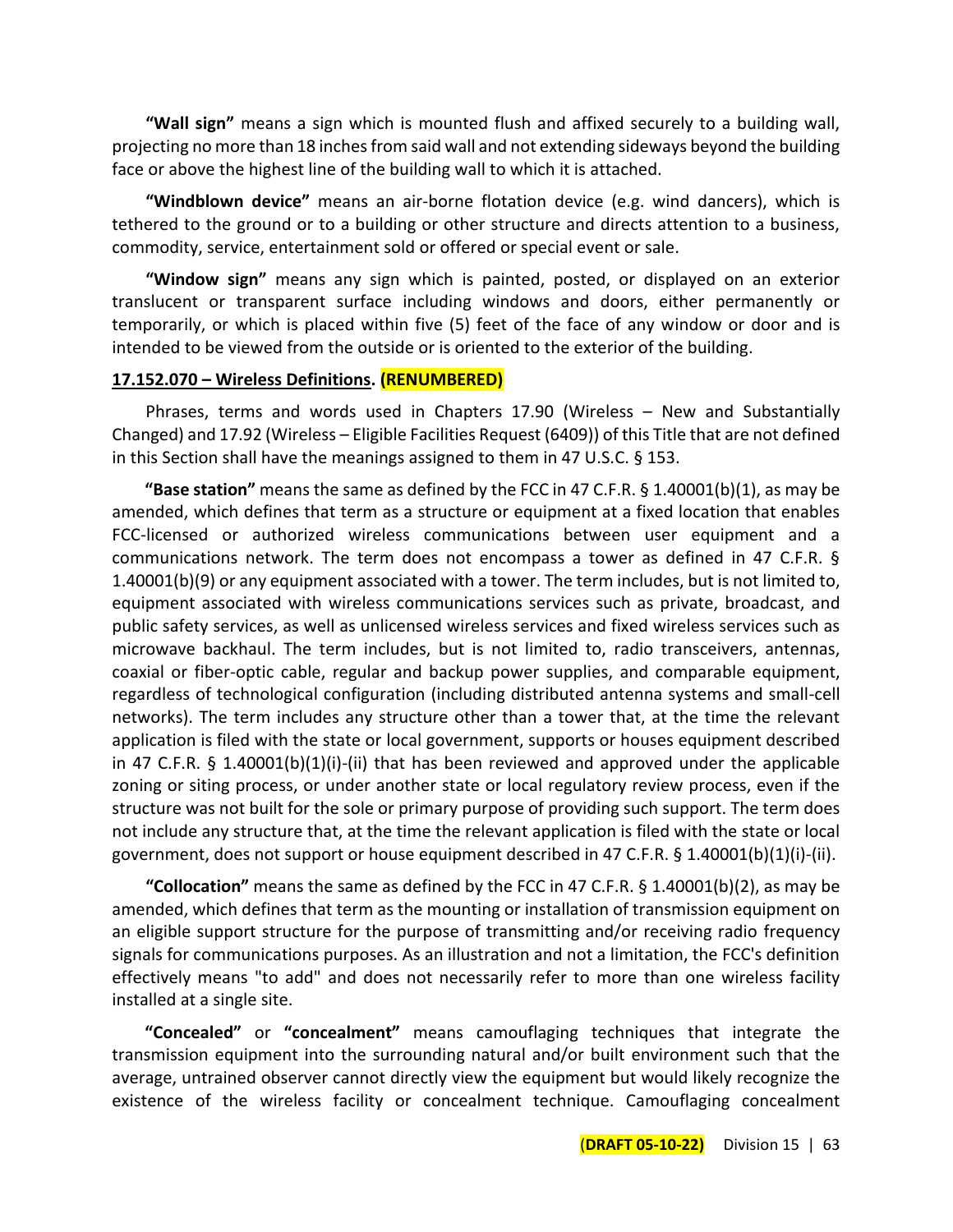techniques include, but are not limited to: (i) façade or rooftop mounted pop-out screen boxes; (ii) antennas mounted within a radome above a streetlight; (iii) equipment cabinets in the public rights-of-way painted or wrapped to match the background; and (iv) an isolated or standalone faux-tree.

**"CPCN"** means a "Certificate of Public Convenience and Necessity" granted by the CPUC or its duly appointed successor agency pursuant to California Public Utilities Code §§ 1001 et seq., as may be amended.

**"CPUC"** means the "California Public Utilities Commission" established in the California Constitution, Article XII, § 5, or its duly appointed successor agency.

**"Eligible facilities request"** means the same as defined by the FCC in 47 C.F.R. § 1.40001(b)(3), as may be amended, which defines that term as any request for modification of an existing tower or base station that does not substantially change the physical dimensions of such tower or base station, involving: (i) collocation of new transmission equipment; (ii) removal of transmission equipment; or (iii) replacement of transmission equipment.

**"Eligible support structure"** means the same as defined by the FCC in 47 C.F.R. § 1.40001(b)(4), as may be amended, which defines that term as any tower or base station as defined in 47 C.F.R. § 1.40001(b), provided that it is existing at the time the relevant application is filed with the State or local government under 47 C.F.R. § 1.40001.

**"Existing"** means the same as defined by the FCC in 47 C.F.R. § 1.40001(b)(4), as may be amended, which provides that a constructed tower or base station is existing for purposes of the FCC's Section 6409 regulations if it has been reviewed and approved under the applicable zoning or siting process, or under another state or local regulatory review process, provided that a tower that has not been reviewed and approved because it was not in a zoned area when it was built, but was lawfully constructed, is existing for purposes of this definition.

**"FCC"** means the Federal Communications Commission or its duly appointed successor agency.

**"FCC Shot Clock"** means the reasonable time frame within which the City generally must act on a given wireless application, as defined by the FCC and as may be amended from time to time.

**"OTARD"** means any over-the-air reception device subject to 47 C.F.R. §§ 1.4000 et seq., as may be amended, and which includes satellite television dishes not greater than one meter in diameter.

**"Personal wireless services"** means the same as defined in 47 U.S.C. § 332(c)(7)(C)(i), as may be amended, which defines the term as commercial mobile services, unlicensed wireless services and common carrier wireless exchange access services.

**"Personal wireless service facilities"** means the same as defined in 47 U.S.C. § 332(c)(7)(C)(i), as may be amended, which defines the term as facilities that provide personal wireless services.

**"RF"** means radio frequency or electromagnetic waves generally between thirty (30) kHz and 300 GHz in the electromagnetic spectrum range.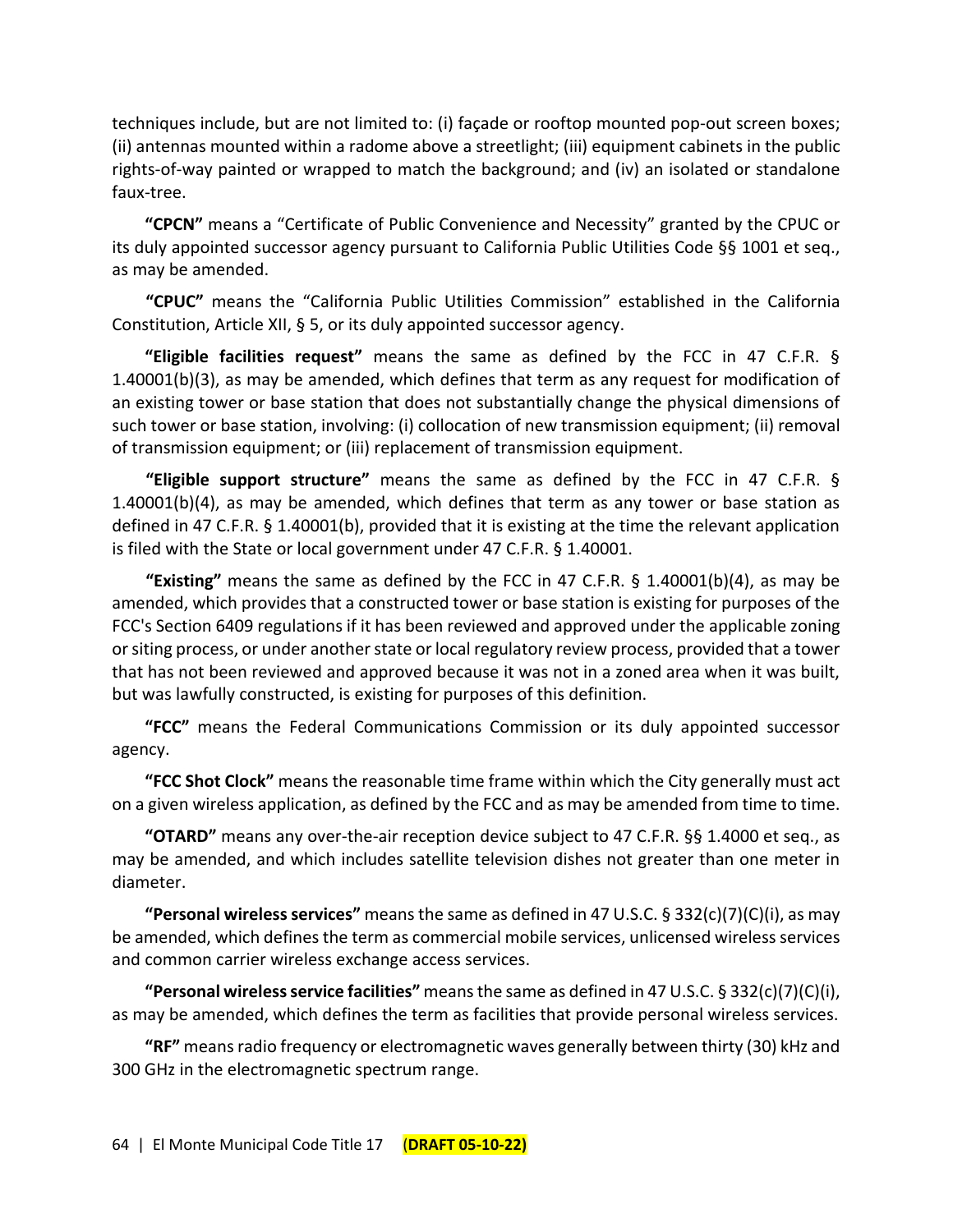**"Routine maintenance and repair"** means work performed solely to maintain or repair the existing transmission equipment approved in accordance with the regulatory approvals or permits required at the time the subject wireless facility was constructed or modified. As an illustration, routine maintenance and repair includes fixing the internal components of damaged, inoperable or malfunctioning transmission equipment or replacing such equipment with new equipment of the same make, model and size of the equipment being replaced. Maintenance or repair that involves adding any new transmission equipment, increasing the size or dimensions of any existing transmission equipment, or implementing technology upgrades shall not be considered routine.

**"Section 6409"** means Section 6409(a) of the Middle Class Tax Relief and Job Creation Act of 2012, Pub. L. No. 112-96, 126 Stat. 156, codified as 47 U.S.C. § 1455(a), as may be amended.

**"Site"** means the same as defined by the FCC in 47 C.F.R. § 1.40001(b)(6), as may be amended, which provides that for towers other than towers in the public rights-of-way, the current boundaries of the leased or owned property surrounding the tower and any access or utility easements currently related to the site, and, for other eligible support structures, further restricted to that area in proximity to the structure and to other transmission equipment already deployed on the ground.

**"Stealth"** means concealment techniques that completely screen all transmission equipment from public view and integrate the transmission equipment with the surrounding natural and/or built environment such that, given the particular context, the average, untrained observer does not recognize the existence of the wireless facility or concealment technique. These facilities are so integrated and well-hidden that the average, untrained observed would need special knowledge to recognize their existence. Stealth concealment techniques include, but are not limited to: (i) transmission equipment placed completely within existing architectural features such that the installation causes no visible change to the underlying structure and (ii) new architectural features that mimic the underlying building in architectural style, physical proportion and quality of construction materials. Architectural features commonly used as stealth concealment include, but are not limited to, church steeples, cupolas, bell towers, clock towers, pitched faux-roofs, water tanks and flagpoles. Further, whether a wireless facility qualifies as a stealth facility depends on the context that exists at a given location and is evaluated on a case-by-case basis.

**"Substantial change"** means the same as defined by the FCC in 47 C.F.R. § 1.40001(b)(7), as may be amended, which defines that term differently based on the particular wireless facility type (tower or base station) and location (in or outside the public right-of-way). For clarity, this definition organizes the FCC's criteria and thresholds for a substantial change according to the wireless facility type and location.

- i. For towers outside the public rights-of-way, a substantial change occurs when:
	- a. The proposed collocation or modification increases the height of the tower by more than ten (10) percent or by the height of one additional antenna array with separation from the nearest existing antenna not to exceed 20 feet (whichever is greater);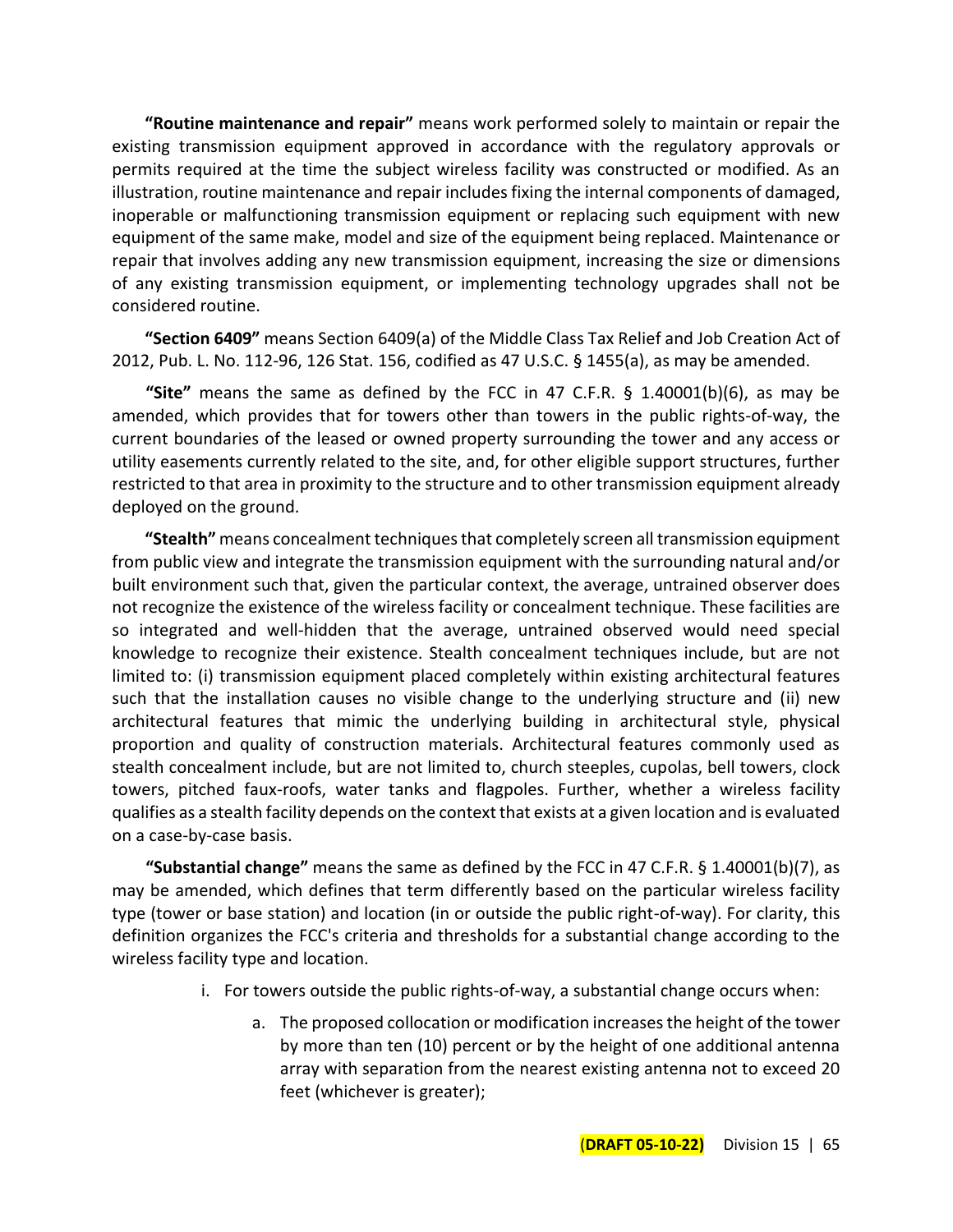- b. The proposed collocation or modification involves adding an appurtenance to the body of the tower that would protrude from the edge of the tower by more than 20 feet or more than the width of the tower structure at the level of the appurtenance (whichever is greater);
- c. The proposed collocation or modification involves the installation of more than the standard number of equipment cabinets for the technology involved, not to exceed four (4); or
- d. The proposed collocation or modification involves excavation outside the current boundaries of the leased or owned property surrounding the wireless tower, including any access or utility easements currently related to the site.
- ii. For towers in the public rights-of-way and for all base stations, a substantial change occurs when:
	- a. The proposed collocation or modification increases the height of the structure by more than ten (10) percent or more than ten (10) feet (whichever is greater); or
	- b. The proposed collocation or modification involves adding an appurtenance to the body of the structure that would protrude from the edge of the structure by more than six (6) feet; or
	- c. The proposed collocation or modification involves the installation of any new equipment cabinets on the ground if there are no pre-existing ground cabinets associated with the structure; or
	- d. The proposed collocation or modification involves the installation of any new ground-mounted equipment cabinets that are more than ten (10) percent larger in height or volume than any other ground cabinets associated with the structure; or
	- e. The proposed collocation or modification involves excavation outside the area in proximity to the structure and other transmission equipment already deployed on the ground.
- iii. In addition, for all towers and base stations wherever located, a substantial change occurs when:
	- a. The proposed collocation or modification would defeat the existing concealment elements of the support structure; or
	- b. The proposed collocation or modification violates a prior condition of approval, provided however that the collocation need not comply with any prior condition of approval that is inconsistent with the thresholds for a substantial change described in 47 C.F.R. § 1.40001 (b)(7)(i)-(iv).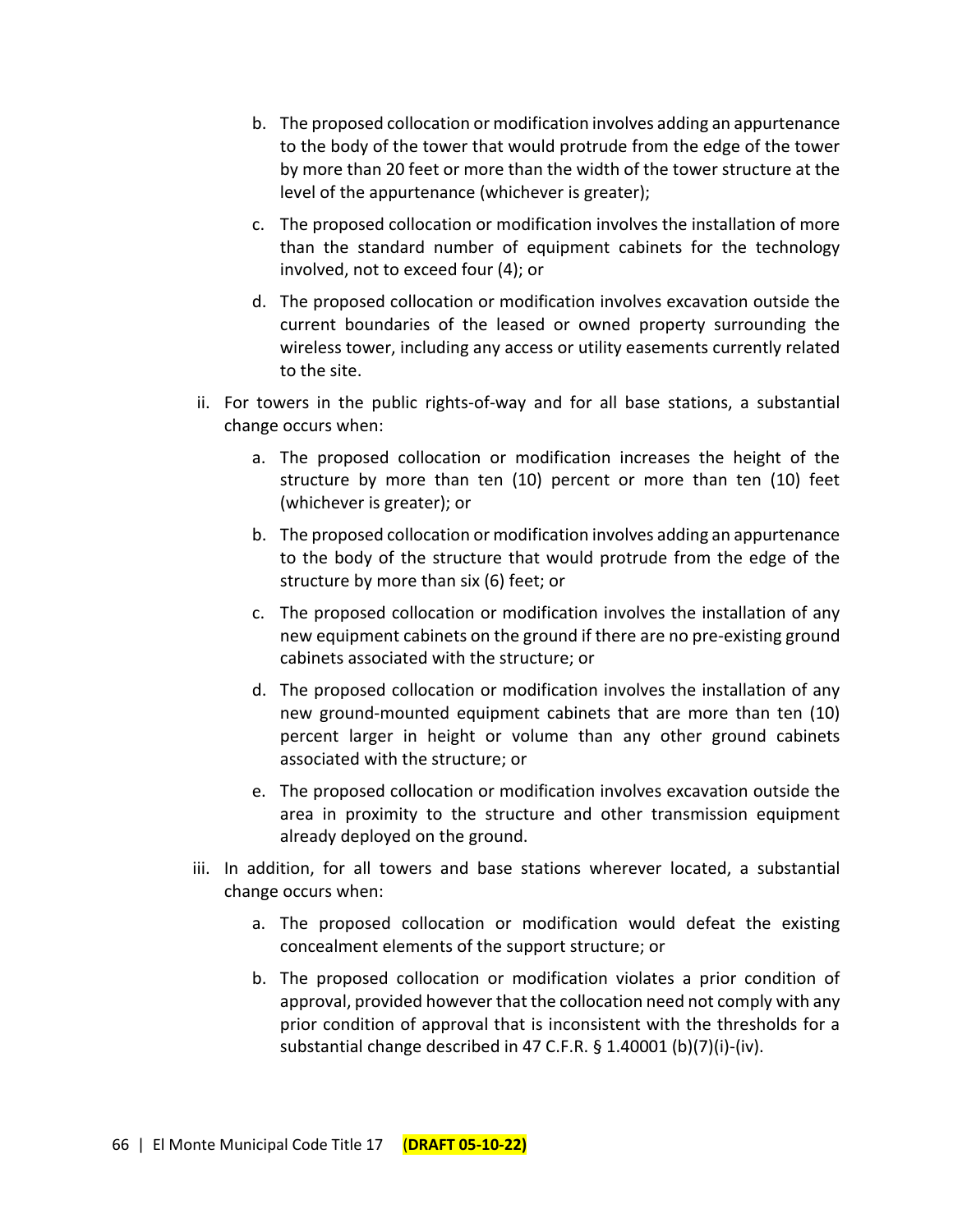**"Telecommunications facilities"** means one of the following technical terms and phrases listed in Chapters 17.90 (Wireless – New and Substantially Changed) and 17.92 (Wireless – Eligible Facilities Request (6409)) of this Title:

> **"Accessory antenna array"** means an antenna array that is mounted on an existing building and is intended to provide wireless telecommunications services solely for the occupants of that building.

> **"Antenna array"** or **"wireless telecommunications antenna array"** means one (1) or more rods, panels, discs, or similar devices used for the transmission or reception of radio frequency signals, which may include omni-directional antennas (whip), directional antennas (panel), and parabolic antennas (dish), but excluding any support structure.

> **"Co-location"** means the use of a common wireless telecommunications antenna facility, or a common site, by two (2) or more providers of wireless telecommunications services, or by one (1) provider of wireless telecommunications services, or by one (1) provider of wireless telecommunications services for more than one (1) type of telecommunications technology.

**"Satellite earth station antenna"** means any antenna in any zoning district:

- i. That is designed to receive direct broadcast satellite service, including direct-to-home satellite services, and that is one meter or less in diameter;
- ii. Where commercial or industrial uses are generally permitted, that is two meters or less in diameter;
- iii. That is designed to receive programming services by means of multi-point distribution services, instructional television fixed services, and local multipoint distribution services, that is one meter or less in diameter or diagonal measurement; and
- iv. That is designed to receive television broadcast signals.

**"Support Structures"** means a freestanding structure designed and constructed to support an antenna array and that may consist of a monopole, a self-supporting lattice tower, a guy-wire support tower, or other similar structure.

**"Wireless telecommunications antenna facilities"** means an unstaffed facility for the transmission or reception of wireless telecommunications services, commonly consisting of an antenna array, connection cables, a support structure to achieve the necessary elevation, and an equipment facility to house accessory equipment, which may include cabinets, pedestals, shelters, and similar protective structures.

**"Wireless telecommunications antenna facilities, minor"** means a wireless telecommunications antenna facility that is designed to be building-mounted, or colocated on an existing structure with the facilities or other wireless communications service providers.